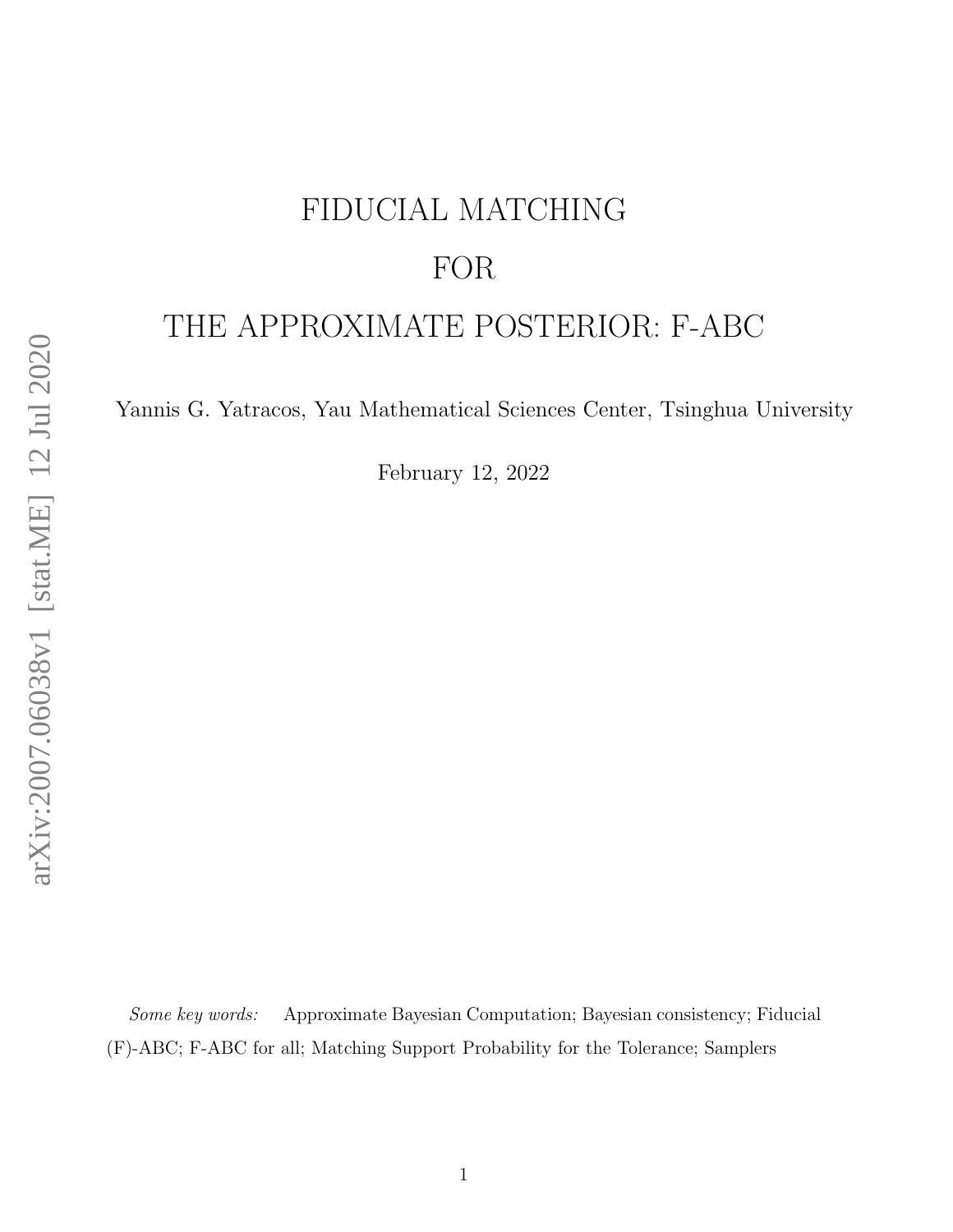#### Summary

Approximate Bayesian Computation (ABC) provides posterior models for a stochastic parameter  $\Theta$  when the observed, size n sample  $\mathbf{x}(\in R^{nxd})$ , has intractable likelihood;  $d \geq 1$ . For **x** from c.d.f.  $F_{\theta}$ , with unknown  $\theta \in \Theta$ , the ABC-steps are: a *single* sample, **x**<sup>\*</sup>, is drawn from  $F_{\theta^*}$ , with known  $\theta^* \in \Theta$ ; a *nearly* sufficient summary,  $S(\mathbf{x})$ , is *determined* for matching **x** and **x**<sup>\*</sup> within *some*  $\epsilon$ -tolerance for a distance-measure  $\rho$ ; if **x** and **x**<sup>\*</sup> match,  $\theta^*$  is included in the approximate posterior with weight,  $K(\mathbf{x}, \mathbf{x}^*; \epsilon)$ ; K is arbitrary kernel. We introduce Fiducial (F)-ABC, with  $M \times^*$  drawn from  $F_{\theta^*}$ . The goal is a "one-for-all F-models" approach, with  $\theta^*$ -weights not K-artifacts and with universal sufficient S the empirical measure,  $\mu_X$ , when  $d > 1$ , the empirical cumulative distribution,  $\ddot{F}_X$ , when d=1, and, respectively for  $\rho$ , the Total-Variation and the Kolmogorov distance,  $d_K$ . Light is thrown to  $\epsilon$ 's nature via  $d_K$ , guidelines are given to determine its value and the "0-1" restrictive influence on  $\theta^*$  is reduced.  $\theta^*$ -weight is the proportion of  $\mathbf{x}^*$  matching x which, for many models, increases to 1 as  $\theta^*$  converges to  $\theta$ , unlike  $K(\mathbf{x}, \mathbf{x}^*; \epsilon)$ . The number of simulations for implementation is moderate. Under few, mild assumptions, F-ABC posterior converges to its target and rates of concentration to  $T(F_{\theta})$  are obtained; T functional. When  $M = 1$ , F-ABC is reduced to ABC. When  $M > 1$ , F-ABC posterior includes either selected  $\theta^*$  or all  $\theta^*$  used, reducing  $\epsilon$ 's influence. In simulations, nonparametric F-ABC posterior improves the concentration of *parametric* ABC posterior at  $\theta$  and "F-ABC posterior for all  $\theta^{*}$ " is satisfactory.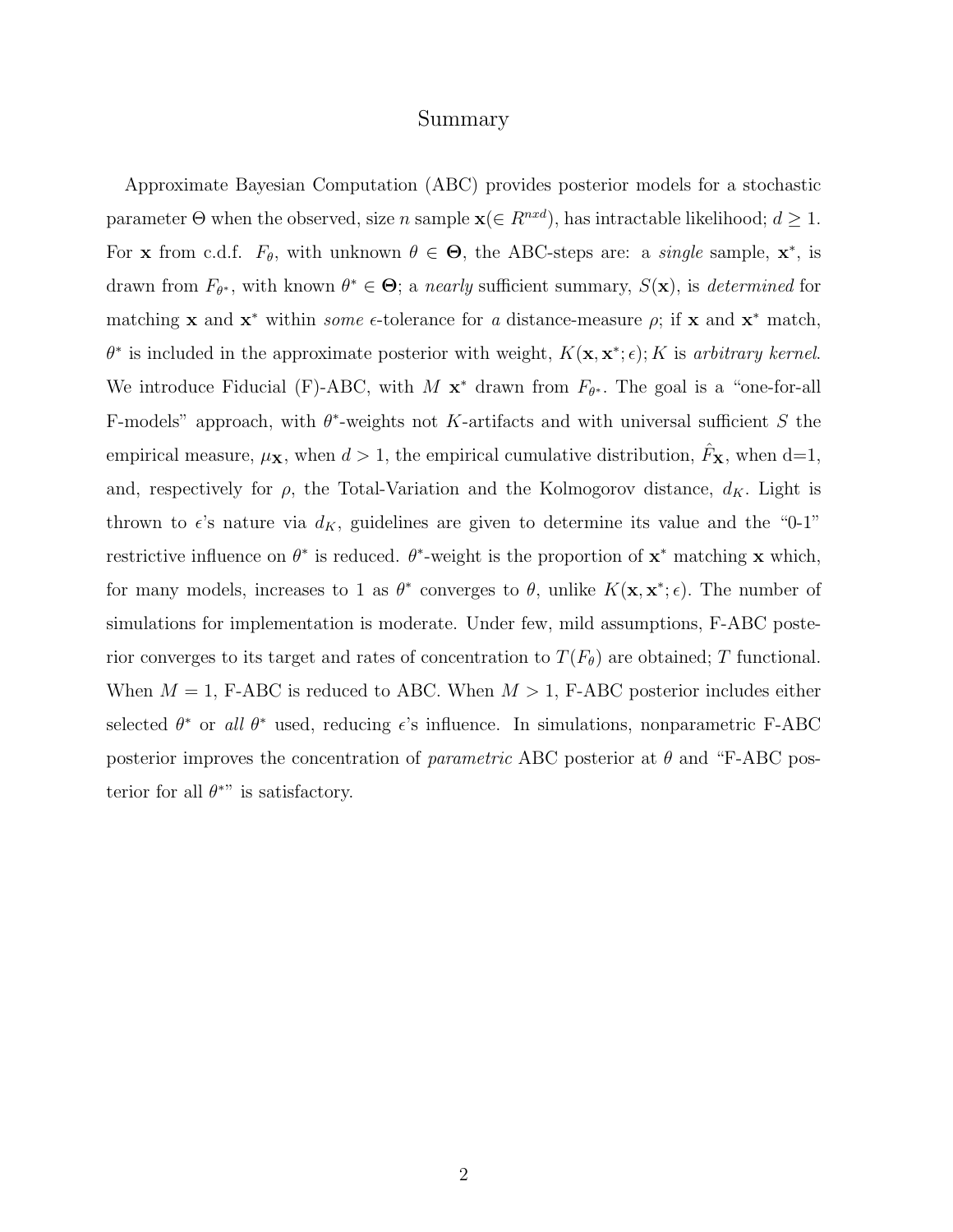### 1 Introduction

In Bayesian inference, central theme is the posterior model,  $\pi(\theta^*|\mathbf{x})$ , of stochastic parameter  $\Theta$  given the observed data, sample  $\mathbf{x}; \theta^* \in \Theta$ . Approximate Bayesian Computation (ABC) method provides a posterior model when the data's likelihood is intractable. Rubin (1984) described the first ABC method for **x** from the model  $f(y|\theta)$  with cumulative distribution function  $(c.d.f.)$   $F_{\theta}(\mathbf{y})$ , using simulated **x**<sup>\*</sup>-samples for several  $\theta$ <sup>\*</sup>-values having each  $\Theta$ -prior  $\pi(\theta)$ ;  $\theta, \theta^* \in \Theta$ ,  $\mathbf{x}, \mathbf{x}^* \in R^{nxd}$ , generic sample value  $\mathbf{y} \in R^{nxd}$ ,  $d \geq 1$ , n is the sample size. The  $\theta^*$  for which  $\mathbf{x}^*$  "matches" (or "looks similar to")  $\mathbf{x}$  are  $\Theta$ 's approximate posterior.

Since then, several research results have been obtained in ABC, creating the new statistical culture of Bayesian-Frequentists. Robert (2017) provides a survey on recent ABC results, including three approximations/concerns:

i) ABC degrades the data precision down to a tolerance level  $\epsilon$ , replacing the event  $X = x$ with the event

<span id="page-2-0"></span>
$$
\rho(\mathbf{X}^*, \mathbf{x}) \le \epsilon; \tag{1}
$$

 $\rho$  is a distance-measure.

ii) ABC substitutes for the likelihood a non-parametric approximation.

iii) ABC summarizes x by an almost always insufficient statistic,  $S(\mathbf{x})$ , using instead of  $(1),$  $(1),$ 

<span id="page-2-1"></span>
$$
\rho(S(\mathbf{X}^*), S(\mathbf{x})) \le \epsilon. \tag{2}
$$

The basic ABC-rejection algorithm selects  $\theta^*$  when either [\(1\)](#page-2-0) or [\(2\)](#page-2-1) holds (Tavaré *et al.* 1997, Pritchard et al., 1999). Recently,  $\mathbf{x}^*$  are drawn from a Sampler.

There are additional concerns on ABC.  $a$ ) The dimension of S with Big Data when the statistical nature of  $\theta$  is unknown. b) The  $\epsilon$ -value used and the "0-1" restrictive influence on  $\theta^*$ ,  $\epsilon$ 's missing sampling interpretation and components,  $\epsilon$ 's dependence on n and the distance between  $F_{\theta}$  and selected  $F_{\theta^*}. c$  The acceptable number of  $\theta^*$  in the posterior. d) For continuous  $\Theta$ , the arbitrary weights "0" or "1" or  $K(\frac{\mathbf{x}-\mathbf{x}^*}{\epsilon})$  $\frac{-\mathbf{x}^*}{\epsilon}$ , given to  $\theta^*$  at any distance from  $\theta$ , using the "one and only"  $\mathbf{x}^*$  from c.d.f.  $F_{\theta^*}$ ; K is an arbitrary kernel. e) The  $\theta^*$ -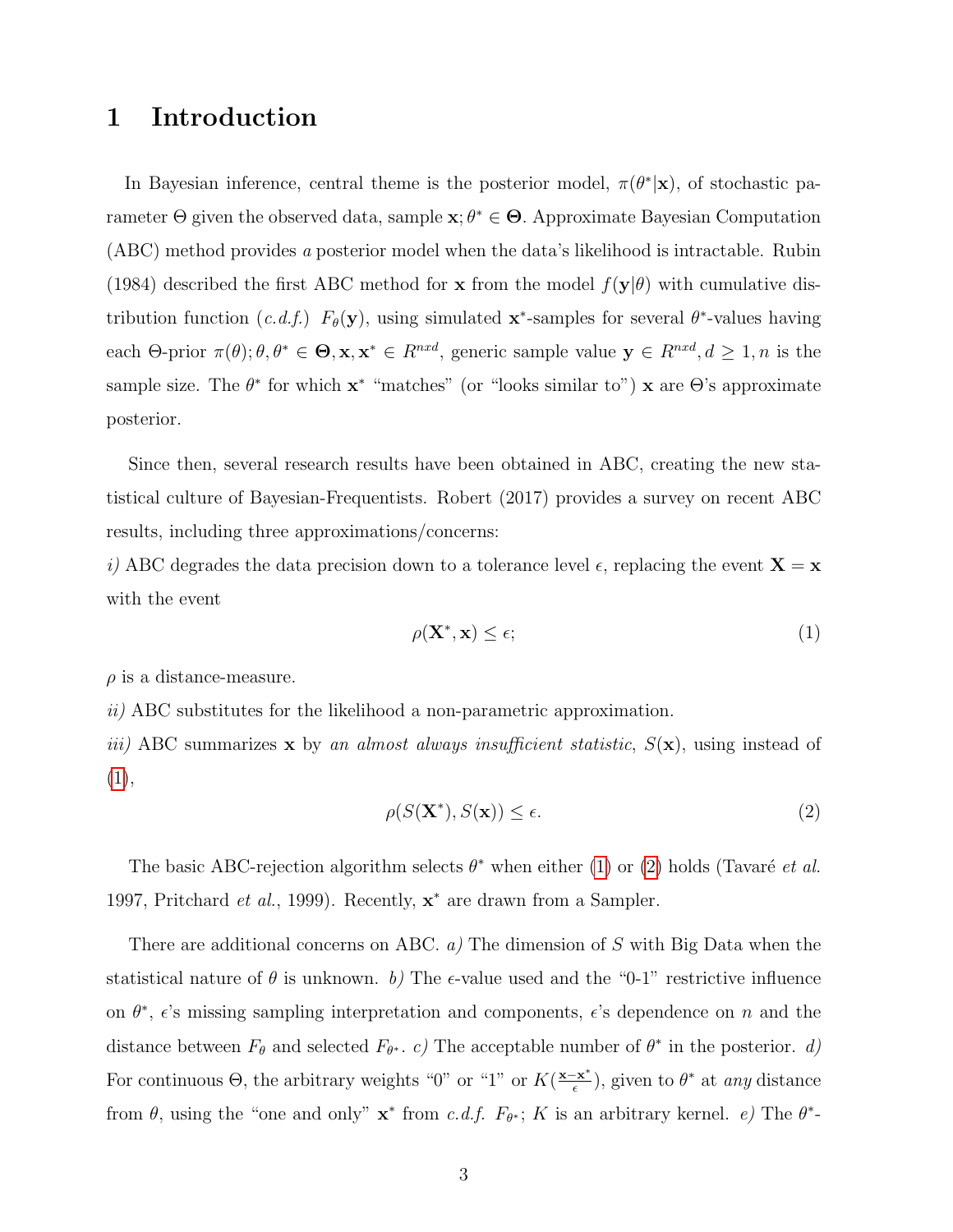weights in the approximate posterior create a  $K$ -dependent artifact;  $K$  is usually a normal kernel. f) It is not clear whether non-selected  $\theta^*(\in R)$  is included in the approximate posterior when  $\theta_1^*, \theta_2^*$  are selected and  $\theta_1^* < \theta^* < \theta_2^*$ . g) For discrete  $\Theta$  and with  $\theta^*$  drawn twice, it is not clear whether  $\theta^*$  is selected if only one of the simulated  $\mathbf{x}_1^*, \mathbf{x}_2^*$  matches **x**. h) Pure Bayesians and frequentists may question the  $\epsilon$ -exclusion of non-selected  $\theta^*$  from the approximate posterior.

Bernton *et al.* (20[1](#page-3-0)9)<sup>1</sup> propose to solve the choice-problem for S and  $\rho$  using, respectively, the "empirical distribution" with "abuse of language" (section 1.1, 1st paragraph) and (basically) Wasserstein distance,  $d_W$ . The latter is computed for the observed x and the "synthetic" data,  $x^*$ , and is baptized "distance between empirical distributions" when introducing (5), but no "empirical distributions" appear in  $d<sub>W</sub>$  even though used in statements. In the abstract, it is stated that the approach avoids "the use of summaries and the ensuing loss of information by instead using the Wasserstein distance between the empirical distributions of the observed and synthetic data." but in section 1.3, first paragraph, it is instead stated "hoping to avoid the loss of information incurred by the use of summary statistics". The authors associate "no information loss" with the case  $d_W(\mathbf{x}, \mathbf{x}^*) = 0$ without examining whether there is information loss when  $d_W(\mathbf{x}, \mathbf{x}^*)$  is smaller than positive  $\epsilon$ . For  $d_W$  that "metrizes empirical distributions" consider, for example, the extreme case of only one observation,  $n = 1$ , the observed data  $\mathbf{x} = (x_1, \ldots, x_d)$ , the synthetic  $\mathbf{x}^* = (x_1 - \epsilon, \dots, x_d - \epsilon)$  and  $\delta_{\mathbf{x}}, \delta_{\mathbf{x}^*}$  the corresponding Dirac functions, with  $\epsilon > 0$  much smaller in magnitude than all x coordinates. Using  $d<sub>W</sub>$  that is sum of absolute differences of the coordinates of **x** and **x**<sup>\*</sup>, the distance  $d_W(\mathbf{x}, \mathbf{x}^*) = d \cdot \epsilon$  but the Kolmogorov distance  $d_K$  and the Total Variation distance, TV, between  $\delta_{\mathbf{x}}$  and  $\delta_{\mathbf{x}^*}$  take their maximum value 1, and this holds for any  $\epsilon$  decreasing to zero. Similar results can be obtained for fixed size *n* samples **x** and **x**<sup>\*</sup> in  $R^d$ , with same form. Then,  $d_K(\delta_{\mathbf{x}}, \delta_{\mathbf{x}^*})/d_W(\mathbf{x}, \mathbf{x}^*)$  and  $TV(\delta_{\mathbf{x}}, \delta_{\mathbf{x}^*})/d_W(\mathbf{x}, \mathbf{x}^*)$  both diverge to infinity as  $\epsilon$  converges to zero and  $d_W$  is not equivalent to  $d_K$  and TV, leading to different neighborhoods and convergence. By definition, the  $d_K$  and TV values for empirical cumulative distribution functions and empirical measures, respectively, are bounded by 1 but this does not always hold for  $d_W(\mathbf{x}, \mathbf{x}^*)$ . Summarizing,

<span id="page-3-0"></span><sup>&</sup>lt;sup>1</sup>The details are given for Editors, AEs, referees and readers to avoid confusion, but could be reduced.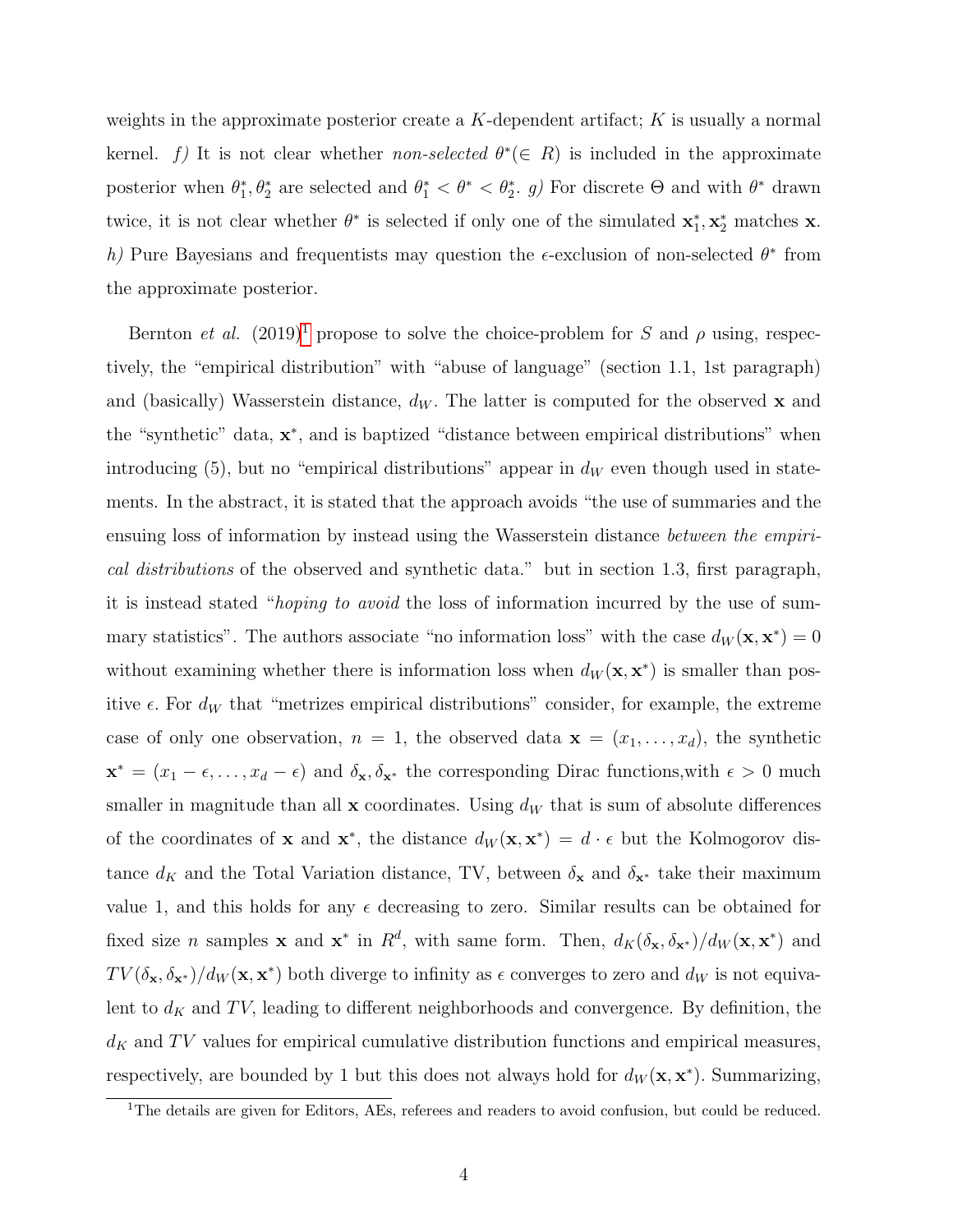loss of information remains when using  $d_W$  and neither empirical distributions, nor empirical measures are used in calculations. The authors avoid the word "sufficiency" in the paper, which is also indicative of potential information loss.

Loss of information due to summary statistics or a method, e.g., Bernton *et al.* (2019), can be avoided using the empirical cumulative distribution function,  $\hat{F}_{\mathbf{X}}$ , when  $d = 1$ and the empirical measure,  $\mu_{\mathbf{X}}(A)$ , when  $d > 1; A \in \mathcal{B}_d$ , the Borel sets in  $R^d, d > 1$ . To match **x** with  $\mathbf{x}^*, d_K(\hat{F}_\mathbf{x}, \hat{F}_{\mathbf{x}^*})$  is used when  $d = 1$ . When  $d > 1, \mu_\mathbf{X}$  and  $\mu_\mathbf{X}$ <sup>\*</sup> need to be compared on every Borel set to measure the information difference, and the supremum of the absolute differences over all Borel sets provides the maximum information loss. This is Total Variation (TV) distance to be used as  $\rho$ -distance herein. TV has the advantage of matching and separating well probabilities P and Q in  $R^d$ , which are equal when  $P(A)$  =  $Q(A)$  for every  $A \in \mathcal{B}_d$ , and is useful for  $\epsilon$ -matching  $\mu_{\mathbf{x}}$  with  $\mu_{\mathbf{x}^*}$ .

Concerns  $a$ )-h) inspired also the search for an alternative to ABC. The S and  $\rho$ -choices are:  $\mu_X$  with the TV-distance, when  $d > 1$ ;  $\hat{F}_X$  with the Kolmogorov distance,  $d_K$ , when  $d =$ 1 (see section 5). Motivated by the Conditional Calibration framework (Rubin, 2019) and a phenomenon observed in several models, the Fiducial (F)-ABC matching is introduced, supported by M  $\mathbf{x}^*$  drawn from  $F_{\theta^*}$ , 50  $\leq M \leq 200$ .  $p_{match}(\theta^*)$  is the  $\mathbf{x}^*$ -proportion within the  $\epsilon$ -tolerance, used as  $\theta^*$ -weight in the F-ABC posterior.  $p_{match}(\theta^*)$  estimates the  $\mathbf{x}^*$ matching support probability  $\alpha$  of event [\(2\)](#page-2-1) that provides  $\epsilon$ 's sampling interpretation and value;  $0 \le \alpha \le 1$ . In practice,  $\epsilon$  is determined via  $\alpha$  and the Sampler (section [3.1\)](#page-9-0). For several  $F_{\theta^*}$ -models,  $p_{match}(\theta^*)$  converges to 1 as  $\theta^*$  converges to  $\theta$ , unlike  $K(\frac{\mathbf{x}-\mathbf{x}^*}{\epsilon})$  $\frac{-\mathbf{x}^*}{\epsilon}$ ).

In "F-ABC for all" each drawn  $\theta^*$  is included in the posterior with weight  $p_{match}(\theta^*),$ reducing  $\epsilon$ 's influence and without using a kernel. When  $M = 1$ , F-ABC is ABC. The use of M "pseudo-samples" is non-traditional (see, e.g. Bornn et al., 2017, and references therein), extracting with  $p_{match}(\theta^*)$  useful  $\theta$ -related information for the posterior. The  $\theta^*$ -value maximizing  $p_{match}(\theta^*)$  is the Maximum Matching Support Probability Estimate (MMSPE, Yatracos, 2020).

Simulations indicate that nonparametric F-ABC competes well with parametric, flatkernel ABC and improves very frequently the concentration of the approximate posterior.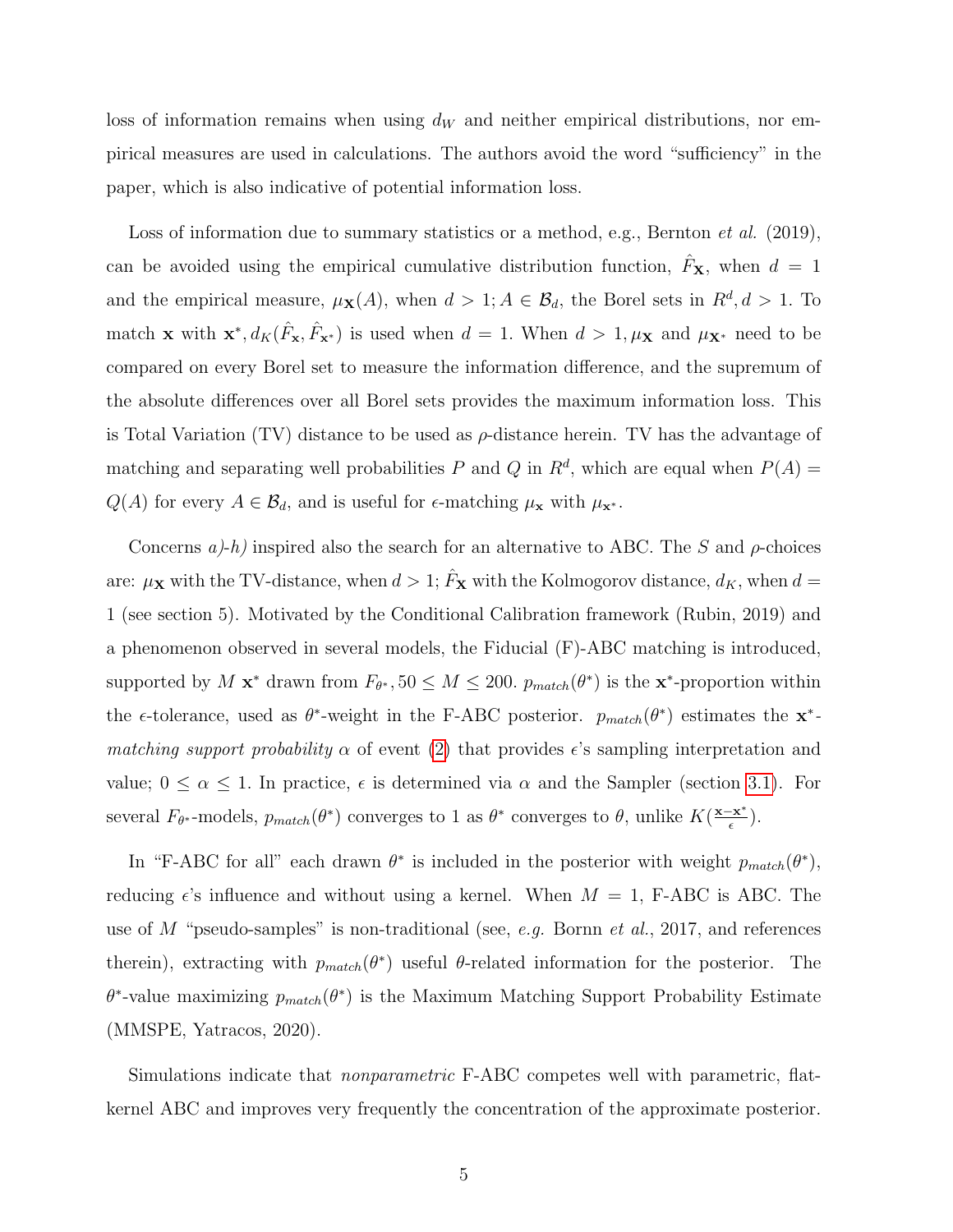The graphs of the F-ABC posterior for all  $\theta^*$  drawn should not pass unnoticed since the Bayesian posterior,  $\pi(\theta^*|\mathbf{x})$ , is inclusive of all  $\theta^*$  with different weights.

For the X<sup>\*</sup>-matching support probability  $\alpha$  with  $\rho = d_K$ , an upper bound  $\epsilon_{n,B}$  on  $\epsilon_n$  is determined;  $0 < \alpha < 1$ .  $\epsilon_{n,B}$  has two additive components: I) the observed or acceptable discrepancy between  $F_{\theta}$  and the  $F_{\theta^*}$ -models, and II) a component determined by a confidence related to  $\alpha$  (section [5\)](#page-15-0). Under exchangeability on  $F_{\theta}(\mathbf{y})$ , the ABC and F-ABC posteriors with  $d_K$ -matching converge to  $\pi(\theta|\mathbf{x})$  when  $\epsilon$  converges to zero; n is fixed. For a continuous linear functional  $T$  on the space of c.d.fs, Bayesian consistency is established and the rate of concentration of  $T(F_{\theta^*})$  around  $T(F_{\theta})$  depends on  $\epsilon_n$ , the rate of concentration in probability of  $\hat{F}_{\mathbf{X}}$  around  $F_{\theta}$ , and T's modulus of continuity (section [6\)](#page-18-0).

Lintusaari et al (2017) and Fearnhead (2018) provide accessible introductions to ABC presenting, respectively, recent developments and results on asymptotics. Tanaka et al. (2006, p. 1517 and Figure 4) indicate  $\epsilon$ 's choice is crucial for the sampler acceptance rates and the posterior densities. Fearnhead and Prangle (2012) show how to construct appropriate summary S for ABC to be used in [\(2\)](#page-2-1) and enable inference about  $\theta$ . Frazier et al.  $(2015)$  derive conditions under which S yields consistent Bayesian inference. Biau et al. (2015), analyze ABC as a k-nearest neighbor method. Frazier et al. (2018) provide for the posterior: its concentration rate on sets containing  $\theta$ , its limiting shape and the asymptotic distribution of its mean. Nott et. al. (2018) approximate Bayesian predictive p-values with Regression ABC. Vihola and Franks (2020) suggest a balanced  $\epsilon$  from a range of tolerances via Bayesian MCMC.

When **x** is not obtained from models  $\{f(\mathbf{y}, \theta)\pi(\theta), \theta \in \Theta\}$  but  $\mathbf{X}^*$  is, Miller and Dunson (2019) propose a robust ABC approach conditioning on  $\rho$ -neighborhoods of empirical c.d.fs  $\hat{F}_{\mathbf{x}}$  and  $\hat{F}_{\mathbf{X}^*}$ , suggesting among  $\rho$ -distances  $d_K$  (for real valued observations only), but use Kullback-Leibler divergence for their ABC coarsened $(c)$ -posterior.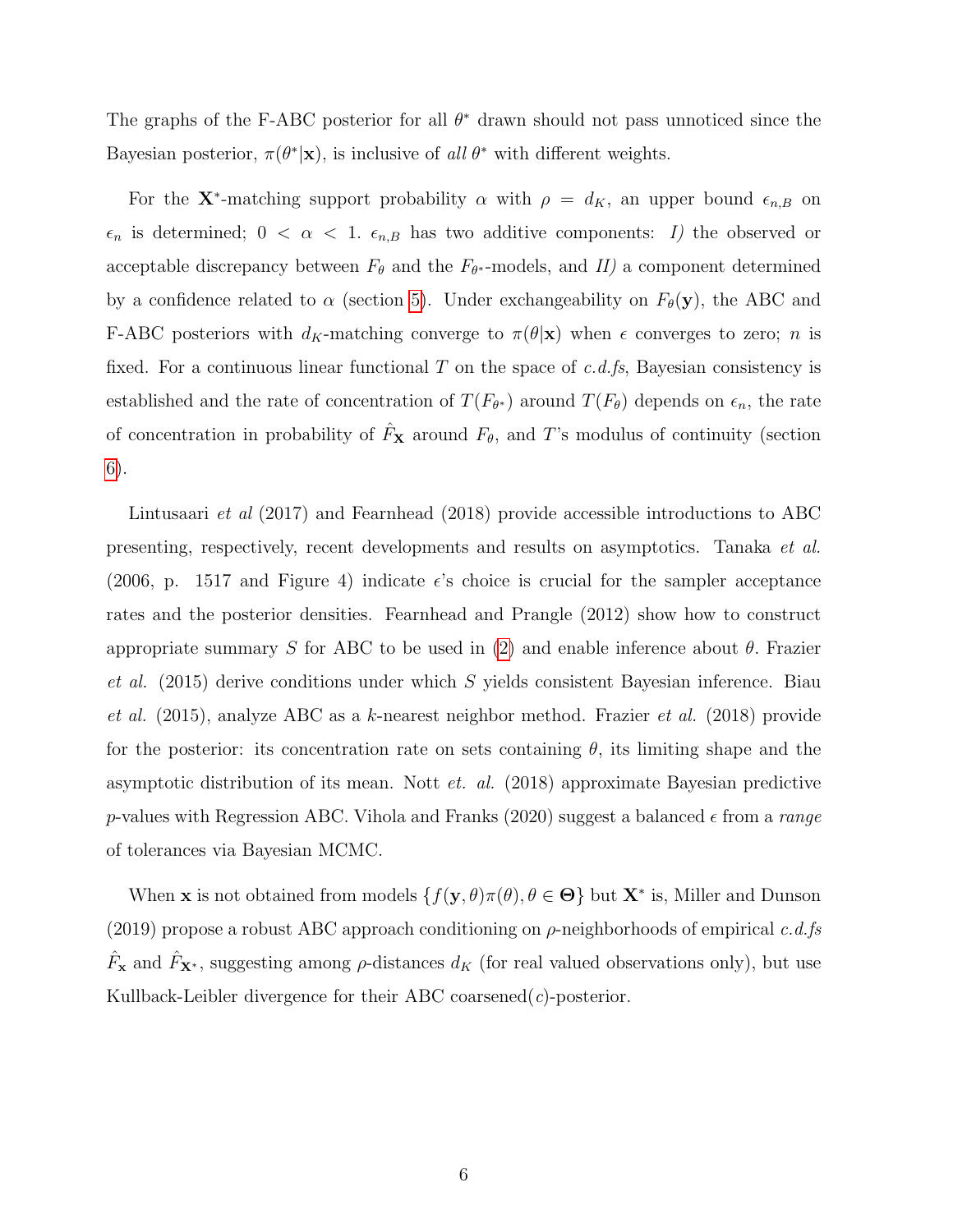## 2 Fiducial ABC

Let  $\pi(\theta)$  be the prior for  $\Theta$  with respect to measure  $\nu$  on  $\Theta$  with  $\sigma$ -field  $C_{\Theta}$ ,  $\theta \in \Theta$ . y is generic sample value. **X** is a sample of size n obtained from the unknown  $\theta$ -model with cumulative distribution function  $F_{\theta}(\mathbf{y})$  and density  $f_{\theta}(\mathbf{y})$  (or  $f(\mathbf{y}|\theta)$ ) with respect to measure  $\mu$  on  $\mathcal Y$  with  $\sigma$ -field  $\mathcal C_{\mathcal Y}$ .  $\mathcal Y$  is usually subset of  $R^d$  with the Borel  $\sigma$ -field,  $\mathcal B_d$ ,  $d \ge 1$ .  $\pi(\theta|\mathbf{y})$  is the posterior of  $\Theta$ .  $\mathbf{X}^*$  is a sample of size *n* obtained from the sampler with model  $F_{\theta^*}$ .  $S(\mathbf{X})$  is a summary for **X**,  $\rho$  measures the distance between  $S(\mathbf{x})$  and  $S(\mathbf{X}^*)$ . As statistic  $S(\mathbf{X})$  can be thought of as estimate of  $T(F_{\theta})$ , T generic functional of  $F_{\theta}$ . For  $A \in \mathcal{C}_{\Theta}(\text{ or } \mathcal{C}_{\mathcal{Y}}), I_A(\mathbf{u}) = 1$  if  $\mathbf{u} \in A$  and zero otherwise.  $\Theta$  is metrized with  $d_{\Theta}$  and generic  $\tilde{d}$  and  $d_K$  are distances for c.d.fs.  $\theta$ -identifiability is assumed, *i.e.*,  $F_{\theta_1} = F_{\theta_2}$  implies  $\theta_1 = \theta_2$ .

**Definition 2.1** For tolerance  $\epsilon$ , **X** and *S*, the **X**<sup>\*</sup>-matching support probability  $\alpha$  for  $\theta^*$  is

<span id="page-6-0"></span>
$$
P[\rho(S(\mathbf{X}^*), S(\mathbf{X})) \le \epsilon] = \alpha, \ 0 \le \alpha \le 1.
$$
 (3)

Given  $\epsilon > 0$  and  $\mathbf{\Theta}^* = {\theta_1^*, \dots, \theta_N^*}$ , the matching support probability for  $\mathbf{\Theta}^*$  is

$$
\inf\{\alpha_i; i = 1, \dots, N\};\tag{4}
$$

 $\alpha_i$  is obtained from [\(3\)](#page-6-0) for  $\theta^* = \theta_i^*, i = 1, \dots, N$ .

The probability in [\(3\)](#page-6-0) is not under one probability model as in confidence band calculations since **X** and **X**<sup>\*</sup> follow  $F_{\theta}$  and  $F_{\theta^*}$ , respectively. When **X** = **x**,  $\epsilon$  is the  $\alpha$ -quantile of  $\rho(S(\mathbf{X}^*), S(\mathbf{x}))$  under  $F_{\theta^*}$  and seeing density as "small probability",

$$
\pi(\theta^*|\mathbf{x}) \propto f(\mathbf{x}|\theta^*) \propto P_{\theta^*}[\rho(\mathbf{X}^*, \mathbf{x}) \le \epsilon],\tag{5}
$$

for small  $\epsilon$ , used in [\(6\)](#page-7-0) with  $S(\mathbf{x})$  instead of x. The  $\alpha$ -value is omitted from the notation F-ABC since it will be determined in the Algorithm, along with  $\epsilon$ .

F-ABC Algorithm

1) Determination of  $\epsilon_n, \alpha_n : \mathbb{R}^2$  $\epsilon_n, \alpha_n : \mathbb{R}^2$  Sample several  $\theta^*$ -values either from  $\pi(\theta)$  or from a discretization of  $\Theta$  if it is known. Use one of them as base-value,  $\theta_b^*$ , and obtain **x** generated

<span id="page-6-1"></span><sup>&</sup>lt;sup>2</sup>We consider it part of the algorithm due to repeated samples from  $F_{\theta^*}$ . If referees prefer it separated, the change will be made.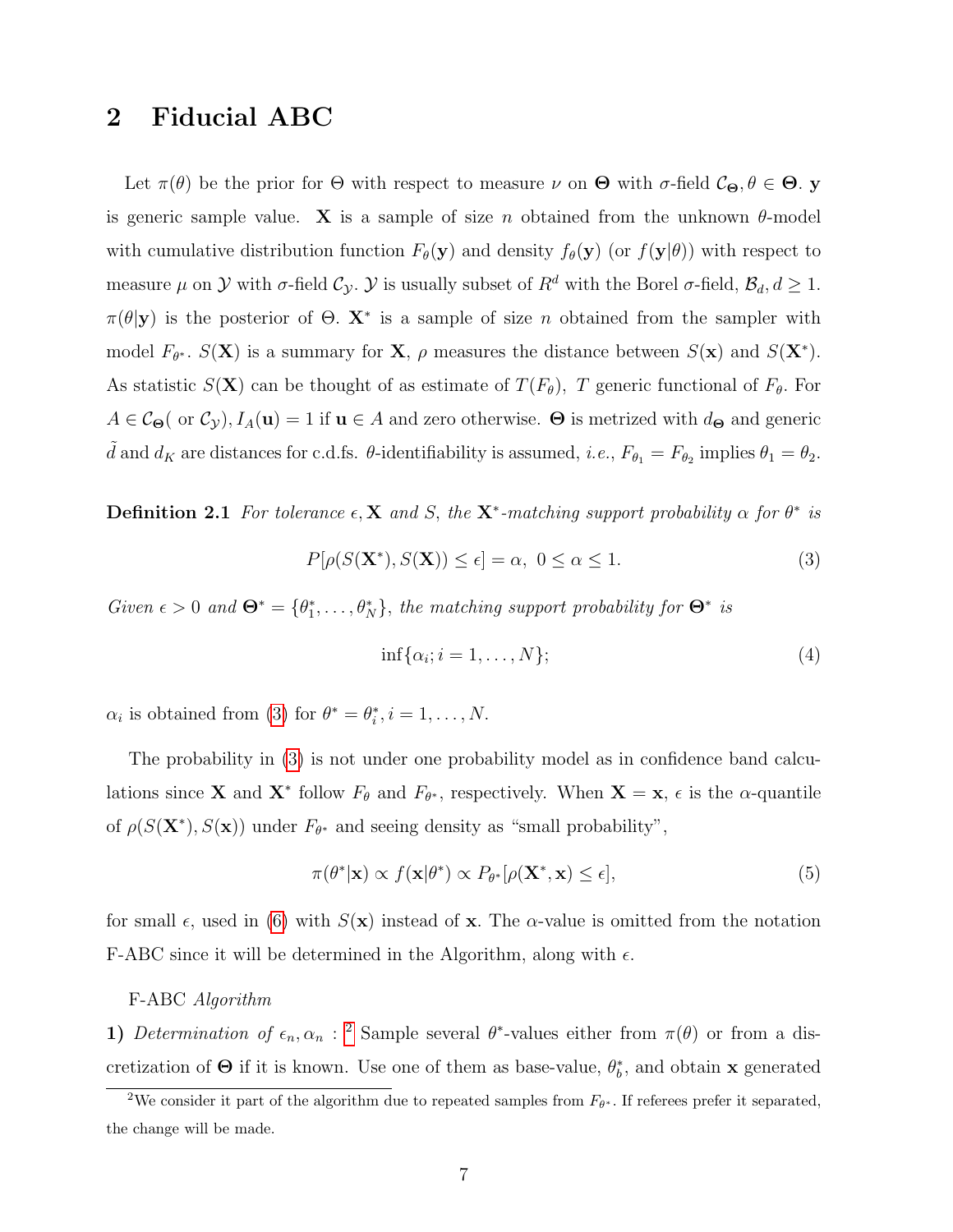by  $\theta_b^*$ . Select, e.g., 5-10  $\theta^*$  at increasing *standardized* distance from  $\theta_b^*$  taking into consideration its nature and obtain M  $\mathbf{X}^*$ -samples from each one of them and  $\theta_b^*$ . Calculate  $\rho(S(\mathbf{X}_{i}^{*}), S(\mathbf{x})), i = 1, \ldots, M$ , and their empirical quantiles for each one of the selected  $\theta^*$  and  $\theta_b^*$ . Create a table similar to Table 1 in subsection [3.1.](#page-9-0) After consultation of the quantiles decide on the  $\epsilon_n$  to be used, determined from  $\theta_{\epsilon_n}^*$  with corresponding quantile  $\alpha_n$ . **2)** Sample *i.i.d.*  $\theta_1^*, \ldots, \theta_{N^*}^*$  from  $\Theta$  according to  $\pi(\theta)$ .

3) Repeat for  $i = 1, ..., N^*$ ; F-ABC is potentially used for all  $\theta_1^*, ..., \theta_{N^*}^*$ .

- a) Sample  $\mathbf{X}_1^*, \ldots, \mathbf{X}_M^*$  from  $f(\mathbf{y}|\theta_i^*)$ .
- b) Compute the observed matching support proportion,  $p_{match}(\theta_i^*),$  for the  $\mathbf{x}_1^*, \ldots, \mathbf{x}_M^*$ :

<span id="page-7-0"></span>
$$
p_{match}(\theta_i^*) = \frac{Card(\{\mathbf{x}_i^* : \rho(S(\mathbf{x}_i^*), S(\mathbf{x})) \le \epsilon_n, i = 1, ..., M\})}{M}.
$$
\n(6)

c)  $\theta^*$ -selection criterion: the F-ABC filter.<sup>[3](#page-7-1)</sup> Include  $\theta_i^*$  in the domain of  $\pi(\theta|\mathbf{x})$  when

<span id="page-7-3"></span>
$$
p_{match}(\theta_i^*) \ge \alpha_n. \tag{7}
$$

4) The selected  $\theta^*$  in 3) after the end of the algorithm are

<span id="page-7-2"></span>
$$
\Theta_n^* = \{ \theta_{sel,i}^*; i = 1, \dots, N \}, \ N \le N^*.
$$
 (8)

<span id="page-7-4"></span>Use  $\{(\theta_{sel,i}^*, p(\theta_{sel,i}^*)); i = 1, \ldots, N\}$  to construct the F-ABC posterior.

**Definition 2.2** For  $\mathbf{\Theta}_n^*$  in [\(8\)](#page-7-2) the observed matching support probability is  $\min\{p(\theta_{sel,i}^*); i =$  $1, \ldots, N$ .

<span id="page-7-5"></span>**Remark 2.1** Comparing ABC with F-ABC: When  $M = 1$  in 3)a) and  $\alpha_n = 1$  in [\(7\)](#page-7-3),  $\rho$ -F-ABC is  $\rho$ -ABC. To compare  $\rho_1$ -ABC with  $\rho_2$ -F-ABC, start with  $\rho_2$ -ABC, use M additional  $\mathbf{x}^*$ -samples for the selected  $\theta^*$  to obtain  $p_{match}(\theta^*)$  for all  $(M + 1)$   $\mathbf{x}^*$ -drawn, and proceed with 4) to construct the  $\rho_2$ -F-ABC posterior. When  $\alpha_n = 0$  in [\(7\)](#page-7-3), all  $\theta^*$  are selected for the posterior with their corresponding weight,  $p_{match}(\theta^*).$ 

Let

<span id="page-7-6"></span>
$$
B_{\epsilon_n} = \{ \mathbf{x}^* : \rho(S(\mathbf{x}^*), S(\mathbf{x})) \le \epsilon_n \},\tag{9}
$$

<span id="page-7-1"></span><sup>&</sup>lt;sup>3</sup>Not used in F-ABC for all  $\theta^*$ . It is intended for users desiring to restrict further the approximate posterior.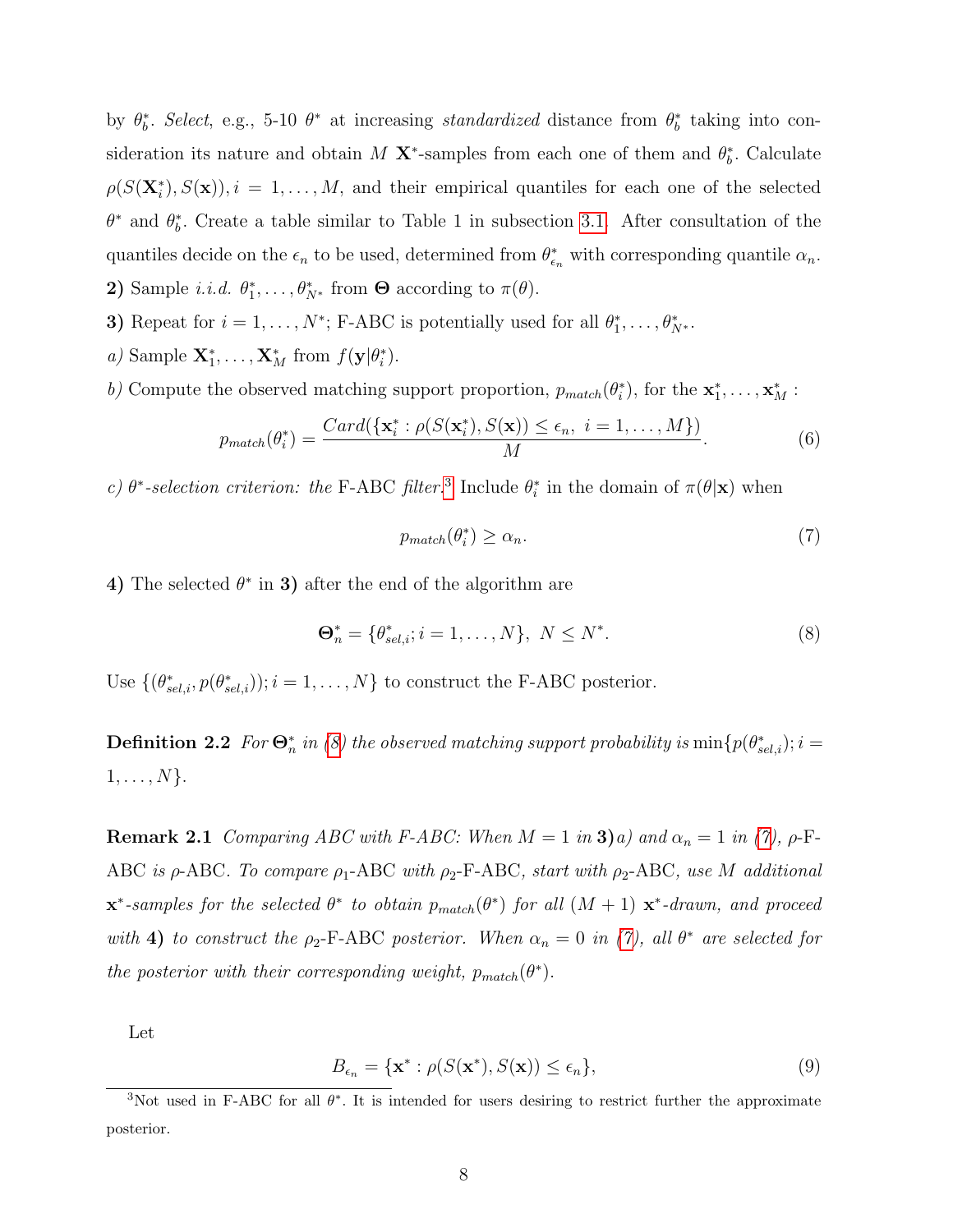without specifying the values of  $\alpha$  and M which will be determined by the context. Similarly, the F-ABC posterior of theta is

<span id="page-8-1"></span>
$$
\pi_{f\text{-}abc}(\theta|B_{\epsilon_n}) = \frac{\pi(\theta) \cdot \int_{\mathcal{Y}} I_{B_{\epsilon_n}}(\mathbf{y}) f(\mathbf{y}|\theta) \mu(d\mathbf{y})}{\int_{\Theta} \pi(s) \int_{\mathcal{Y}} I_{B_{\epsilon_n}}(\mathbf{y}) f(\mathbf{y}|s) \mu(d\mathbf{y}) \nu(ds)} = \frac{\pi(\theta) \cdot P_{\theta}^{(n)}(B_{\epsilon_n})}{\int_{\Theta} \pi(s) \cdot P_{s}^{(n)}(B_{\epsilon_n}) \nu(ds)}.
$$
(10)

and for  $H \in \mathcal{C}_{\Theta}$ , its F-ABC probability is

<span id="page-8-2"></span>
$$
\Pi_{f\text{-}abc}(H|B_{\epsilon_n}) = \int_H \pi_{f\text{-}abc}(\theta|B_{\epsilon_n})\nu(d\theta) = \frac{\int_{\Theta} \pi(\theta) \cdot P_{\theta}^{(n)}(H \cap B_{\epsilon_n})\nu(d\theta)}{\int_{\Theta} \pi(s) \cdot P_s^{(n)}(B_{\epsilon_n})\nu(ds)}.
$$
(11)

For ABC,  $\pi_{abc}$  and  $\Pi_{abc}$  are used instead.

**Definition 2.3** For any two distribution functions F, G in  $R^d$ ,  $d \geq 1$ , their Kolmogorov distance

$$
d_K(F, G) = \sup\{|F(y) - G(y)|; y \in R^d\}.
$$
\n(12)

**Definition 2.4** For any n-size sample  $\mathbf{Y} = (Y_1, \ldots, Y_n)$  of random vectors in  $R^d, n \hat{F}_{\mathbf{Y}}(y)$ denotes the number of  $Y_i$ 's with all their components smaller or equal to the corresponding components of y.  $\hat{F}_{\mathbf{Y}}$  is the empirical c.d.f. of **Y**.

In section [3,](#page-8-0) for observations in R use in 1) of the F-ABC Algorithm and in [\(6\)](#page-7-0):  $S(\mathbf{x}) =$  $\hat{F}_{\mathbf{x}}, \rho = d_K$ . For observations in  $R^d, d > 1, \hat{F}$  and  $d_K$  will be used over 1-dimensional projections of the samples.

Implementation follows, before the theoretical results for easier reading; could follow the theoretical results, if required.

## <span id="page-8-0"></span>3 Implementation and Comparisons: ABC and F-ABC

The simulation results have no goal to compare for specific data sets F-ABC posteriors with W-ABC or ABC posteriors simply because the comparison does not make sense: F-ABC does not use an arbitrary chosen Kernel,  $K(\mathbf{x}, \mathbf{x}^*, \epsilon)$ , and has theoretical advantages with respect to ABC and W-ABC. The simulations compare ABC with  $(\hat{F}_{\mathbf{X}}, d_K)$  and F-ABC with parametric ABC to check the concentration of the posteriors and present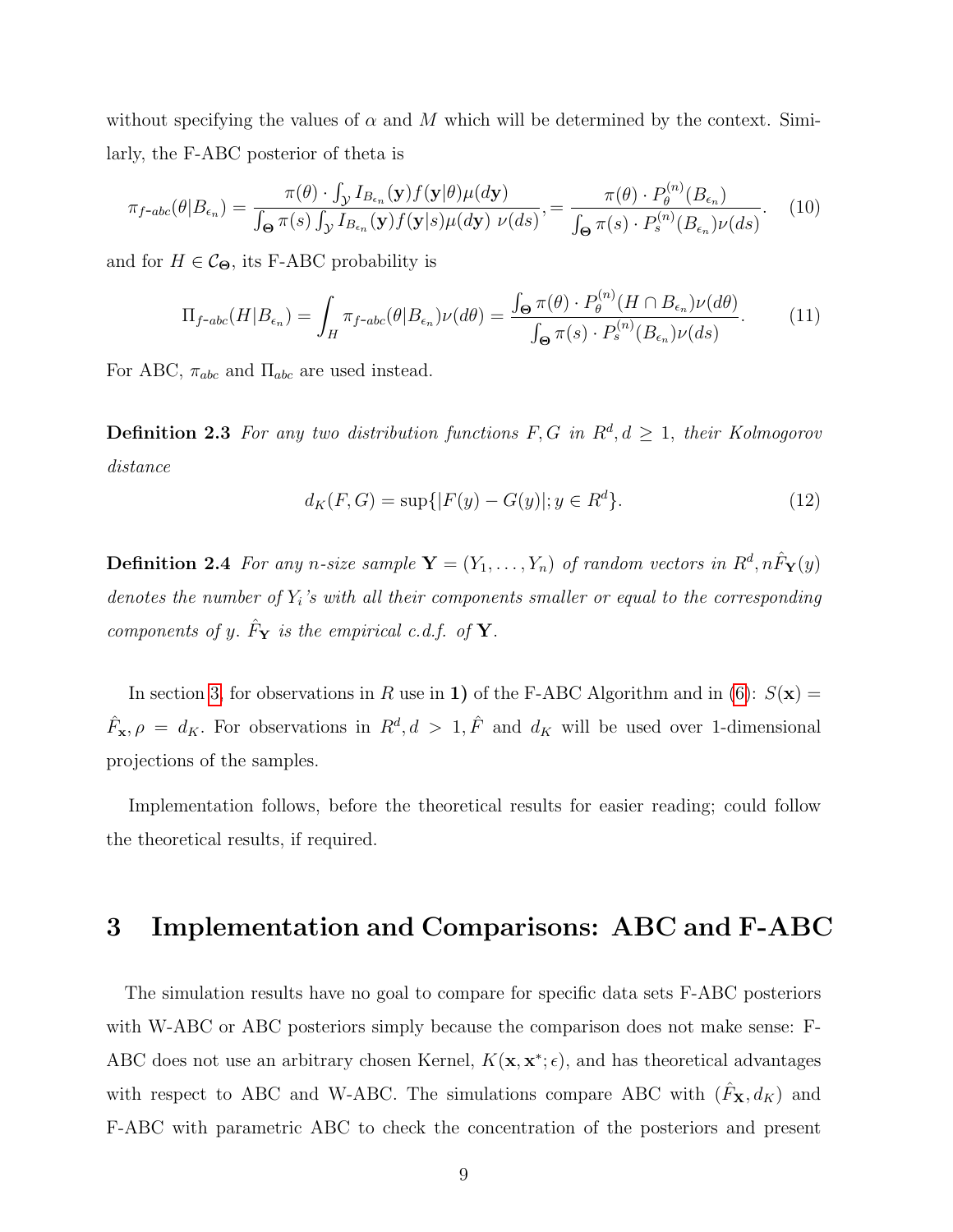posteriors created without the use of Kernel, in particular histograms of the matching support probabilities, before using the by default R-kernel for smoothing. In Figures 1-3, separate graphs are presented, mainly for easier observation and for not mixing domains and ranges of densities having an effect in plots.

#### <span id="page-9-0"></span>3.1  $\epsilon_n$  and matching support probability  $\alpha$  in practice

The goal is to implement the selection of  $\epsilon_n$  and  $\alpha_n$  in 1) of the F-ABC Algorithm. When  $\rho = d_K$ , upper bound  $\epsilon_{n,B}$  for  $\epsilon_n$  is provided in section [5,](#page-15-0) but fine tuning is needed for  $\epsilon_{n,B}$ to be used even for real observations. Bayesian-Frequentists and computer scientists use efficiently a powerful tool: the sampler M for obtaining  $X^*$  from  $F_{\theta^*}$ . As illustration, Table 1 is provided for a sample of  $n = 100$  normal random variables with mean  $\theta$  and variance 1. With the notation in 1) of F-ABC algorithm,  $\theta_b^* = \theta = 0$  and **x** is obtained.  $M = 500$  samples<sup>[4](#page-9-1)</sup> are obtained for each  $\theta^* = 0$ , (.5), 4 and  $d_K$ -distances are calculated; .5 corresponds to .5 standard deviation of the model. If  $\epsilon = .63$  is used, it is expected that  $\theta^*$  in the range (-1.5, 1.5) are selected and the observed matching support probability (Definition [2.2\)](#page-7-4) will be (at least) .95. The dependence of  $\epsilon$  and  $\epsilon_{n,B}$  in the distance between  $F_{\theta}$  and  $F_{\theta^*}$  is confirmed.

#### <span id="page-9-2"></span>3.2 ABC with  $d_k$  and a Euclidean distance

The goal is to compare simulated approximate posteriors of parametric ABC and nonparametric ABC with  $d_K$ . An ABC example in Tavaré (2019, Lectures at Columbia University,  $\# 2$ , "A Normal example", p. 35) is revisited.  $X_1, \ldots, X_n$  are *i.i.d.* normal random variables,  $\mathcal{N}(\theta, \sigma^2)$ . The prior for  $\theta$  is uniform  $U(a, b)$  with  $a \to -\infty$  and  $b \to \infty$ . Attention is restricted to the sample mean,  $\bar{X}_n$ , since it is sufficient statistic. For fixed a, b the posterior  $\pi(\theta|\bar{X}_n)$  is  $\mathcal{N}(\theta, \frac{\sigma^2}{n})$  $\frac{\sigma^2}{n}$ ) truncated in  $(a, b)$ . For the ABC-simulations and a given  $\epsilon^*$  it is assumed the observed  $\bar{x}_n = 0$ ,  $\theta^*$  is observed from  $U(a, b)$  and is selected when  $\rho(\bar{x}_n^*, \bar{x}_n = 0) = |\bar{x}_n^*| \leq \epsilon^*; |\cdot|$  is absolute value. A flat, "0-1", kernel is used to select  $\theta^*$ .

<span id="page-9-1"></span> $4M = 500 > 200$  to increase table's accuracy, with execution time less than 15 seconds.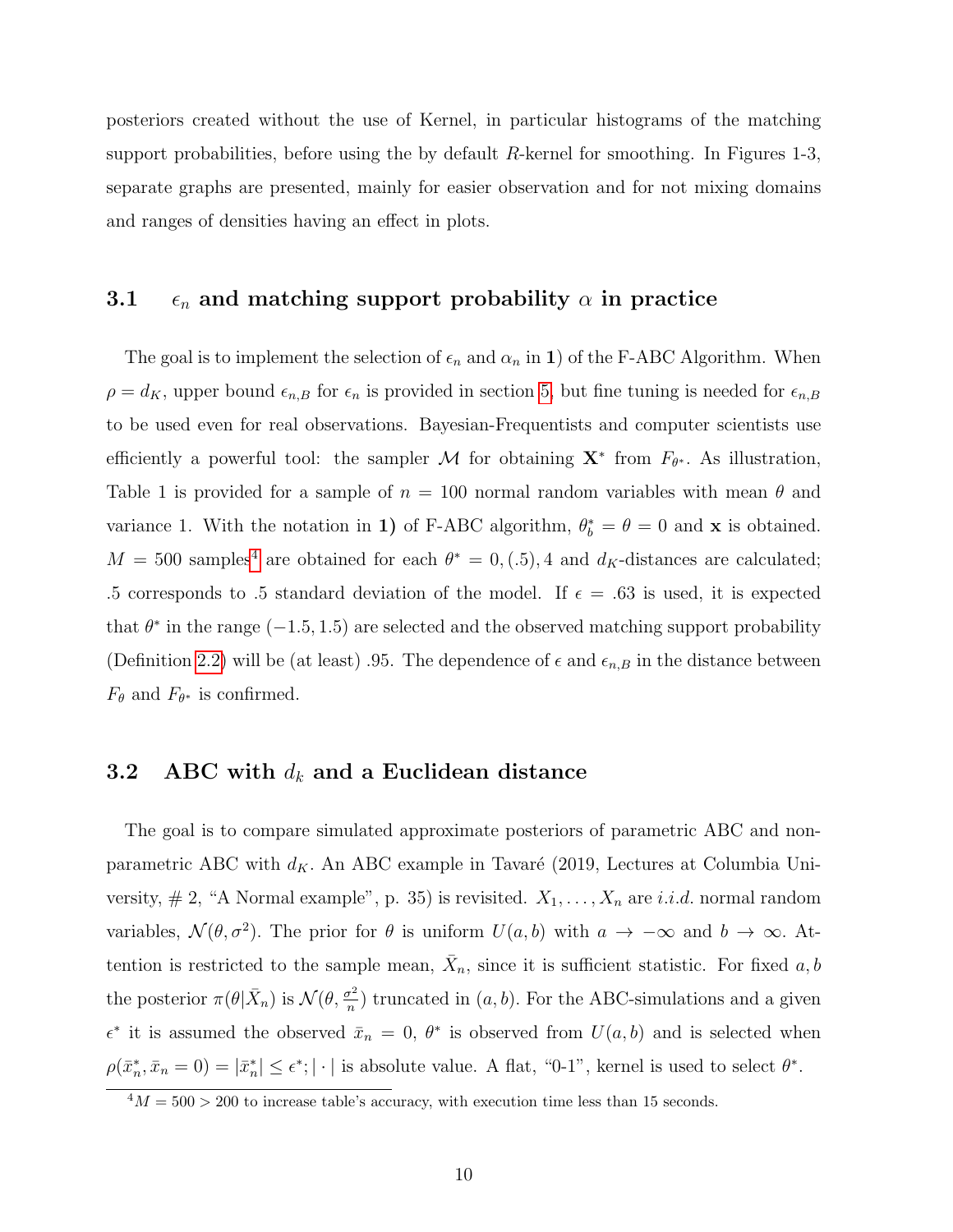| Empirical Quantiles of Kolmogorov distances between $F_x$ and $F_{x^*}$ |            |      |      |      |      |      |      |      |      |                  |      |              |
|-------------------------------------------------------------------------|------------|------|------|------|------|------|------|------|------|------------------|------|--------------|
| $\theta^*$                                                              | <b>MIN</b> | 25th | 50th | 60th | 65th | 70th | 75th | 80th | 85th | 90 <sub>th</sub> | 95th | <b>MAX</b>   |
| $\theta$                                                                | 0.04       | 0.07 | 0.09 | 0.1  | 0.1  | 0.11 | 0.11 | 0.12 | 0.12 | 0.13             | 0.14 | 0.19         |
| 0.5                                                                     | 0.12       | 0.2  | 0.23 | 0.24 | 0.25 | 0.25 | 0.26 | 0.27 | 0.28 | 0.29             | 0.3  | 0.39         |
| $\mathbf{1}$                                                            | 0.25       | 0.38 | 0.41 | 0.42 | 0.42 | 0.43 | 0.44 | 0.44 | 0.45 | 0.46             | 0.48 | 0.55         |
| 1.5                                                                     | 0.47       | 0.55 | 0.57 | 0.58 | 0.59 | 0.59 | 0.6  | 0.61 | 0.61 | 0.62             | 0.63 | 0.69         |
| $\overline{2}$                                                          | 0.6        | 0.68 | 0.71 | 0.71 | 0.72 | 0.72 | 0.73 | 0.73 | 0.74 | 0.75             | 0.76 | 0.79         |
| 2.5                                                                     | 0.72       | 0.8  | 0.82 | 0.83 | 0.83 | 0.83 | 0.84 | 0.84 | 0.85 | 0.86             | 0.87 | 0.91         |
| 3                                                                       | 0.82       | 0.89 | 0.9  | 0.91 | 0.91 | 0.91 | 0.92 | 0.92 | 0.92 | 0.93             | 0.93 | 0.95         |
| 3.5                                                                     | 0.89       | 0.94 | 0.95 | 0.96 | 0.96 | 0.96 | 0.96 | 0.96 | 0.97 | 0.97             | 0.97 | 0.99         |
| $\overline{4}$                                                          | 0.94       | 0.97 | 0.98 | 0.98 | 0.98 | 0.99 | 0.99 | 0.99 | 0.99 | 0.99             | 1    | $\mathbf{1}$ |

Table 1: Potential  $\epsilon_n$ -values the Quantiles, for matching support  $\alpha, 0 < \alpha < 1$ .

Approximate posterior densities appear in Figure 1 for nonparametric ABC with  $d_K$  and parametric ABC with  $|\cdot|$ . The Gaussian kernel is used by default in R. The observed sample  $\mathbf{X} = (X_1, \ldots, X_n)$  is from  $\mathcal{N}(0, 1)$ ,  $n = 100$ . For the parametric ABC, given tolerance  $\epsilon^*$ the steps in Tavaré (2019) are followed, using  $\bar{x}_n = 0$  independently of the observed  $\bar{x}_n$ .

For nonparametric ABC with  $d_K$ ,  $\hat{F}_x$  is used and  $\epsilon$  is such that the number of selected  $\theta^*$ from  $U(-1, 1)$  does not differ much from that of the parametric ABC. Randomness remains in the simulations but the number  $N^*$  of drawn  $\theta^*$  is large,  $N^* = 1,000$ , such that the number of  $\theta^*$  selected (N in Figure 1) is also large enough for determining the approximate posterior.  $\mathbf{X}_{i}^{*}$  is obtained from  $\mathcal{N}(\theta_{i}^{*}, 1)$  and  $\theta_{i}^{*}$  is selected if  $d_{K}(\hat{F}_{\mathbf{x}}, \hat{F}_{\mathbf{x}_{i}^{*}}) \leq \epsilon, i = 1, ..., N^{*}$ . The process is repeated for four values of  $(\epsilon, \epsilon^*)$ . In Table 2, for the selected  $\theta^*$  their mean  $\bar{\theta^*}$ , variance and the mean square error of  $\bar{\theta^*}$  from the mean  $\theta = 0$  of the posterior are calculated. When  $\epsilon = .45$  and  $\epsilon^* = 1$ , at least 95% of drawn  $\theta^*$  are selected.

The MSE of parametric ABC posterior improves uniformly in  $\epsilon$  the nonparametric ABC.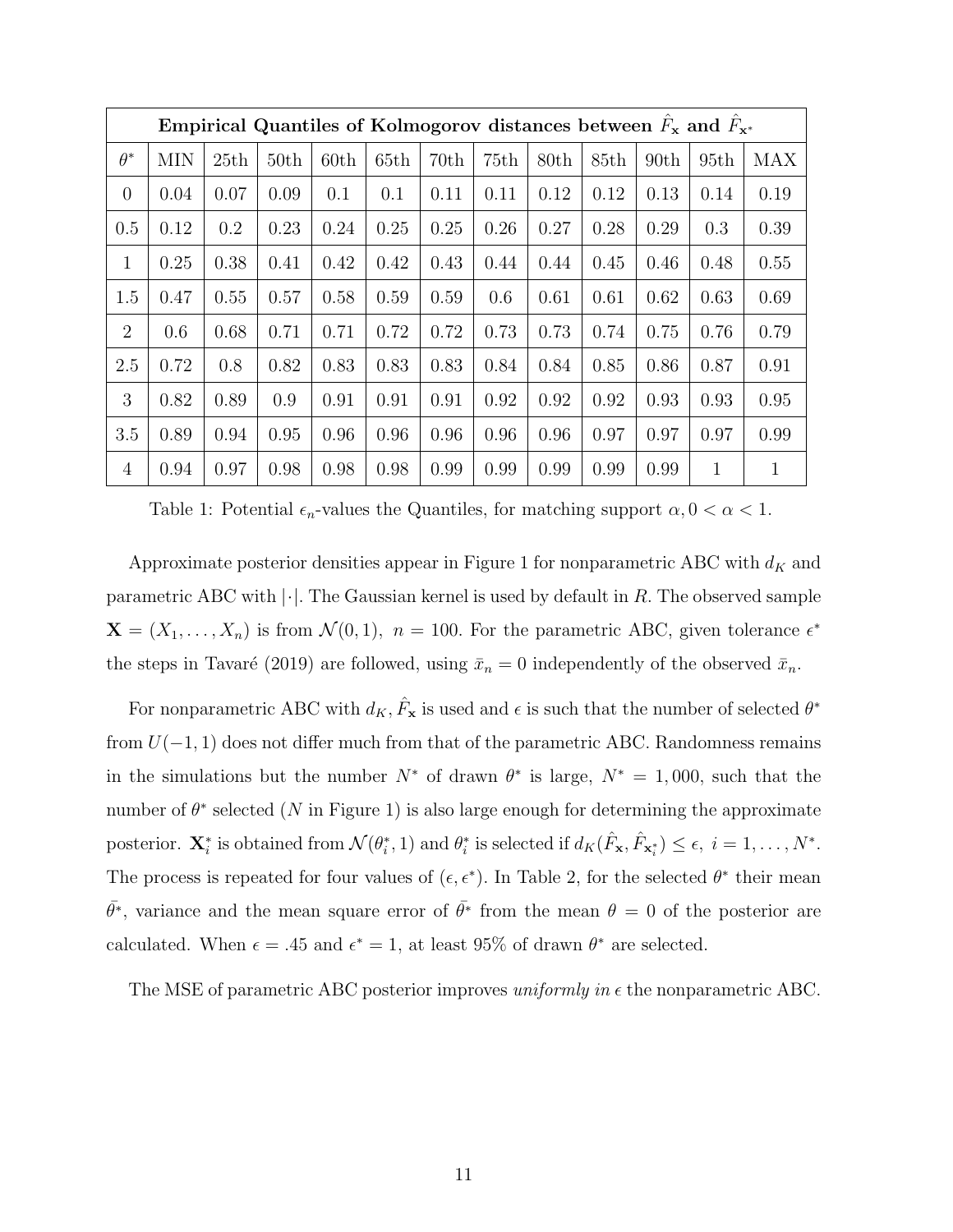| Concentration: Nonparametric ABC with $\hat{F}_x$ and $d_K$ ; Parametric ABC with $\bar{X}_n$ |                          |                         |                         |                   |                          |                         |                         |  |
|-----------------------------------------------------------------------------------------------|--------------------------|-------------------------|-------------------------|-------------------|--------------------------|-------------------------|-------------------------|--|
| $\epsilon$ -nonpar                                                                            | Mean $\theta^*_{select}$ | Var $\theta^*_{select}$ | MSE $\theta^*_{select}$ | $\epsilon^*$ -par | Mean $\theta^*_{select}$ | Var $\theta^*_{select}$ | MSE $\theta^*_{select}$ |  |
| 0.12                                                                                          | 0.00456                  | 0.022                   | 0.022                   | 0.1               | 0.01820                  | 0.0154                  | 0.0157                  |  |
| 0.25                                                                                          | 0.01780                  | 0.119                   | 0.119                   | 0.5               | $-0.00816$               | 0.0923                  | 0.0924                  |  |
| 0.30                                                                                          | 0.00774                  | 0.192                   | 0.192                   | 0.6               | $-0.01440$               | 0.1340                  | 0.1340                  |  |
| 0.45                                                                                          | 0.01990                  | 0.332                   | 0.332                   | $1.0\,$           | 0.01550                  | 0.3130                  | 0.3130                  |  |

Table 2: Mean, Variance and MSE of  $\theta^*_{select}$ 

#### <span id="page-11-0"></span>3.3 Comparison of parametric ABC with F-ABC

The goal is to compare in simulations parametric ABC with the least favorable for concentration F-ABC, *i.e.*, neglecting the additional concentration due to  $3)c$  of the F-ABC Algorithm. Remark [2.1](#page-7-5) is followed. Start ABC with  $d_K$  and  $\epsilon$  and for the selected  $\theta_i^*$  in ABC, draw M additional  $\mathbf{x}^*$  to compute  $p_{match}(\theta_i^*)$ . The F-ABC posterior for these selected  $\theta^*$  is obtained. For the non-selected  $\theta^*$  in ABC, M additional  $\mathbf{x}^*$  are drawn to compute the corresponding  $p_{match}(\theta^*)$ . The F-ABC posterior for all  $\theta^*$  drawn is then obtained.

In the simulations, very frequently, the concentration (MSE) of the nonparametric F-ABC improves that of parametric ABC. In Tables 3 and 4 and the corresponding Figures 2 and 3, examples are presented where the MSE of each method dominates the other. The set-up in section [3.2](#page-9-2) is used:  $\epsilon^* = .15$ ,  $\epsilon = .12$ ,  $n = 200$ ,  $\theta = 0$ ,  $a = -1$ ,  $b = 1$  and  $N^* = 1,000.$  For F-ABC,  $M = 200$  X<sup>\*</sup>-samples of size n are drawn for each selected  $\theta^*$ , but also for non-selected  $\theta^*$ . A flat, "0-1", kernel is used for selected  $\theta^*$  in parametric ABC.

In Figures 2 and 3, density plots with Gaussian kernel and corresponding histograms are presented for ABC and F-ABC. For the F-ABC approximate posteriors, the bandwidth was set at 0.05. Nonparametric F-ABC for selected  $\theta^*$  is satisfactory compared with parametric ABC. F-ABC for all  $\theta^*$  seems satisfactory for non-believers of  $\theta^*$ -exclusion with limited **x**<sup>\*</sup>-data.

To compare the MSE improvement with F-ABC for selected  $\theta^*$ ,  $K = 1,000$  MSE com-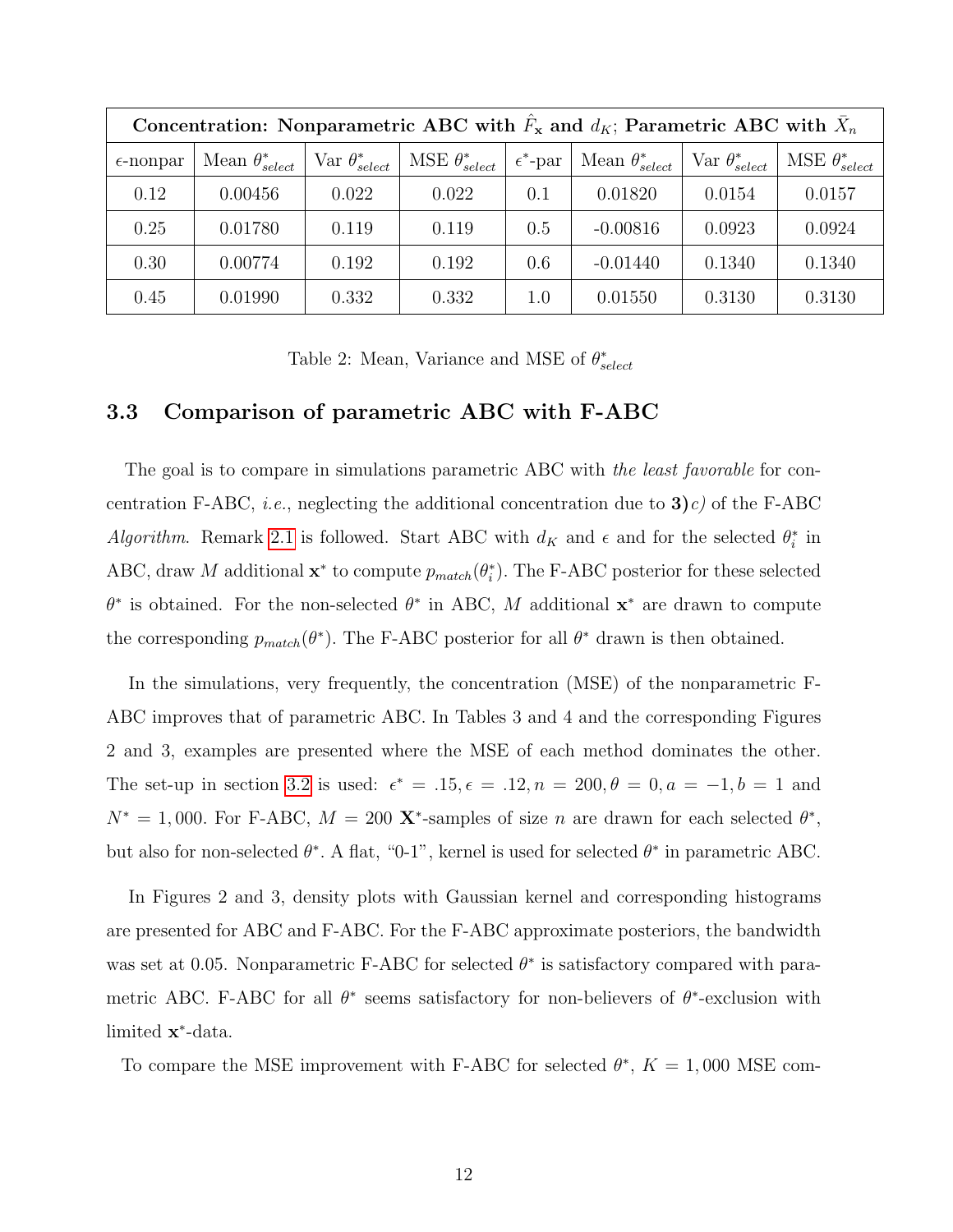| Concentration: Non Parametric ABC, F-ABC selected/drawn-Parametric ABC |                                  |           |                            |           |  |  |  |
|------------------------------------------------------------------------|----------------------------------|-----------|----------------------------|-----------|--|--|--|
|                                                                        | Parametric, $\epsilon^* = .15$   |           |                            |           |  |  |  |
| Parameter                                                              | F-ABC selected $\theta^*$<br>ABC |           | F-ABC all drawn $\theta^*$ | ABC       |  |  |  |
| Mean $\theta^*_{select}$                                               | $-0.0916$                        | $-0.0865$ | $-0.0859$                  | $-0.0117$ |  |  |  |
| Variance $\theta^*_{select}$                                           | 0.0182                           | 0.0105    | 0.0274                     | 0.0107    |  |  |  |
| MSE $\theta^*_{select}$                                                | 0.0266                           | 0.018     | 0.0348                     | 0.0108    |  |  |  |

Table 3: Mean, Variance and MSE of  $\theta^*_{select}$ 

| Concentration: Non Parametric ABC, F-ABC selected/drawn-Parametric ABC |                                |                           |                            |        |  |  |  |
|------------------------------------------------------------------------|--------------------------------|---------------------------|----------------------------|--------|--|--|--|
|                                                                        | Parametric, $\epsilon^* = .15$ |                           |                            |        |  |  |  |
| Parameter                                                              | ABC                            | F-ABC selected $\theta^*$ | F-ABC all drawn $\theta^8$ | ABC    |  |  |  |
| Mean $\theta^*_{select}$                                               | $-0.00198$                     | $-0.00185$                | $-0.00617$                 | 0.0112 |  |  |  |
| Variance $\theta^*_{select}$                                           | 0.0187                         | 0.0111                    | 0.0242                     | 0.0138 |  |  |  |
| MSE $\theta^*_{select}$                                                | 0.0187                         | 0.0111                    | 0.0243                     | 0.0139 |  |  |  |

Table 4: Mean, Variance and MSE of  $\theta^*_{select}$ 

parisons<sup>[5](#page-12-0)</sup> are made and the total number of times,  $T$ , F-ABC improves ABC is recorded. The parameters are  $\epsilon = .12, \epsilon^* = .15, n = 100, \theta = 0, a = -1, b = 1, N^* = 100, M = 100.$ The process is repeated 50 times out of which 48 times  $T > 500$ , *i.e.* F-ABC for selected  $\theta^*$  improves the MSE of parametric ABC. A histogram of the results appear in Table 4. To realize 50 comparisons, the process was repeated 55 times because of 5 non-terminations since in F-ABC with  $d_K$  there were simulations with no  $\hat{F}_{\mathbf{x}^*}$  within  $\epsilon$  from  $\hat{F}_{\mathbf{x}}$ . However, in the majority of the remaining cases the number of  $x^*$  with F-ABC within  $\epsilon$  from x exceeded that of ABC.

<span id="page-12-0"></span><sup>5</sup>Used for higher accuracy. No need to be repeated.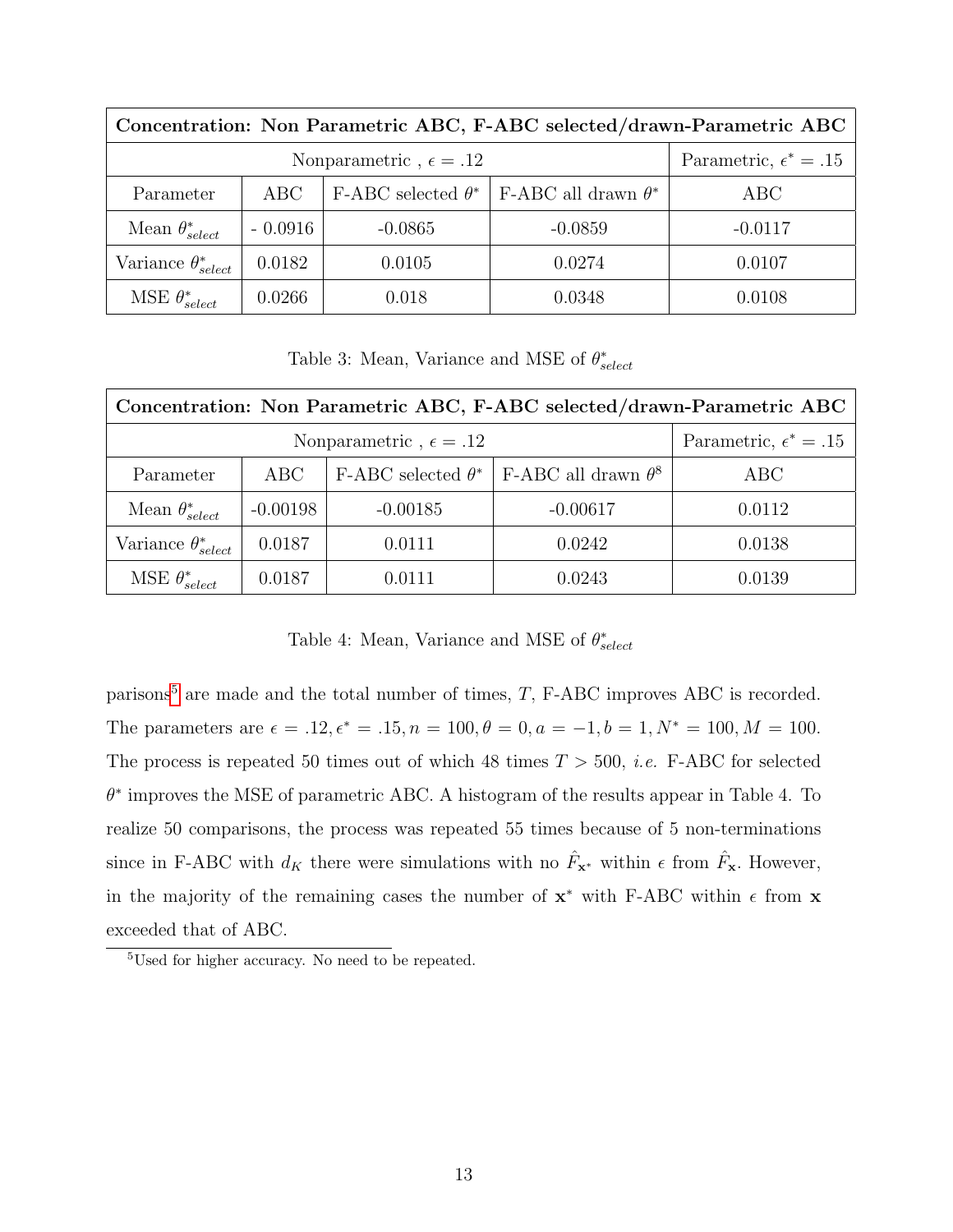## <span id="page-13-0"></span>3.4 ABC and F-ABC for all  $\theta^*$  in  $R^2$  with  $d_K$  and half-spaces

ABC and F-ABC for all, are implemented when  $\mathbf{X} = (X_1, \ldots, X_n) \in R^{nx^2}$ , with  $d_K$ used for  $X^*$ - matching over all 1-dimensional projections of  $X$  and  $X^*$ , or equivalently in half-spaces, as explained in section [5](#page-15-0) for the sufficient, empirical measures  $\mu_X, \mu_{X^*}$ .

For  $a, y \in R^2$ ,  $\langle a, y \rangle$  is the inner product of y and  $a, ||\cdot||$  is Euclidean distance in  $R^2$ . Using the notation in section 2,  $S(\mathbf{X}) = \mu_{\mathbf{X}}$  and  $a \cdot \mathbf{X} = \{ \langle a, X_1 \rangle, \dots, \langle a, X_n \rangle \} \in \mathbb{R}^n$ ,

$$
\tilde{\rho}_n(\mu_{\mathbf{X}}, \mu_{\mathbf{X}^*}) = \max_{a \in \{a_1, \dots, a_{kn}\} \subset U_2} d_K(\hat{F}_{a \cdot \mathbf{X}}, \hat{F}_{a \cdot \mathbf{X}^*});
$$

 $a_1, ..., a_{k_n}$  are are *i.i.d.* uniform random vectors in  $U_2 = \{u = (u_1, u_2) \in R^2 : ||u|| = 1\},\$ independent of **X** and **X**<sup>\*</sup>. Direction a used in  $\tilde{\rho}_n$  has form  $(\cos(\phi), \sin(\phi))$ , with  $\phi$  uniform in  $[0, \pi)$ .  $\tilde{\rho}_n$  approximates  $\tilde{\rho}$  in [\(21\)](#page-16-0) when  $k_n \uparrow \infty$ , but a moderately large  $k_n = k$  is adequate. For ABC and F-ABC the number of  $X^*$   $\epsilon$ -matching X will decrease as k increases.

A sample **x** of size  $n = 50$  is observed from a bivariate normal with means  $\theta = (0, 2)$ , variances 1 and covariance .5. Assume the parameter space is  $\Theta = [-1, 2]x[-2, 3] \subset R^2$ . Instead of drawing  $\theta^*$  randomly from  $\Theta$ , a discretization  $\Theta^*$  of  $\Theta$  is used in order to observe the weights  $p_{match(\theta^*)}$  along  $\Theta$ . With  $NS = 15$  equidistant  $\theta_1^*$  and  $\theta_2^*$ , respectively, in  $[-1, 2]$ and  $[-2,3]$ , obtain  $\theta^* = (\theta_1^*, \theta_2^*)$  in  $\Theta^*, N^* = card(\Theta^*) = 225$ . Following Remark [2.1,](#page-7-5) to obtain  $\tilde{\rho}_n$ -ABC and  $\tilde{\rho}_n$ -F-ABC posteriors, one sample  $\mathbf{X}^*$  is drawn initially for each  $\theta^*$  in  $Θ^*$ . 50 *a*-directions are used in  $\tilde{\rho}_n$ ,  $\epsilon = .33$  and 21 **X**<sup>\*</sup> match **X**, thus selecting 21  $θ^*$  from  $\Theta^*$ . With F-ABC for all  $\theta^* \in \Theta^*$ , without using  $3c$ ) in the F-ABC Algorithm,  $M = 200$ independent copies of  $\mathbf{X}^*$  are obtained for each  $\theta^* \in \Theta^*$ . For the same 50 *a*-directions and the  $M+1$  matchings,  $p_{match}(\theta^*)$  in [\(6\)](#page-7-0) is calculated for  $\rho = \tilde{\rho}_n$  and  $\epsilon = .33$ .

In Figure 5, the ABC-posterior density and the F-ABC for all  $\theta^*$  posterior histogram and density appear, created with R-functions persp, hist $3D$  and persp $3D$ , respectively. Comparison of the ABC and F-ABC densities indicates higher concentration in the latter near the means  $(0, 2)$ . Outside an area of  $(0, 2)$ , the z-values of the densities and the histogram are 0 in all plots. In ABC (all green), the density's shape and the 0-values in the z-axis are due to the bivariate normal kernel used by default in R-function  $kde2d$  needed in persp. In F-ABC for all, no kernel is used: the matching propostions,  $p_{match}(\theta^*)$ , are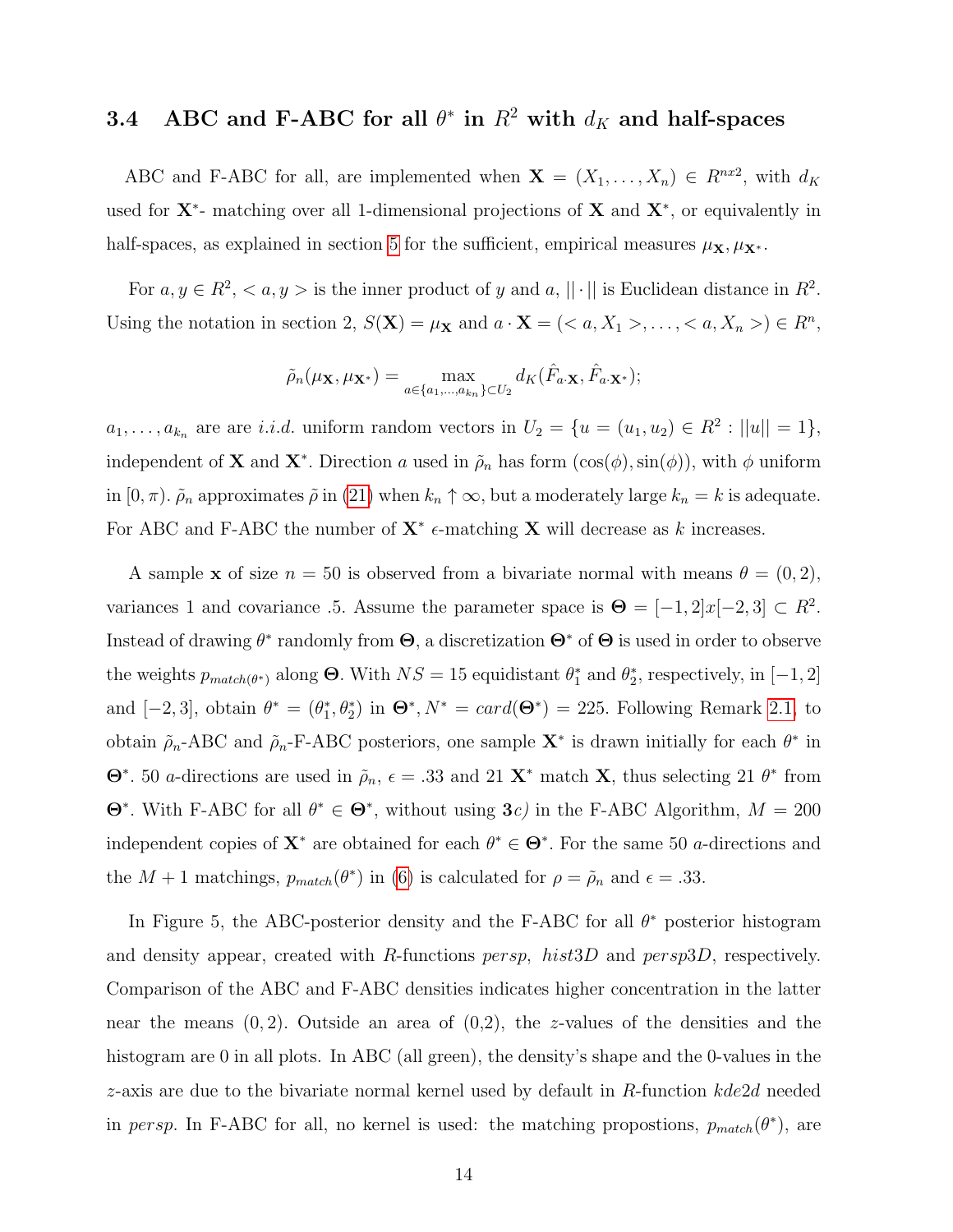the weights, frequencies and percentages, that provide the 0's and nearly 0-values in the z-axis. hist3D and persp3D cannot be used in F-ABC for the selected  $\theta^*$ .

An additional Example is included for the Editors, AE and referees. New parameters are:  $NS = 10, card(\mathbf{\Theta}^*) = 100, k = 10, M = 50.$  There are 11 selected  $\theta^*$  with results in Figure 6. The small number of selected  $\theta^*$  in both Examples indicates the ABC-weakness with the choice of  $\epsilon$ -value, which leads to repeated simulations for various  $\epsilon$  until a "satisfactory" posterior is obtained. F-ABC for all  $\theta^*$  does not face this problem, *reducing*  $\epsilon$ 's influence.

## 4 Differences of F-ABC and ABC methods

Main differences, some to appear in section [5,](#page-15-0) are: the universal sufficient statistics,  $\hat{F}_{\mathbf{X}}$ and  $\mu_X$ , and matching via  $d_K$ ; the F-ABC posterior for all  $\theta^*$  drawn or used; the study and choice of  $\epsilon$ ; the use of M  $\mathbf{x}^*$  for each  $\theta^*$  to obtain  $p_{match}(\theta^*)$ , which is the  $\theta^*$ -weight and often depends on  $\theta$ .

For the last difference, in several models it was observed for  $\tilde{d}$ ,  $\rho$  generic distances that:

<span id="page-14-0"></span>
$$
when \t d_{\Theta}(\theta_1^*, \theta) \le d_{\Theta}(\theta_2^*, \theta) \Rightarrow \tilde{d}(F_{\theta_1^*}, F_{\theta}) \le \tilde{d}(F_{\theta_2^*}, F_{\theta}) \t (13)
$$

<span id="page-14-1"></span>
$$
\Rightarrow \forall \epsilon > 0, \quad P_{\theta_1^*}[\rho(S(\mathbf{X}^*), T(F_{\theta})) \le \epsilon] \ge P_{\theta_2^*}[\rho(S(\mathbf{X}^*), T(F_{\theta})) \le \epsilon]. \tag{14}
$$

Implication [\(13\)](#page-14-0) usually holds. In F-ABC with  $\tilde{d} = \rho = d_K$ ,  $T(F_{\theta}) = F_{\theta}$ ,  $S(\mathbf{X}^*) = \hat{F}_{\mathbf{X}^*}$ , when [\(14\)](#page-14-1) holds it will also hold, at least for large n, when  $F_{\theta}$  is replaced by  $\hat{F}_{\mathbf{X}}$ . For families of c.d.fs in R with densities  $f_{\theta}$  such that  $f_{\theta_1^*}(x) - f_{\theta_2^*}(x)$  changes sign once, the upper probability of the last implication in [\(14\)](#page-14-1) increases to 1 with n if  $\theta^*$  gets closer to  $\theta$  (Yatracos, 2020, Propositions 7.2, 7.4 and Remark 7.2). An inequality similar to [\(14\)](#page-14-1) holds for the lower bounds of these probabilities (Proposition [5.2\)](#page-18-1). Thus, it is expected the F-ABC approximate posterior concentrates near  $\theta$  more than the ABC-posterior, as observed in the simulations in subsections [3.3](#page-11-0) and [3.4.](#page-13-0)

<span id="page-14-2"></span>**Lemma 4.1** The implications leading to  $(14)$  hold for i.i.d. normal random variables with mean  $\theta$  and variance 1,  $d_{\Theta} = \rho = |.|$ ,  $\tilde{d} = d_K$ ,  $S(\mathbf{X}) = \bar{X}_n$ ,  $T(F_{\theta}) = \theta$ .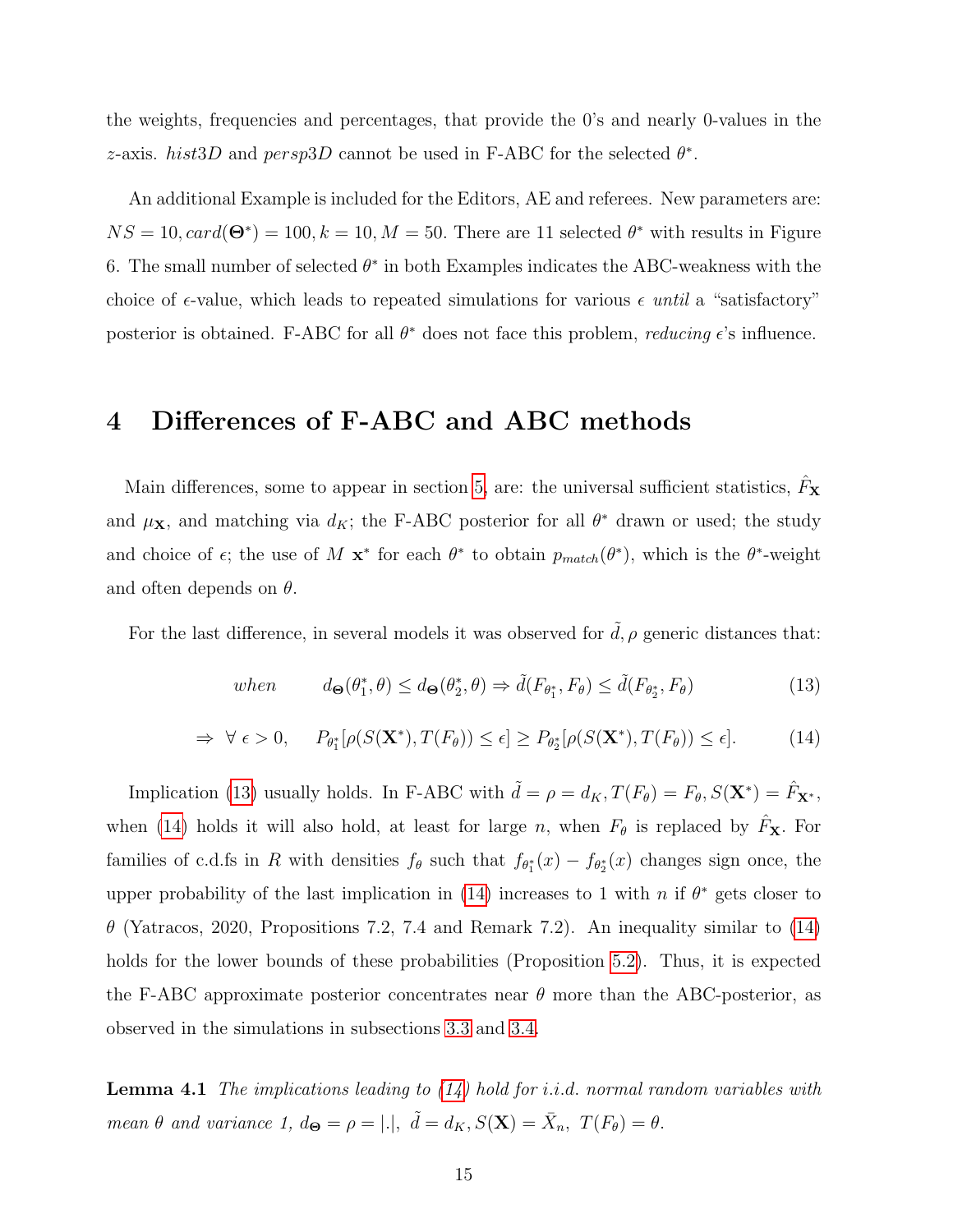For another difference,  $X$  is used without loss of generality instead of  $S(X)$  and measures  $\nu, \mu$  are Lebesgue measures, each in a Euclidean space. For a function  $h(\theta), \theta \in \Theta$ , one goal is calculation of

<span id="page-15-1"></span>
$$
E[h(\Theta)|\mathbf{X} = \mathbf{x}] = \int_{\Theta} h(\theta)\pi(\theta|\mathbf{x})d\theta.
$$
 (15)

In ABC, [\(15\)](#page-15-1) is approximated using the selected  $\theta^*$  in  $\Theta^*_{ABC}$ ,

$$
\int_{\Theta} h(\theta) \pi(\theta | \mathbf{x}) d\theta \approx \int_{\Theta} h(\theta) \pi(\theta) \int f(\mathbf{x}^* | \theta) K(\frac{\mathbf{x}^* - \mathbf{x}}{\epsilon_n}) d\mathbf{x}^* d\theta \approx \sum_{\Theta_{ABC}^*} h(\theta^*) \Pi_{ABC}(\theta^* | \mathbf{x});
$$
\n(16)

 $\Pi_{ABC}(\theta^*|\mathbf{x})$  depends on  $\pi(\theta), \epsilon_n, K$  and  $f(\mathbf{x}^*|\theta)$  which is usually intractable or unknown.

In F-ABC, [\(15\)](#page-15-1) is approximated using  $\mathbf{\Theta}_{n}^{*}$  in [\(8\)](#page-7-2),

$$
\int_{\Theta} h(\theta) \pi(\theta | \mathbf{x}) d\theta \approx \sum_{i=1}^{N} h(\theta_{sel,i}^*) p(\theta_{sel,i}^*);
$$
\n(17)

 $p(\theta_{sel,i}^*)$  depends on additional  $\mathbf{x}^*$  drawn, Kernel [\(6\)](#page-7-0) with  $\rho = d_K$  and  $\epsilon_n, i = 1, \ldots, N$ .

## <span id="page-15-0"></span>5 The Matching tools:  $\hat{F}_{\mathbf{X}}, \mu_{\mathbf{X}}, d_K, \tilde{\rho}, \tilde{\rho}_n, \epsilon$  and  $\alpha$

## Sufficiency,  $\hat{F}_{\mathbf{X}}, \mu_{\mathbf{X}}, d_K, \tilde{\rho}, \tilde{\rho}_n$

In ABC, matching with sufficient S is preferred since  $\pi(\theta|\mathbf{x}) = \pi(\theta|S(\mathbf{x}))$ . When  $\mathbf{X} \in$  $R^{nx1}, \hat{F}_{\mathbf{X}}$  is sufficient being equivalent to the order statistic. When  $\mathbf{X} = (X_1, \ldots, X_n) \in$  $R^{nxd}, d > 1$ , and  $X_1, \ldots, X_n$  are either *i.i.d.* or exchangeable, the empirical measure,  $\mu_{\mathbf{X}}$ ,

<span id="page-15-3"></span>
$$
\mu_{\mathbf{X}}(A) = n^{-1} \sum_{i=1}^{n} I_A(X_i), \ A \in \mathcal{B}_d,
$$
\n(18)

is sufficient, respectively by, Dudley (1984, Theorem 10.1.3, p. 95) and de Finetti's Theorem, e.g., Lauritzen (2007, in Statistical Implications section);  $\mathcal{B}_d$  are the Borel sets in  $R^d$ . When  $d > 1$ , for some models  $\hat{F}_{\mathbf{X}}$  may be nearly sufficient but still better than guessing S.

For  $\mathbf{x} \in R^d, d > 1$ , to guarantee sufficiency,  $\mu_{\mathbf{X}}$  is used for  $\epsilon$ -matching **X** with **X**<sup>\*</sup>. As explained below, instead of using for matching the usual form of Total Variation distance,

<span id="page-15-2"></span>
$$
\tilde{\rho}(\mu_{\mathbf{X}}, \mu_{\mathbf{X}^*}) = \sup_{A \in \mathcal{B}_d} |\mu_{\mathbf{X}}(A) - \mu_{\mathbf{X}^*}(A)| = TV(\mu_{\mathbf{X}}, \mu_{\mathbf{X}^*}),
$$
\n(19)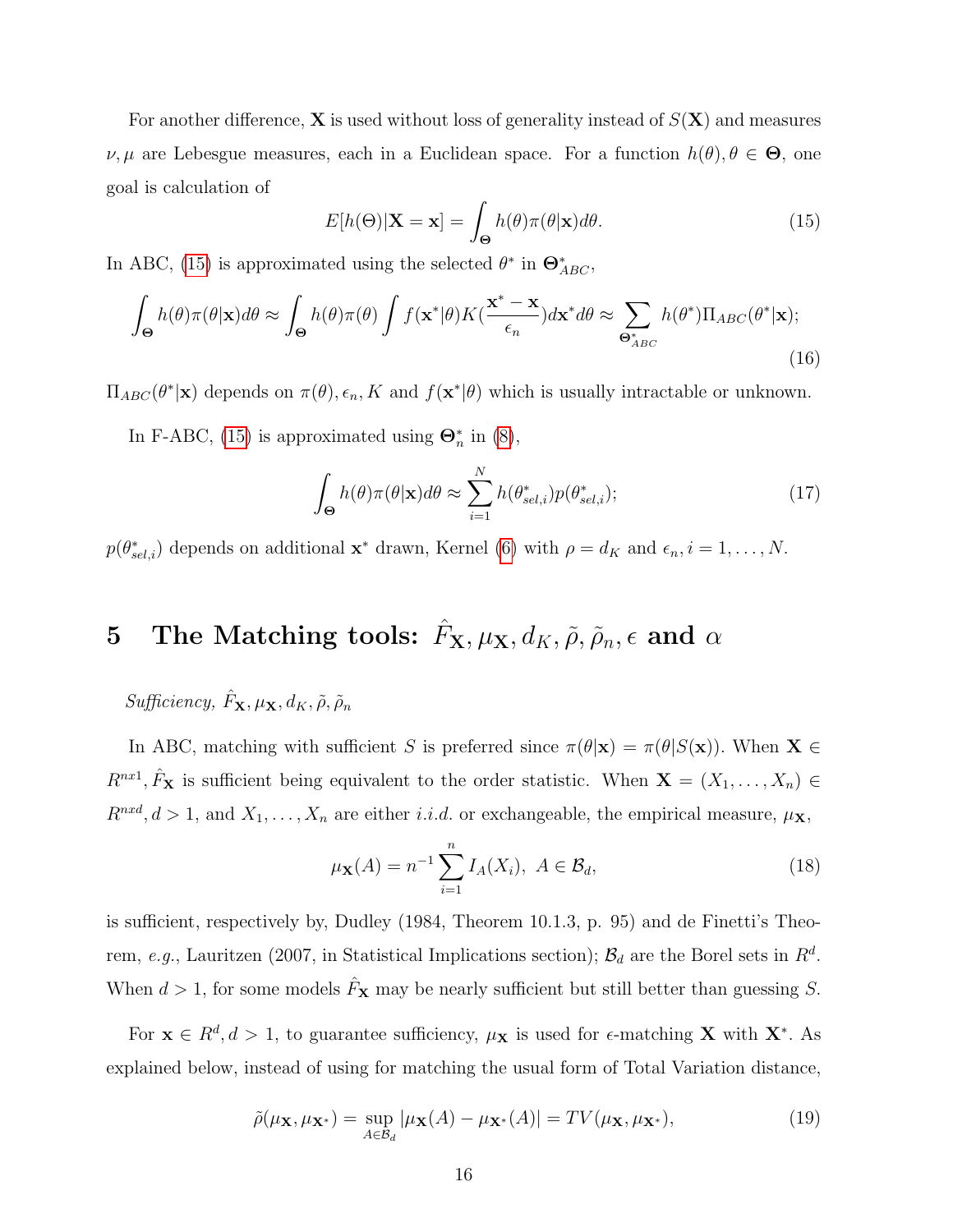the supremum in [\(19\)](#page-15-2) is over all half-spaces,

<span id="page-16-2"></span>
$$
A(a,t) = \{ y \in R^d : \langle a, y \rangle \le t \}, \ t \in R, a \in U_d = \{ u = (u_1, \dots, u_d) \in R^d : ||u|| = 1 \};
$$
\n
$$
(20)
$$

 $a, y >$  is the inner product of y and a,  $\|\cdot\|$  is Euclidean distance in  $\mathbb{R}^d$ . Then,

<span id="page-16-0"></span>
$$
\tilde{\rho}(\mu_{\mathbf{X}}, \mu_{\mathbf{X}^*}) = \sup_{a \in U_d} \sup_{t \in R} |\mu_{\mathbf{X}}(A(a, t)) - \mu_{\mathbf{X}^*}(A(a, t))| = \sup_{a \in U_d} d_K(\hat{F}_{a, \mathbf{X}}, \hat{F}_{a, \mathbf{X}^*}), \qquad (21)
$$
  

$$
a \cdot \mathbf{X} = \langle \langle a, X_1 \rangle, \dots, \langle a, X_n \rangle \rangle \in R^n.
$$

In practice,  $\tilde{\rho}(\mu_{\mathbf{X}}, \mu_{\mathbf{X}^*})$  is approximated by

<span id="page-16-1"></span>
$$
\tilde{\rho}_n(\mu_\mathbf{X}, \mu_\mathbf{X^*}) = \max_{a \in \{a_1, \dots, a_{k_n}\} \subset U_d} \sup_{t \in R} |\mu_\mathbf{X}(A(a, t)) - \mu_\mathbf{X^*}(A(a, t))| = \max_{a \in \{a_1, \dots, a_{k_n}\} \subset U_d} d_K(\hat{F}_{a, \mathbf{X}}, \hat{F}_{a, \mathbf{X^*}}).
$$
\n(22)

where  $a_1, \ldots, a_{k_n}$  are either a discretization of  $U_d$  or i.i.d. uniform in  $U_d$ , independent of **X** and  $\mathbf{X}^*$ , leading to approximate sufficiency. Using  $A = A(a, t)$  in [\(18\)](#page-15-3),

$$
I_{A(a,t)}(X_i) = 1 \iff  \leq t \Rightarrow \mu_{\mathbf{X}}(A(a,t)) = \frac{Card( \leq t, i = 1,\dots, n)}{n} = \hat{F}_{a\cdot\mathbf{X}}(t),
$$
\n(23)

and the last equalities in [\(21\)](#page-16-0) and [\(22\)](#page-16-1) follow, relating  $\tilde{\rho}$  over all half-spaces with  $d_K$ distance over all 1-dimensional projections of  $X, X^*$ . Hence, in applications, X will match  $\mathbf{X}^*$  when the last term in [\(22\)](#page-16-1) is less than or equal to  $\epsilon_n$ , with the R-functions used for  $d=1$ .

#### $\tilde{\rho}$  and  $\tilde{\rho}_n$

If P and Q are probabilities in  $(R^d, \mathcal{B}_d)$  which are equal over all half-spaces,  $A(a, t)$ , in [\(20\)](#page-16-2), then P and Q are equal for every  $A \in \mathcal{B}_d$  (Cramér and Wold, 1936). When X's coordinates follow the unknown probability  $P \in \mathcal{P}$  and  $\tilde{\rho}$  is defined in [\(21\)](#page-16-0), Beran and Millar (1986, p. 431-433, Theorem 3, p. 436) obtained confidence sets  $\{Q \in \mathcal{P}$ :  $\tilde{\rho}(\mu_X, Q) < c$  for P using  $\tilde{\rho}_n$  with  $a_1, \ldots, a_{k_n}$  *i.i.d.* uniform on  $U_d$ , and showed that when  $k_n \uparrow \infty$  as  $n \uparrow \infty$ , then  $\lim_{n\to\infty} \tilde{\rho}_n(P,Q) = \tilde{\rho}(P,Q)$  with probability 1 and asymptotically the required coverage is achieved.

### Pertinent properties of  $\hat{F}_{\mathbf{X}}, d_K, \mu_{\mathbf{X}}$

 $F<sub>X</sub>$  and  $d<sub>K</sub>$  satisfy desired properties for summary statistics (Fearnhead and Prangle, 2012, Frazier *et al.*, 2018) when  $F_{\theta}$  is the parameter of interest: a)  $E\hat{F}_{\mathbf{X}} = F_{\theta}, b)F_{\theta_1} = F_{\theta_2}$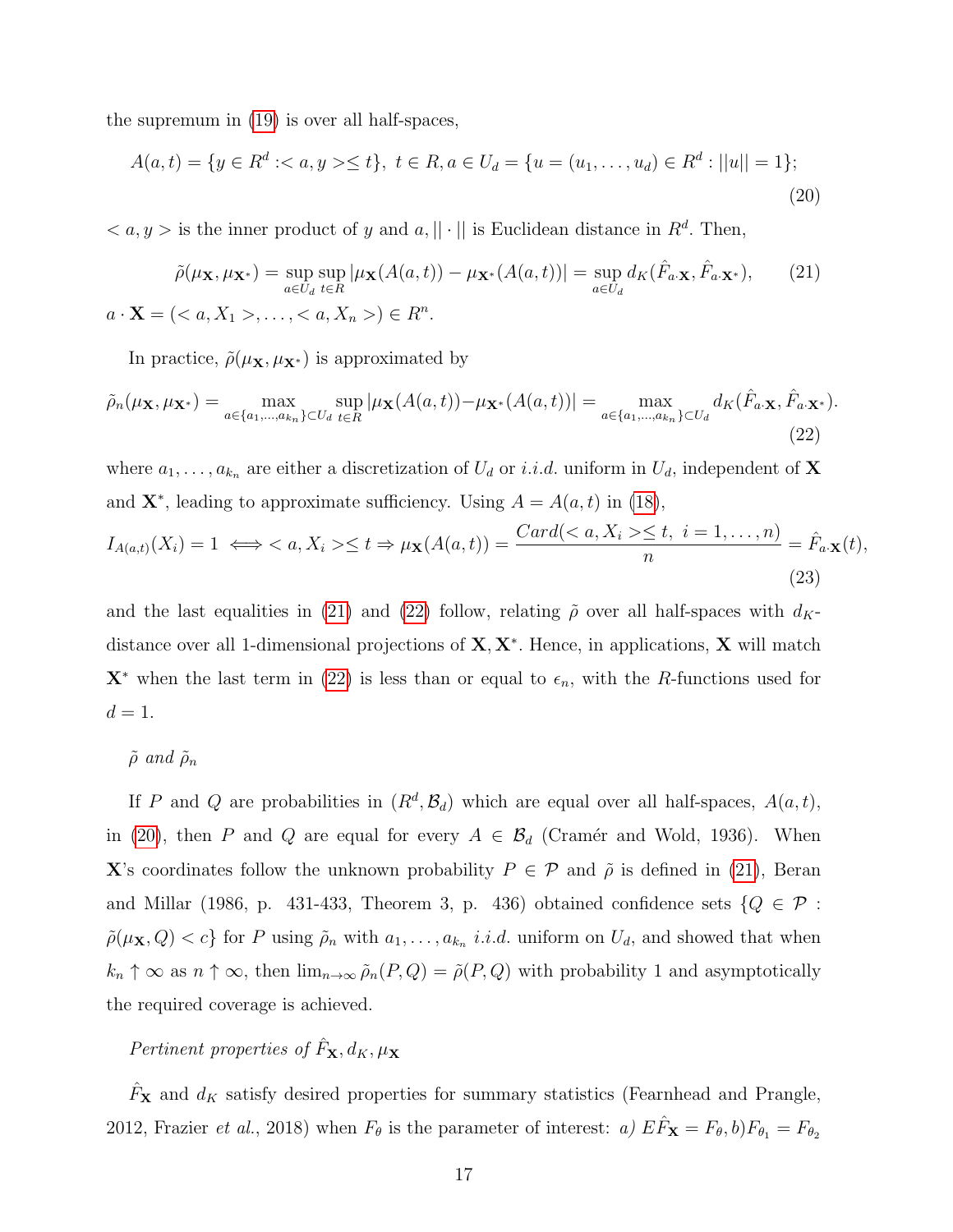implies  $\theta_1 = \theta_2$  due to identifiability, and c) there are various types of  $\hat{F}_\mathbf{x}$  's convergence to  $F_{\theta}$ , including  $d_K$ -convergence. When  $T(F_{\theta}) = \theta$  and T is continuous with respect to  $d_K$ and a metric  $d_{\Theta}$  on  $\Theta$ , it is expected that  $T(\hat{F}_{\mathbf{X}})$  as estimate of  $\theta$  will inherit convergence properties of  $\hat{F}_{\mathbf{X}}$  to  $F_{\theta}$ . Similar results hold for the empirical measure,  $\mu_{\mathbf{X}}$ , its corresponding probability  $P_{\theta}$  and the class of half-spaces which is Vapnik-Cervonenkis class of sets with index  $(d+1)$ , see, *e.g.* Dudley (1978).

 $d_K(\hat{F}_{\mathbf{x}^*}, \hat{F}_{\mathbf{x}})$  is not continuous function in  $R^n$  at  $\mathbf{x}$  since it cannot be smaller than  $\frac{1}{n}$  for all  $\mathbf{x}^*$  at Euclidean distance  $\delta > 0$  from x. This makes  $d_K$  different from other  $\rho$ -distances used in ABC,  $(1)$ ,  $(2)$ ; see, *e.g.* Bernton *et al.*  $(2019, p. 39, proof of Proposition 3.1)$ .

<span id="page-17-3"></span>**Lemma 5.1** For any observed samples of size  $n, \mathbf{x}^* \neq \mathbf{x}_{\sigma(1:n)} \in R^d, d \geq 1$ ,

$$
d_K(\hat{F}_\mathbf{x}, \hat{F}_{\mathbf{x}^*}) \ge \frac{1}{n};\tag{24}
$$

 $\mathbf{x}_{\sigma(1:n)}$  denotes a vector, permutation of the **x** components. Thus,

$$
d_K(\hat{F}_\mathbf{x}, \hat{F}_{\mathbf{x}^*}) = 0 \iff \mathbf{x}^* = \mathbf{x}_{\sigma(1:n)}.\tag{25}
$$

 $\epsilon_n$ ,  $\alpha$  and  $d_K$ 

For matching support probability  $\alpha$  in [\(3\)](#page-6-0), the F-ABC tolerance  $\epsilon_n$  satisfies

<span id="page-17-0"></span>
$$
P[d_K(\hat{F}_{\mathbf{X}^*}, \hat{F}_{\mathbf{X}}) > \epsilon_n] = 1 - \alpha, \ 0 \le \alpha \le 1.
$$
 (26)

An upper bound  $\epsilon_{n,B}$  on  $\epsilon_n$  is obtained equating an upper probability bound in [\(26\)](#page-17-0) with  $1 - \alpha$ ; see Lemma [7.1.](#page-20-0) Conditionally on  $\mathbf{X} = \mathbf{x}, \epsilon_{n,B}(\mathbf{x})$  is similarly obtained under  $F_{\theta^*}$ . The  $\epsilon_n$  upper bounds follow for **X** and  $\mathbf{X}^* \in R^{nxd}$ ,  $d = 1$ . When  $d > 1$ , similar results hold presented after the Proof of Proposition [5.1.](#page-17-1)

<span id="page-17-1"></span>**Proposition 5.1** Let  $X$  be a sample of n random variables from cumulative distribution  $F_{\theta}$ , with  $\theta$  unknown, let  $\mathbf{X}^*$  be a simulated n-size sample from a sampler used for  $\theta^*$  and let  $\alpha$  be the matching support probability for the tolerance  $\epsilon_n$  in [\(26\)](#page-17-0);  $0 \leq \alpha < 1$ . a) The upper bound for  $\epsilon_n$  is

<span id="page-17-2"></span>
$$
\epsilon_{n,B}(\theta,\theta^*) = d_K(F_\theta,F_{\theta^*}) + \sqrt{\frac{2}{n}\ln\frac{4}{1-\alpha}} \ge \sqrt{\frac{2}{n}\ln 4}.
$$
 (27)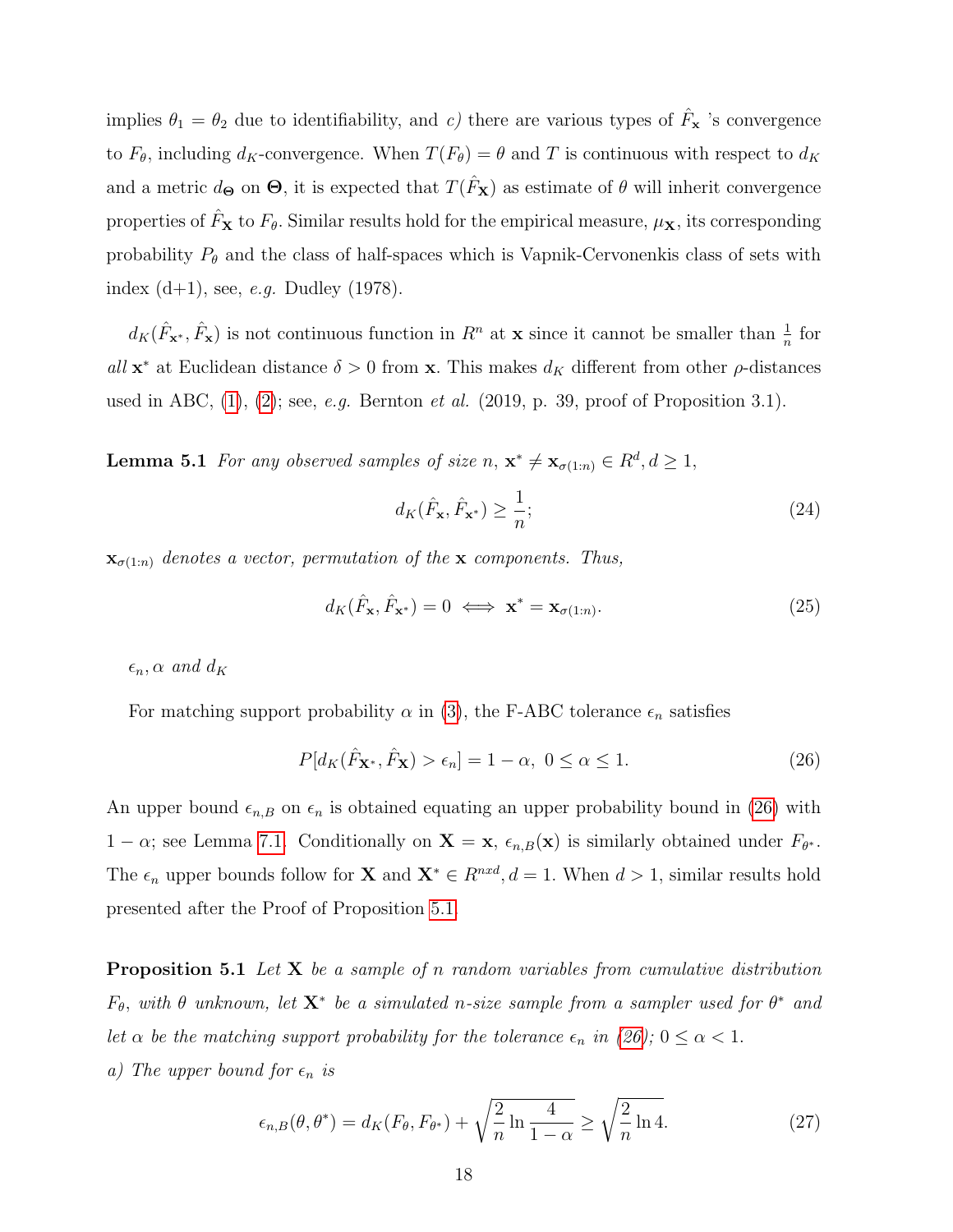b) Conditionally on  $X = x$ , the upper bound for  $\epsilon_n$  is

<span id="page-18-2"></span>
$$
\epsilon_{n,B}(\mathbf{x},\theta^*) = d_K(\hat{F}_{\mathbf{x}},F_{\theta^*}) + \sqrt{\frac{1}{2n}\ln\frac{2}{1-\alpha}} \ge \delta_n(\mathbf{x},\theta^*) + \sqrt{\frac{1}{2n}\ln 2}.
$$
 (28)

In practice,  $\min\{\epsilon_{n,B}(\theta,\theta^*),1\}$  and  $\min\{\epsilon_{n,B}(\mathbf{x},\theta^*),1\}$  are used.

[\(27\)](#page-17-2) and [\(28](#page-18-2) provide a structure for the tolerance. Since  $F_{\theta}$  is unknown and  $\theta^* \in \Theta^*$ , uniform upper bounds are useful. Since  $\hat{F}_{\mathbf{X}}$  is with high probability at  $d_K$ -distance  $\frac{C_n}{\sqrt{n}}$  $\frac{n}{n}$  from  $F_{\theta}$ , a plausible choice for the uniform upper bounds of  $d_K(F_{\theta}, F_{\theta^*})$  and  $d_K(\hat{F}_{\mathbf{x}}, F_{\theta^*})$  is  $\frac{C_n^*}{\sqrt{n}}$ , with  $C_n^* > C_n > 0$ . Probability bounds are rarely tight and, in practice,  $\epsilon_n$  is determined via simulations; see Table 1 in subsection [3.1.](#page-9-0)

The next Proposition indicates that for the lower bounds on the Probabilities in [\(14\)](#page-14-1), the same inequality holds when  $d_K(F_{\theta_1^*}, F_{\theta}) < d_K(F_{\theta_2^*}, F_{\theta}) < \epsilon_n$ .

<span id="page-18-1"></span>**Proposition 5.2** For n i.i.d. random vectors in  $R^d$  with c.d.f.  $F_{\theta^*}$  and n large:

$$
P_{\theta^*}[d_K(F_{\mathbf{X}^*}, \hat{F}_{\mathbf{X}}) \le \epsilon_n] \ge 1 - C_1^*(d) \cdot \exp\{-n \cdot C_2^*(d) \cdot (\epsilon_n - d_K(F_{\theta^*}, F_{\theta}))^2\};\tag{29}
$$

 $C_1^*(d)$ ,  $C_2^*(d)$  are positive constants.

#### <span id="page-18-0"></span>6 Asymptotics

Results obtained for Kolmogorov distance,  $d_K$ , when  $\mathbf{X} \in R^{nxd}$ , hold also for the stronger distance [\(21\)](#page-16-0) using  $d_K$  on all half-spaces in  $R^d$ .

In ABC, one question of interest is whether  $\pi_{abc}(\theta|B_{\epsilon})$  converges to  $\pi(\theta|\mathbf{x})$  when x stays fixed and  $\epsilon = \delta_m \downarrow 0$  as m increases.

<span id="page-18-3"></span>**Proposition 6.1** Use the notation in section 2, for ABC and F-ABC with  $S(\mathbf{X}) = \hat{F}_{\mathbf{X}}, \rho =$  $d_K$ , n fixed and  $B_{\epsilon_n}$  in [\(9\)](#page-7-6). Under the exchangeability assumption, i.e.  $f(\mathbf{y}|\theta) = f(\mathbf{y}_{\sigma(1:n)}|\theta)$ for any permutation  $y_{\sigma(1:n)}$  of y, and with  $\delta_m \downarrow 0$  as m increases,

$$
\lim_{m \to \infty} \pi_u(\theta | B_{\delta_m}) = \pi(\theta | \mathbf{x}), \qquad u = abc, f \text{-}abc. \tag{30}
$$

For continuous **X**,  $(\mathcal{Y}, \mathcal{C}_{\mathcal{Y}})$  is  $R^{nxd}$  with the Borel sets,  $\mathcal{B}$ , and  $\Theta$  takes values in  $R^k, k \leq d$ .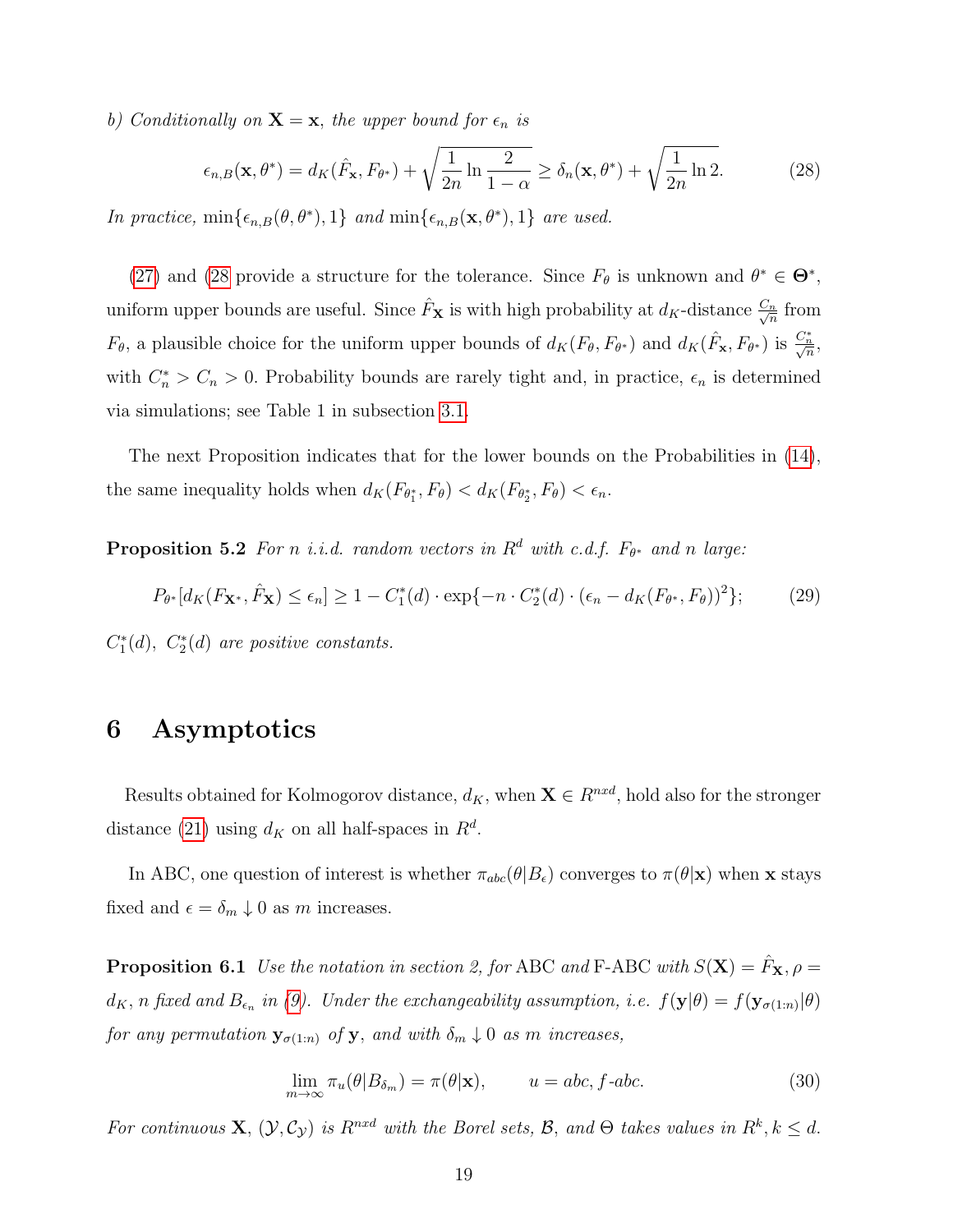Another question of interest for ABC is whether the posterior  $\pi_{abc}(\theta|B_{\epsilon_n})$  will place increasing probability mass around  $\theta$  as n increases to infinity (Fearnhead, 2018), *i.e.* Bayesian consistency. Posterior concentration is proved for ABC and F-ABC, initially for fixed size  $\zeta$ -neighborhood when  $T(F_{\theta})$  is the quantity of interest; T is a functional,  $\zeta > 0$ .

<span id="page-19-0"></span>**Proposition 6.2** Use the notation in section 2 and let  $\mathcal{F}_{\Theta} = \{F_{\theta}, \theta \in \Theta\}$  be subset of a metric space  $(\mathcal{F}, d_{\mathcal{F}})$  of c.d.fs. Assume a)  $d_{\mathcal{F}}(\hat{F}_{\mathbf{X}}, F_{\theta}) \leq \frac{o(k_n)}{k_n}$  $\frac{(k_n)}{k_n}, k_n \uparrow \infty$  and  $P_{\theta}^{(n)}$  $\theta_{\theta}^{(n)}$ -probability  $\uparrow$  1, as n increases, and b) T is a continuous functional on F with values in a metric space  $(\mathcal{T}, d_{\mathcal{T}})$ . Then, for ABC and F-ABC,  $S(\mathbf{X}) = \hat{F}_{\mathbf{X}}, \rho = d_{\mathcal{F}}$  and for any  $\zeta > 0$ 

<span id="page-19-1"></span>
$$
\lim_{n \to \infty} \Pi_u[\theta^* : d_{\mathcal{T}}(T(F_{\theta^*}), T(F_{\theta})) \le \zeta | B_{\epsilon_n}] = 1, \qquad u = abc, f \text{-}abc;
$$
\n(31)

<span id="page-19-2"></span>
$$
B_{\epsilon_n} = \{ \mathbf{x}^* : d_{\mathcal{F}}(\hat{F}(\mathbf{x}^*), \hat{F}(\mathbf{x})) \le \epsilon_n \}, \epsilon_n \downarrow 0 \text{ as } n \uparrow \infty. \tag{32}
$$

**Remark 6.1** In Proposition [6.2,](#page-19-0) assumption a) holds for  $d_{\mathcal{F}} = d_K, k_n =$ √  $\overline{n};$  special case of interest in b) when  $T(F_{\theta}) = \theta$  and  $d_{\tau} = d_{\Theta}$ , the metric on  $\Theta$ .

To confirm Bayesian consistency for shrinking  $d_{\mathcal{T}}$ -neighborhoods of  $T(F_{\theta})$ , let w be the modulus of continuity of  $T$ , *i.e.* 

$$
w(\tilde{\epsilon}) = \sup \{ d_{\mathcal{T}}(T(F_{\theta}), T(F_{\eta})) : d_{\mathcal{F}}(F_{\theta}, F_{\eta}) \le \tilde{\epsilon}; \theta \in \Theta, \eta \in \Theta \}, \ \tilde{\epsilon} > 0. \tag{33}
$$

Consistency was established for  $\zeta$ -d<sub>T</sub>-neighborhood of  $T(F_{\theta})$  when [\(47\)](#page-24-0) holds, *i.e.* when

$$
\epsilon_n \leq \tilde{\epsilon} - \frac{2o(k_n)}{k_n},
$$

thus it holds for the smallest  $\tilde{\epsilon}$ -value,

$$
\tilde{\epsilon} = \epsilon_n + \frac{2o(k_n)}{k_n} \tag{34}
$$

and since for  $\zeta_n$ -d<sub>T</sub>-neighborhood of  $T(F_\theta)$ 

$$
\zeta_n=w(\tilde{\epsilon})
$$

it follows that

$$
\zeta_n = w(\epsilon_n + \frac{2o(k_n)}{k_n}) \ge w(\frac{2o(k_n)}{k_n}).\tag{35}
$$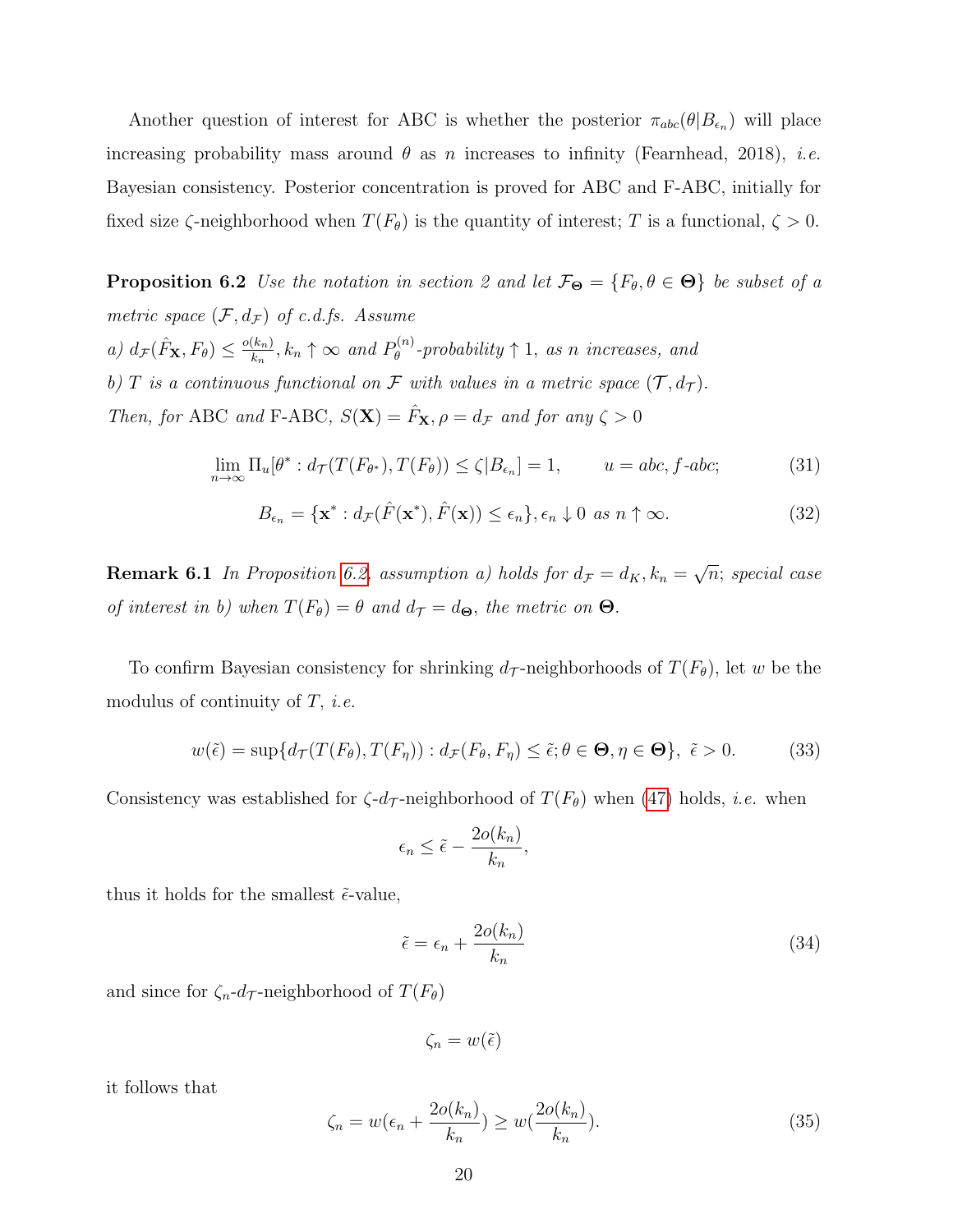**Lemma 6.1** Under the assumptions of Proposition [6.2,](#page-19-0) the shortest  $d_{\tau}$ -shrinking neighborhood of  $T(F_{\theta})$  for which Bayesian consistency holds has radius  $w(\epsilon_n+\frac{2o(k_n)}{k_n})$  $\frac{w(k_n)}{k_n}$ )  $\geq w(\frac{2o(k_n)}{k_n})$  $\frac{\binom{k_n}{k_n}}{k_n}$ .

**Remark 6.2** The rate of posterior concentration around  $T(F_{\theta})$  depends, as expected, on the rate in probability,  $k_n^{-1}$ , of the  $d_{\mathcal{F}}$ -concentration of  $T(\hat{F}_{\mathbf{X}})$  around  $T(F_{\theta})$  which is not under the user's control, the tolerance  $\epsilon_n$  and the modulus of continuity, w, of T. Similar conclusions in a different set-up have been obtained by Frazier et al. (2018).

#### 7 Annex

**Proof of Lemma [4.1:](#page-14-2)** The first implication holds from the corresponding models, w.l.o.g. for  $\theta < \theta_1^* < \theta_2^*$ , by observing that  $d_K(F_{\theta}, F_{\theta_1^*}) = F_{\theta}(0.5(\theta + \theta_1^*)) - F_{\theta_1^*}(0.5(\theta + \theta_1^*))$ and comparing with  $d_K(F_\theta, F_{\theta_2^*})$ . The last implication holds from the assumption since

$$
G(\theta^*) = \Phi[\sqrt{n}(\epsilon + \theta - \theta^*)] - \Phi[\sqrt{n}(-\epsilon + \theta - \theta^*)]
$$

is decreasing in  $\theta^*$  when  $\theta^* > \theta$  and increasing in  $\theta^*$  when  $\theta^* < \theta$ , and determines the probabilities in [\(14\)](#page-14-1) for  $\theta^* = \theta_1^*, \theta_2^*$ . Indeed,

$$
P_{\theta^*}(|\bar{X}_n - \theta| \le \epsilon) = P_{\theta^*}(-\epsilon + \theta \le \bar{X}_n \le \epsilon + \theta) = P[\sqrt{n}(-\epsilon + \theta - \theta^*) \le Z \le \sqrt{n}(\epsilon + \theta - \theta^*)]
$$

$$
= \Phi[\sqrt{n}(\epsilon + \theta - \theta^*)] - \Phi[\sqrt{n}(-\epsilon + \theta - \theta^*)] = G(\theta^*)
$$

$$
G'(\theta^*) = -\sqrt{n}\phi(\sqrt{n}(\epsilon + \theta - \theta^*) + \sqrt{n}\phi(\sqrt{n}(-\epsilon + \theta - \theta^*) < 0
$$

$$
\iff \phi(\sqrt{n}(-\epsilon + \theta - \theta^*)) < \phi(\sqrt{n}(\epsilon + \theta - \theta^*)) \iff -(-\epsilon + \theta - \theta^*)^2 < -(\epsilon + \theta - \theta^*)^2
$$

$$
\iff 2\epsilon(\theta - \theta^*) < -2\epsilon(\theta - \theta^*) \iff 4\epsilon(\theta - \theta^*) < 0 \iff \theta < \theta^*,
$$

hence if  $\theta < \theta^*$ ,  $G(\theta^*)$  is decreasing in  $\theta^*$ ,  $\theta < \theta_1^* < \theta_2^* \Rightarrow G(\theta_1^*) > G(\theta_2^*)$ . For  $\theta^* < \theta$ ,  $G(\theta^*)$ is increasing,  $\theta_2^* < \theta_1^* < \theta \Rightarrow G(\theta_2^*) < G(\theta_1^*)$  $\Box$ 

<span id="page-20-0"></span>**Proof of Lemma [5.1:](#page-17-3)** The smaller  $d_K$ -distance between  $\hat{F}_\mathbf{x}$  and  $\hat{F}_{\mathbf{x}^*}$  occurs when  $\mathbf{x}, \mathbf{x}^*$ differ by a small  $\delta > 0$  in one coordinate of one observation and their distance is  $\frac{1}{n}$  $\Box$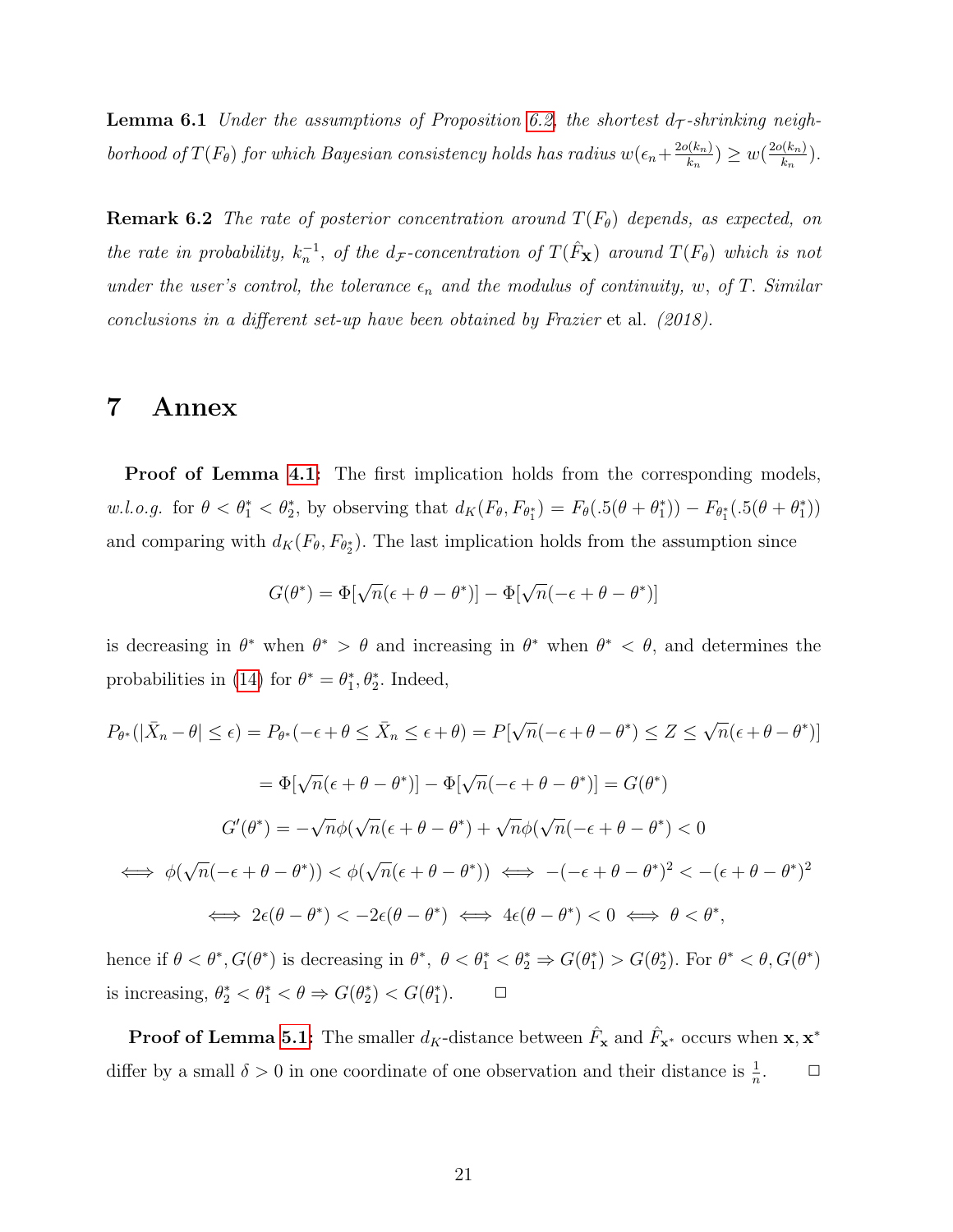**Lemma 7.1** Let  $X = x, X^* = x^*$  and let  $U(n, \epsilon)$  be positive function defined for positive integers n and  $\epsilon > 0, 0 \le \alpha \le 1$ , such that

$$
1 - \alpha = P[d_K(\hat{F}_\mathbf{x}, \hat{F}_{\mathbf{x}^*}) > \epsilon] \le U(n, \epsilon). \tag{36}
$$

Let  $\epsilon_B$  :  $U(n, \epsilon_B) = 1 - \alpha$ . Then  $\epsilon_B \geq \epsilon$ .

**Proof of Lemma [7.1:](#page-20-0)** Since  $U(n, \epsilon_B) = 1 - \alpha$ ,

$$
P[d_K(\hat{F}_\mathbf{x}, \hat{F}_{\mathbf{x}^*}) > \epsilon_B] \le U(n, \epsilon_B) = 1 - \alpha = P[d_K(\hat{F}_\mathbf{x}, \hat{F}_{\mathbf{x}^*}) > \epsilon]
$$

which implies  $\epsilon_B \geq \epsilon$ .  $\Box$ 

Theorem 7.1 (Dvoretzky, Kiefer and Wolfowitz, 1956, and Massart, 1990, providing the tight constant) Let  $\hat{F}_{\mathbf{Y}}$  denote the empirical c.d.f of the size n sample  $\mathbf{Y}$  of i.i.d. random variables obtained from cumulative distribution F. Then, for any  $\epsilon > 0$ ,

<span id="page-21-0"></span>
$$
P[d_K(\hat{F}_Y, F) > \epsilon] \le U_{DKWM} = 2e^{-2n\epsilon^2}
$$
\n(37)

Proof of Proposition [5.1:](#page-17-1) a)

$$
P[d_K(\hat{F}_{\mathbf{X}^*}, \hat{F}_{\mathbf{X}}) > \epsilon_n] \le P[d_K(\hat{F}_{\mathbf{X}^*}, F_{\theta^*}) + d_K(F_{\theta^*}, F_{\theta}) + d_K(F_{\theta}, \hat{F}_{\mathbf{X}}) > \epsilon_n]
$$
  
\n
$$
\le P[d_K(\hat{F}_{\mathbf{X}^*}, F_{\theta^*}) > \frac{\epsilon_n - d_K(F_{\theta^*}, F_{\theta})}{2}] + P[d_K(\hat{F}_{\mathbf{X}}, F_{\theta}) > \frac{\epsilon_n - d_K(F_{\theta^*}, F_{\theta})}{2}]
$$
  
\n
$$
\le 4 \exp\{-\frac{n}{2}(\epsilon_n - d_K(F_{\theta^*}, F_{\theta}))^2\}
$$

The right side of the last inequality, obtained from [\(37\)](#page-21-0) is made equal to  $1 - \alpha$ ,

$$
4\exp\{-\frac{n}{2}(\epsilon_{n,B} - d_K(F_{\theta^*}, F_{\theta}))^2\} = 1 - a \iff \epsilon_{n,B} = d_K(F_{\theta^*}, F_{\theta}) + \sqrt{\frac{2}{n}\ln\frac{4}{1-\alpha}}.
$$
  

$$
b) P[d_K(\hat{F}_{\mathbf{X}^*}, \hat{F}_{\mathbf{x}}) > \epsilon_n] \le P[d_K(\hat{F}_{\mathbf{X}^*}, F_{\theta^*}) + d_K(F_{\theta^*}, \hat{F}_{\mathbf{x}}) > \epsilon_n] \le 2\exp\{-2n(\epsilon_n - d_K(F_{\theta^*}, \hat{F}_{\mathbf{x}}))^2\}
$$
obtaining with matching support probability  $\alpha$ ,

$$
\epsilon_{n,B}(\mathbf{x}) = d_K(F_{\theta^*}, \hat{F}_{\mathbf{x}}) + \sqrt{\frac{1}{2n} \ln \frac{2}{1-\alpha}}.
$$

Generalizations of [\(37\)](#page-21-0) in  $R^d$  have been obtained, at least, by Kiefer and Wolfowitz (1958), Kiefer (1961) and Devroye (1977);  $d > 1$ . The differences in upper bound U in [\(37\)](#page-21-0)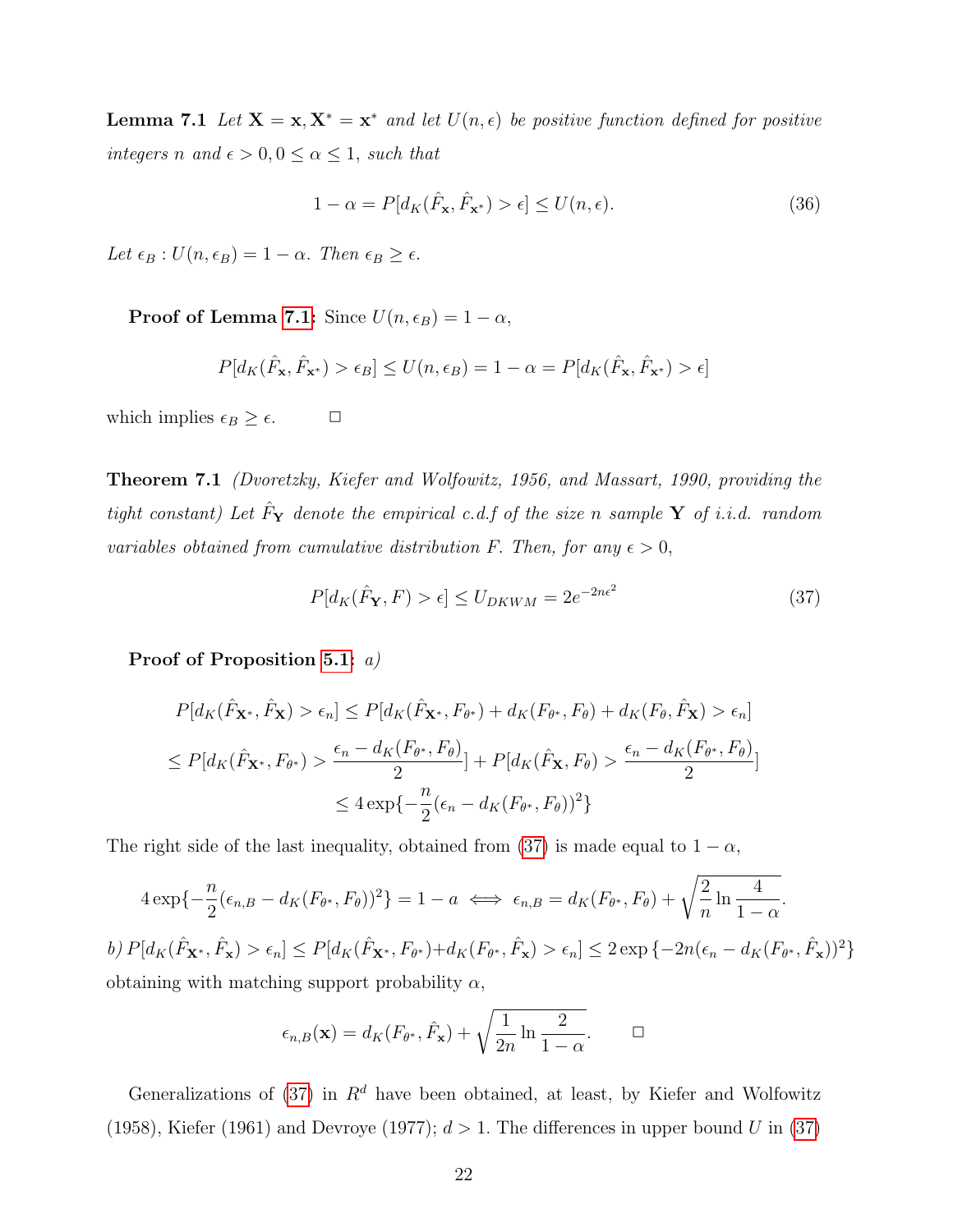are in the multiplicative constant, in the exponent of the exponential and on the sample size for which the exponential bound holds which may also depend on  $\epsilon$ . The constants used are not determined except for Devroye (1977).

For example, following the Proof in Proposition [5.1](#page-17-1) b), conditionally on  $X = x$ : i) Using Kiefer and Wolfowitz (1958), with the upper bound in [\(37\)](#page-21-0)  $U_{KW}=C_1(d)e^{-C_2(d)n\epsilon^2}$ ,

$$
\epsilon_{n,B}(\mathbf{x},\theta^*) = d_K(\hat{F}_{\mathbf{x}},F_{\theta^*}) + \sqrt{\frac{1}{nC_2(d)}\ln\frac{C_1(d)}{1-\alpha}}.
$$

*ii*) Using Kiefer (1961), with the upper bound in [\(37\)](#page-21-0)  $U_K = C_3(b, d)e^{-(2-b)\pi\epsilon^2}$ , for every  $b \in (0, 2),$ 

$$
\epsilon_{n,B}(\mathbf{x},\theta^*) = d_K(\hat{F}_{\mathbf{x}},F_{\theta^*}) + \sqrt{\frac{1}{n(2-b)}\ln\frac{C_3(b,d)}{1-\alpha}}.
$$

*iii*) Using Devroye (1977), with the upper bound in [\(37\)](#page-21-0)  $U_{De} = 2e^2(2n)^d e^{-2n\epsilon^2}$  valid for  $n\epsilon^2 \geq d^2$ ,

$$
\epsilon_{n,B}(\mathbf{x},\theta^*) = d_K(\hat{F}_{\mathbf{x}},F_{\theta^*}) + \sqrt{\frac{1}{2n}[\ln\frac{2}{1-\alpha}+2+d\ln(2n)]}.
$$

**Remark 7.1** In [\(27\)](#page-17-2), [\(28\)](#page-18-2) and in i)-iii),  $\epsilon_{n,B}$  is the sum of the model discrepancy of  $F_{\theta^*}$ from either  $F_{\theta}$  or  $\hat{F}_{\mathbf{x}}$  and a confidence term, determined, respectively, under both  $F_{\theta}$  and  $F_{\theta^*}$  or the latter only.  $\epsilon_{n,B}$  is independent of  $\theta^*$  and  $\bf{x}$  in [\(27\)](#page-17-2) only. In all cases, since  $F_{\theta}, F_{\theta^*}$  are unknown, a bound will be used for  $d_K(F_{\theta}, F_{\theta^*}), d_K(\hat{F}_{\mathbf{x}}, F_{\theta^*}).$ 

Proof of Proposition [5.2:](#page-18-1) Follows along the first three lines in the proof of Proposition [5.1](#page-17-1) a), with the exponential upper bound obtained using the  $U_{KW}$  above in i) (Kiefer and Wolfowitz, 1958), with  $C_1^*(d)$ ,  $C_2^*(d)$  the adjustments of  $C_1(d)$ ,  $C_2(d)$ .  $\Box$ 

Proof of Proposition [6.1:](#page-18-3) The arguments used for ABC hold for F-ABC. a) Y discrete: The ABC posterior with  $\rho = d_K$  in [\(10\)](#page-8-1) is

$$
\pi_{abc}(\theta|B_{\delta_m}) = \frac{\pi(\theta) \cdot \int_{\mathcal{Y}} I_{B_{\delta_m}}(\mathbf{y}^*) f(\mathbf{y}^* | \theta) \mu(d\mathbf{y}^*)}{\int_{\Theta} \pi(s) \int_{\mathcal{Y}} I_{B_{\delta_m}}(\mathbf{y}^*) f(\mathbf{y}^* | s) \mu(d\mathbf{y}^*) \ \nu(ds)}.
$$

With integral denoting sum, it is enough to prove that the integral in the numerator of  $\pi_{abc}(\theta|B_{\delta_m})$  is proportional to  $f(\mathbf{x}|\theta)$ .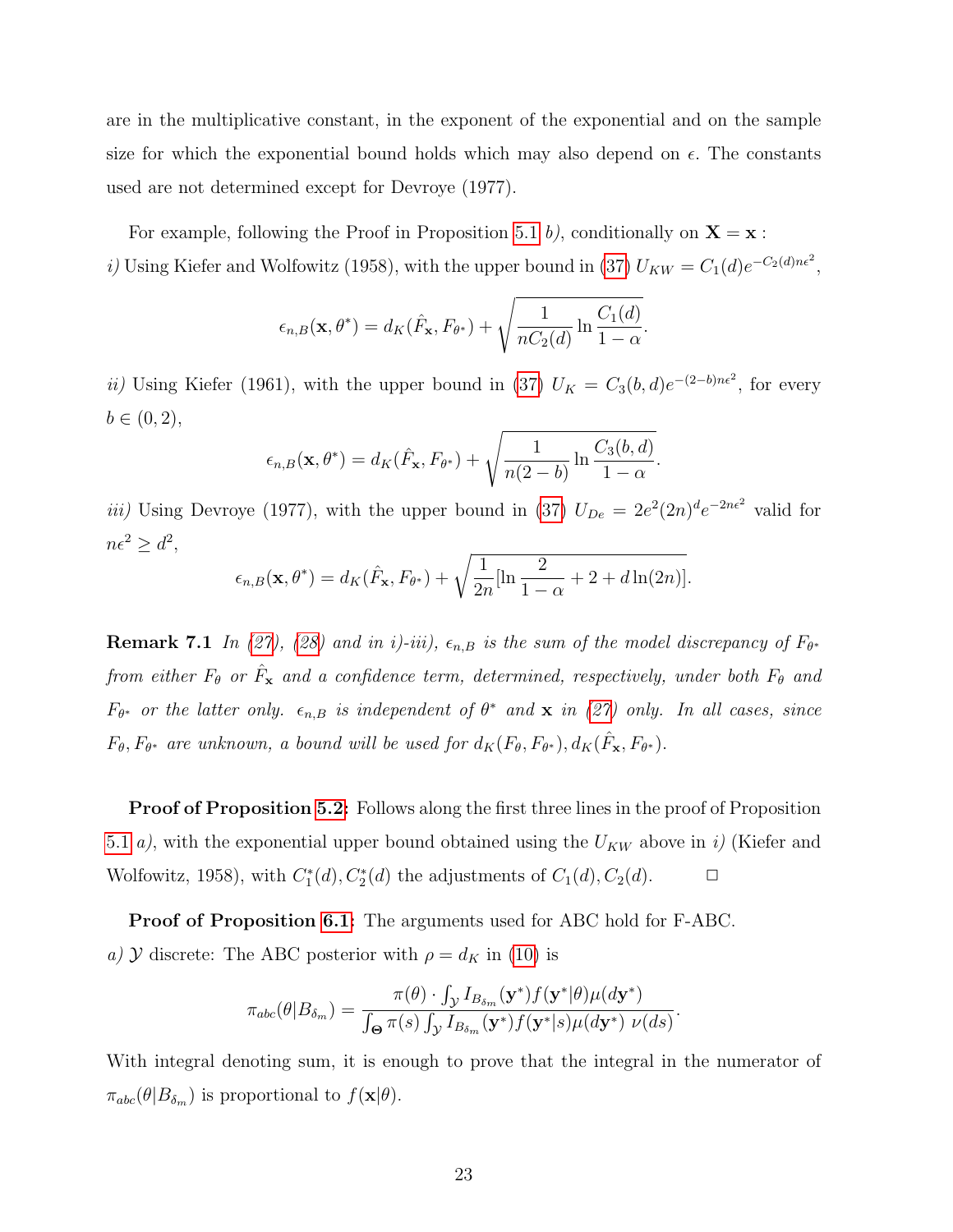For  $A \in \mathcal{C}_{\mathcal{Y}}$ , let

$$
Q_{\theta}(A) = \int_{A} f(\mathbf{y}^* | \theta) \mu(d\mathbf{y}^*), \ A \in \mathcal{A}.
$$

 $Q_{\theta}$  is a probability measure on  $\mathcal{C}_{\mathcal{Y}}$ .

Since *n* and **x** are fixed, for  $\delta_k \geq \frac{1}{n} > \delta_{k+1}$ 

$$
B_{\delta_1} \supseteq B_{\delta_2} \supseteq \ldots \supseteq B_{\delta_k} \tag{38}
$$

and from Lemma [5.1](#page-17-3) for  $m > k$ ,  $B_{\delta_m} = {\mathbf{x}_{\sigma(1:n)}}$ . Therefore,

<span id="page-23-1"></span>
$$
\lim_{m \to \infty} B_{\delta_m} = \bigcap_{m=1}^{\infty} B_{\delta_m} = \{ \mathbf{x}_{\sigma(1:n)} \}
$$
\n(39)

and

<span id="page-23-0"></span>
$$
\lim_{m \to \infty} \int_{\mathcal{Y}} I_{B_{\delta_m}}(\mathbf{y}^*) f(\mathbf{y}^* | \theta) \mu(d\mathbf{y}^*) = \lim_{m \to \infty} Q_{\theta}(B_{\delta_m}) = Q_{\theta}(\cap_{m=1}^{\infty} B_{\delta_m}) = f(\mathbf{x} | \theta) \mu(\{\mathbf{x}_{\sigma(1:n)}\}),
$$
\n(40)

with the last equality due to exchangeability of  $f(\mathbf{x}|\theta)$ .

b) Y continuous: Then, the right side of [\(40\)](#page-23-0) vanishes, since  $\mu({\mathbf{x}_{\sigma(1:n)}})=0$ . A different approach is used, via the notion of regular conditional probability.

When  $\mathcal Y$  is a Euclidean space  $R^{nxd}$  with Borel  $\sigma$ -field,  $\mathcal B_d$ , and  $\Theta$  takes values in  $R^k, k \leq d$ , the integral in the numerator of  $\pi_{abc}(\theta|B_{\delta_m}),$ 

$$
\int_{\mathcal{Y}} I_{B_{\delta_m}}(\mathbf{y}^*) f(\mathbf{y}^* | \theta) \mu(d\mathbf{y}^*)
$$

is a regular conditional probability,  $P[\mathbf{X}^* \in B | \Theta = \theta], B = B_{\delta_m}$  (Breiman, 1992, Chapter 4, p. 79, Theorem 4.34), *i.e.*, with  $\theta$  fixed, it is a probability for  $B \in \mathcal{B}_d$  and with fixed B it is a version of the conditional density,  $\theta \in \Theta$ . Thus, for fixed  $\theta$ , from [\(39\)](#page-23-1),

$$
\lim_{m \to \infty} P[\mathbf{X}^* \in B_{\delta_m} | \Theta = \theta] = P[\{\mathbf{x}_{\sigma(1:n)}\} | \Theta = \theta]
$$

and due to exchangeability is proportional to  $f(\mathbf{x}|\theta)$  a.s.  $\Box$ 

Proof of Proposition [6.2:](#page-19-0) The arguments used for ABC hold for F-ABC. For the probability in [\(31\)](#page-19-1), using [\(11\)](#page-8-2) for ABC with

<span id="page-23-2"></span>
$$
H = \{ \theta^* : d_{\mathcal{T}}(T(F_{\theta^*}), T(F_{\theta})) \le \zeta \},\tag{41}
$$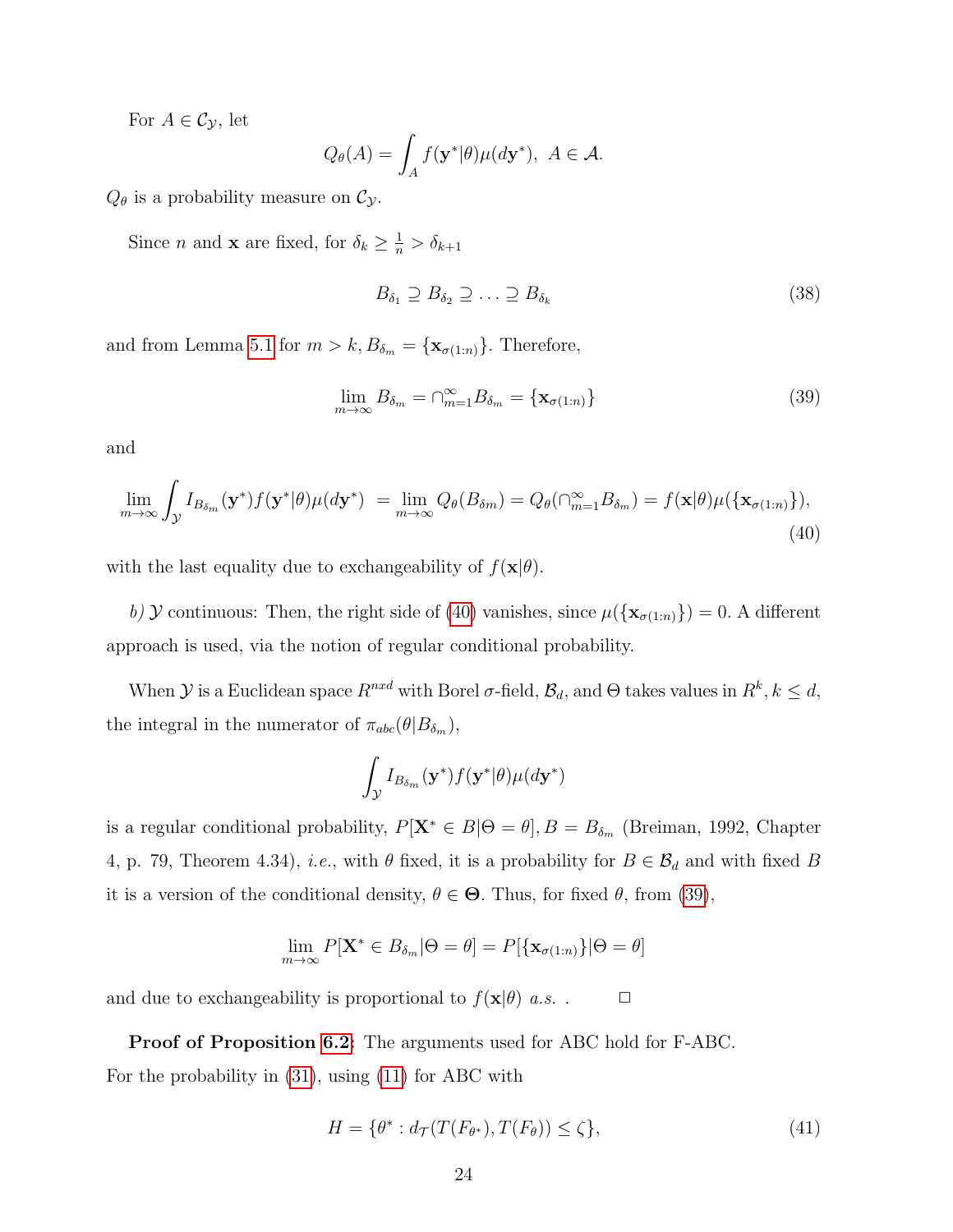<span id="page-24-1"></span>
$$
\Pi_{abc}(H|B_{\epsilon_n}) = \frac{\int_{\Theta} I_H(\theta^*) \pi(\theta^*) \cdot \int_{\mathcal{Y}} I_{B_{\epsilon_n}}(\mathbf{y}^*) f(\mathbf{y}^*|\theta^*) \mu(d\mathbf{y}^*) \nu(d\theta^*)}{\int_{\Theta} \pi(s) \int_{\mathcal{Y}} I_{B_{\epsilon_n}}(\mathbf{y}^*) f(\mathbf{y}^*|s) \mu(d\mathbf{y}^*) \nu(ds)} = \frac{\int_{\Theta} \pi(\theta^*) \cdot P_{\theta^*}^{(n)}(H \cap B_{\epsilon_n}) \nu(d\theta)}{\int_{\Theta} \pi(s) \cdot P_s^{(n)}(B_{\epsilon_n}) \nu(ds)} \tag{42}
$$

 $P_{\theta^*}^{(n)}$  $\theta_{\theta^*}^{(n)}(H \cap B_{\epsilon_n})$  in the numerators of [\(42\)](#page-24-1) will be bounded below using continuity of T and triangular inequality.

Since  $T$  is continuous, for  $\zeta>0$  there is  $\tilde{\epsilon}>0$  such that if

$$
d_{\mathcal{F}}(F_{\theta^*}, F_{\theta}) \leq \tilde{\epsilon} \text{ then } d_{\mathcal{T}}(T(F_{\theta^*}), T(F_{\theta})) \leq \zeta,
$$

and then from  $(32)$ ,  $(41)$ 

<span id="page-24-2"></span>
$$
P_{\theta^*}^{(n)}(H \cap B_{\epsilon_n}) \ge P_{\theta^*}^{(n)}[d_{\mathcal{F}}(F_{\theta^*}, F_{\theta}) \le \tilde{\epsilon} \cap B_{\epsilon_n}]. \tag{43}
$$

.

Since

$$
d_{\mathcal{F}}(F_{\theta^*}, F_{\theta}) \le d_{\mathcal{F}}(F_{\theta^*}, \hat{F}_{\mathbf{x}^*}) + d_{\mathcal{F}}(\hat{F}_{\mathbf{x}^*}, \hat{F}_{\mathbf{x}}) + d_{\mathcal{F}}(\hat{F}_{\mathbf{x}}, F_{\theta})
$$
(44)

if

$$
d_{\mathcal{F}}(F_{\theta^*}, \hat{F}_{\mathbf{x}^*}) + d_{\mathcal{F}}(\hat{F}_{\mathbf{x}^*}, \hat{F}_{\mathbf{x}}) + d_{\mathcal{F}}(\hat{F}_{\mathbf{x}}, F_{\theta}) \le \tilde{\epsilon} \text{ then } d_{\mathcal{F}}(F_{\theta^*}, F_{\theta}) \le \tilde{\epsilon}
$$

and therefore, for the right side of [\(43\)](#page-24-2)

<span id="page-24-3"></span>
$$
P_{\theta^*}^{(n)}[d_{\mathcal{F}}(F_{\theta^*}, F_{\theta}) \le \tilde{\epsilon} \cap B_{\epsilon_n}) \ge P_{\theta^*}^{(n)}[d_{\mathcal{F}}(F_{\theta^*}, \hat{F}_{\mathbf{x}^*}) + d_{\mathcal{F}}(\hat{F}_{\mathbf{x}^*}, \hat{F}_{\mathbf{x}}) + d_{\mathcal{F}}(\hat{F}_{\mathbf{x}}, F_{\theta}) \le \tilde{\epsilon} \cap B_{\epsilon_n}). \tag{45}
$$

From the assumptions,

$$
d_{\mathcal{F}}(F_{\theta^*}, \hat{F}_{\mathbf{X}^*}) \leq \frac{o(k_n)}{k_n}
$$
 and  $d_{\mathcal{F}}(F_{\theta}, \hat{F}_{\mathbf{X}}) \leq \frac{o(k_n)}{k_n}$ 

with  $P_{\theta^*}^{(n)}$  $P_{\theta^*}^{(n)}$  and  $P_{\theta}^{(n)}$  $\theta_{\theta}^{(n)}$  probabilities converging to one, respectively, and assuming  $\mathbf{x}^*$ , x are in these subsets the right side of [\(45\)](#page-24-3)

<span id="page-24-4"></span>
$$
P_{\theta^*}^{(n)}[d_{\mathcal{F}}(F_{\theta^*}, \hat{F}_{\mathbf{x}^*}) + d_{\mathcal{F}}(\hat{F}_{\mathbf{x}^*}, \hat{F}_{\mathbf{x}}) + d_{\mathcal{F}}(\hat{F}_{\mathbf{x}}, F_{\theta}) \le \tilde{\epsilon} \cap B_{\epsilon_n}) \ge P_{\theta^*}^{(n)}[d_{\mathcal{F}}(\hat{F}_{\mathbf{x}^*}, \hat{F}_{\mathbf{x}}) \le \tilde{\epsilon} - 2\frac{o(k_n)}{k_n} \cap B_{\epsilon_n}].
$$
\n(46)

For  $\epsilon_n \downarrow 0$  as n increases, eventually

<span id="page-24-0"></span>
$$
\epsilon_n \le \tilde{\epsilon} - \frac{2o(k_n)}{k_n},\tag{47}
$$

and the right side of [\(46\)](#page-24-4)

<span id="page-24-5"></span>
$$
P_{\theta^*}^{(n)}[d_{\mathcal{F}}(\hat{F}_{\mathbf{x}^*}, \hat{F}_{\mathbf{x}}) \le \tilde{\epsilon} - 2\frac{o(k_n)}{k_n} \cap B_{\epsilon_n}] = P_{\theta^*}^{(n)}[B_{\epsilon_n}].\tag{48}
$$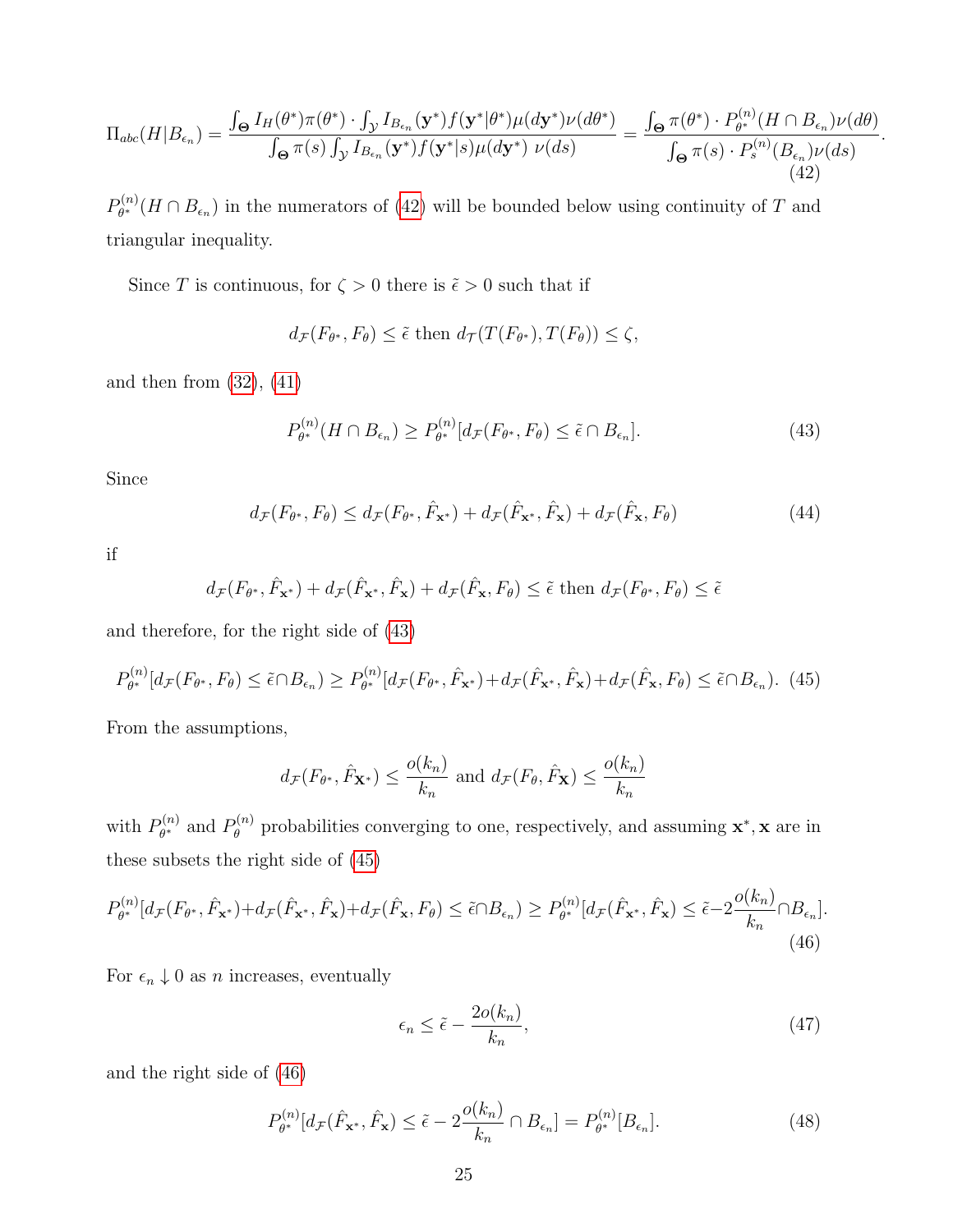[\(31\)](#page-19-1) follows from [\(43\)](#page-24-2), [\(45\)](#page-24-3)-[\(48\)](#page-24-5) since, when taking the limit in [\(42\)](#page-24-1) as n increases to infinity, for large *n* numerator and denominator coincide.  $\Box$ .

#### Acknowledgments

Many thanks are due to Professor Rudy Beran for communicating pertinent useful results in his 1986 paper with Professor Warry Millar.

## References

- [1] Beran, R. and Millar, P. W. (1986) Confidence Sets for a Multivariate Distribution. Ann. Statist. 14, 431-443.
- [2] Bornn, L., Pillai, N. S., Smith, A. and Woodard, D. (2017) The Use of a Single Pseudo-Sample in Approximate Bayesian Computation. Stat. and Comput. 27, 583-590.
- [3] Bernton, E. , Jacob, P. E., Gerbery, M. and Robert, C. P. (2019) Approximate Bayesian computation with the Wasserstein distance. [arXiv:1905.03747v](http://arxiv.org/abs/1905.03747)1
- [4] Biau, G., Cérou, F. and Guyader, A. (2015) New insights into approximate Bayesian computation. Annales de l' IHP (Probab. Stat.) 51, 376-403
- [5] Breiman, L. (1992) Probability Classics in Applied Mathematics, SIAM.
- [6] Cramér, H. and Wold, H. (1936) Some theorems on distribution functions. *J. Lon*don Math. Soc. 11, 290-294.
- [7] Devroye, L. P. (1977) A Uniform Bound for the Deviation of Empirical Distribution Functions. J. Multiv. Anal. 7, 594-597.
- [8] Dudley, R. M. (1984) A course on empirical processes. Ecole d'Eté de Probabilités de St. Flour. Lecture Notes in Math. 1097, 2-142, Springer Verlag, New York.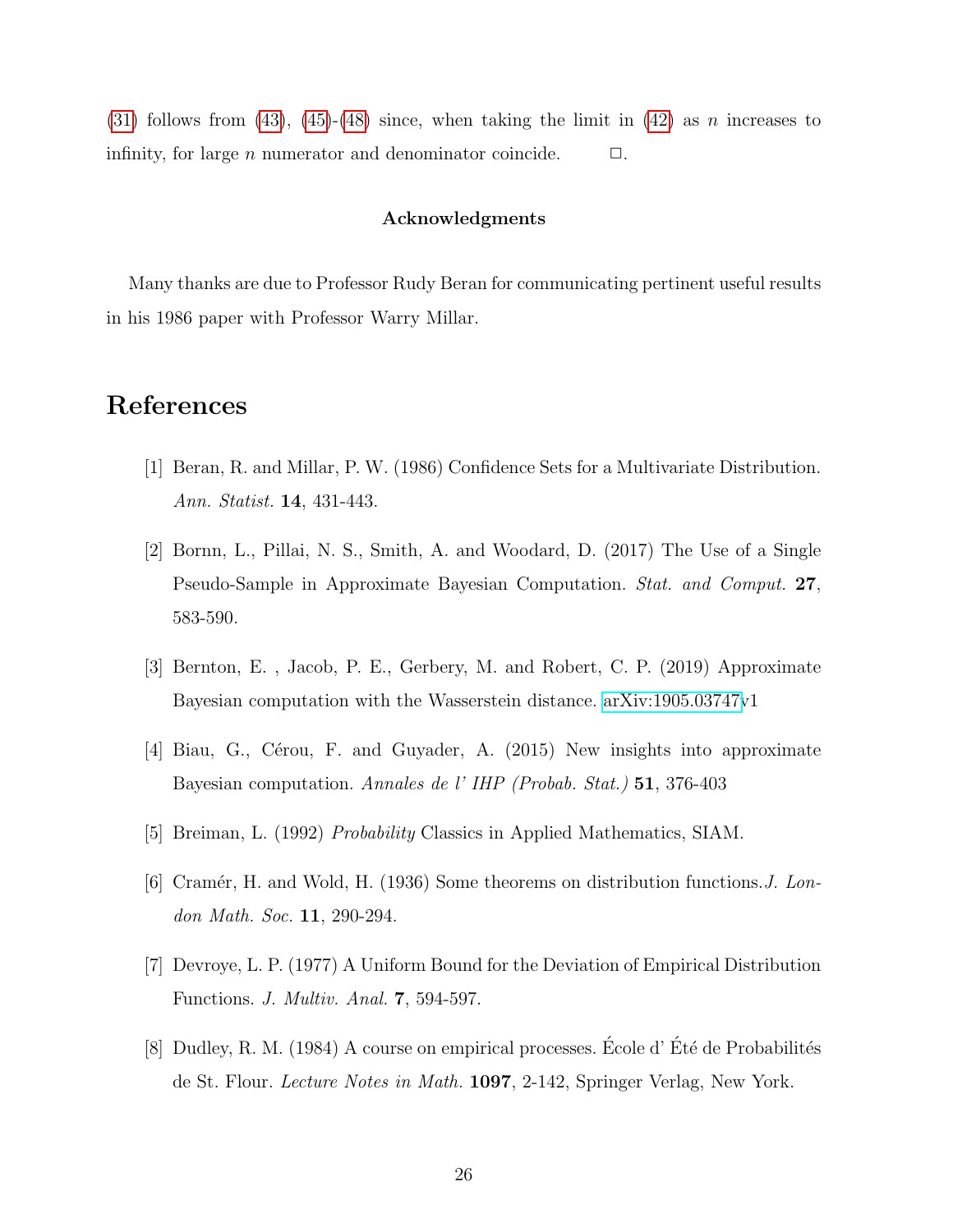- [9] Dudley, R. M. (1978) Central limit theorem for empirical measures. Ann. Prob. 6, 899-929.
- [10] Dvoretzky, A., Kiefer, J. and and Wolfowitz, J. (1956) Asymptotic minimax character of the sample distribution function and of the classical multinomial estimator. Ann. Math. Stat. 27, 642-669
- [11] Fearnhead, P. (2018) Asymptotics of ABC. Handbook of Approximate Bayesian Computation, Editor:Routledge Handbooks Online.
- [12] Fearnhead, P. and Prangle, D. (2012) Constructing summary statistics for approximate Bayesian computation: semi-automatic approximate Bayesian computation. J. R. Statist. Soc. B 74, 419-474.
- [13] Frazier, D. T., Martin, G. M., Robert, C. P. and Rousseau, J. (2018) Asymptotic properties of approximate Bayesian Computation. Biometrika 105, 593-607.
- [14] Frazier, D. T., Martin, G. M. and Robert, C. P. (2015) On Consistency of Approximate Bayesian Computation [arXiv:1508.05178v](http://arxiv.org/abs/1508.05178)1
- [15] Kiefer, J. (1961) On Large Deviations of the Empiric D. F. of Vector Chance Variables and a Law of the Iterated logarithm. Pacific J. of Mathematics 11, 649- 660
- [16] Kiefer, J. and Wolfowitz, J. (1958) On the deviations of the empiric distribution function of vector chance variables. Trans. Amer. Math. Soc. 87, 173-186
- [17] Lauritzen, S. (2007) Exchangeability and de Finetti's Theorem. Lecture Notes, University of Oxford, http://www.stats.ox.ac.uk/∼[steffen/teaching/grad/definetti.pdf](http://www.stats.ox.ac.uk/~steffen/teaching/grad/definetti.pdf)
- [18] Lintusaari, J., Gutmann, M. U., Dutta, R., Kaski, S. and Corander, J. (2017) Fundamentals and Recent Developments in Approximate Bayesian Computation. Syst. Biol. 66, e66-e82.
- [19] Massart, P. (1990) The tight constant in the Dvoretzky-Kiefer-Wolfowitz inequality. Ann. Prob. 18, 1269-1283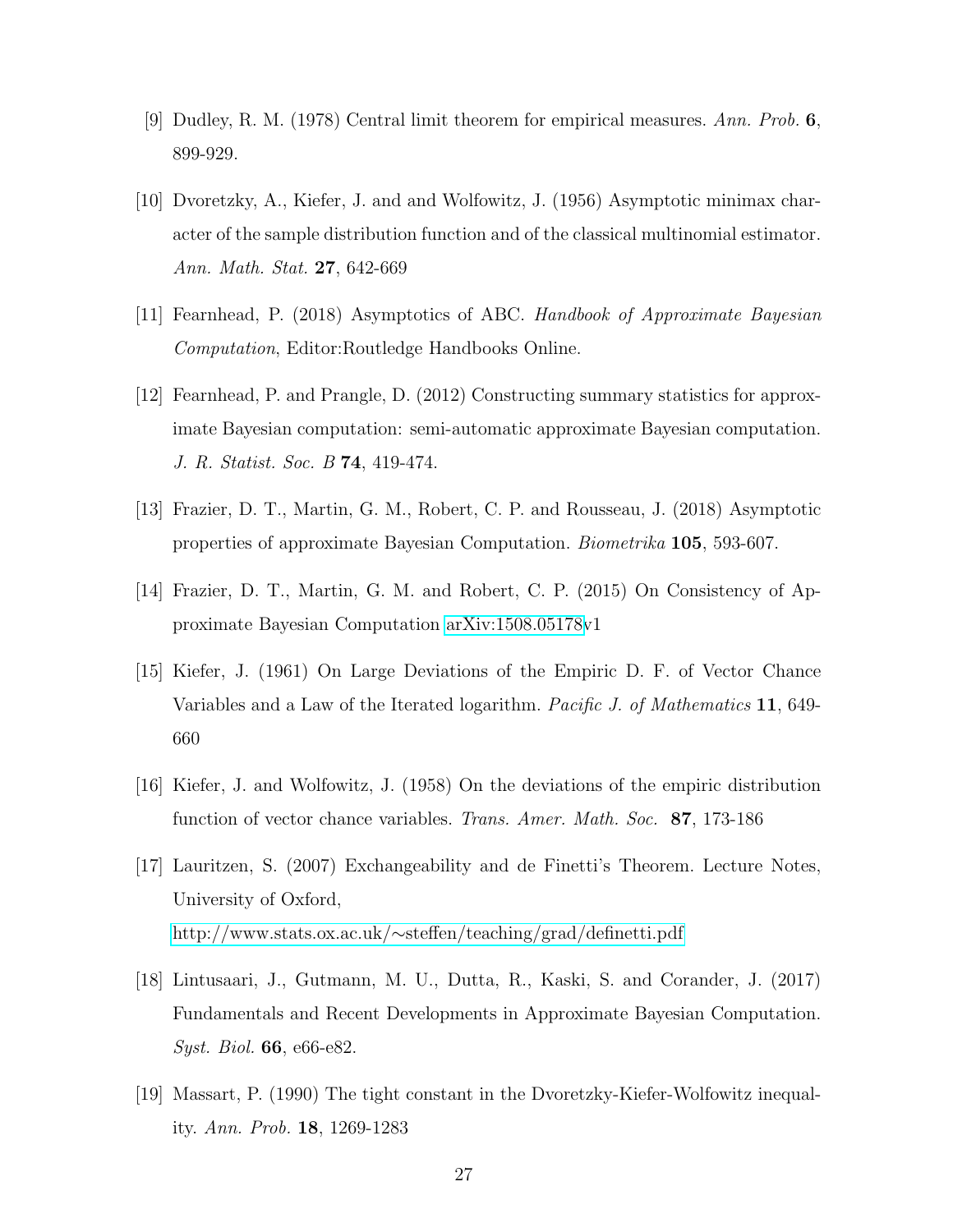- [20] Miller, J. W. and Dunson, D. B. (2019) Robust Bayesian inference via coarsening. J. Am. Stat. Assoc. 114, 1113-1125
- [21] Nott, D. J., Drovandi, C. C., Mengersen, K. and Evans, M. (2018) Approximation of Bayesian Predictive p-Values with Regression ABC. Bayesian Analysis 13, 59- 83.
- [22] Pritchard, J. K., Seilstad, M. T., Perez-Lezaun, A and Feldman, M. W. (1999) Population Growth of Human Y Chromosomes: A Study of Y Chromosome Microsatellites. Molecular Biology and Evolution, 16, 1791-1798.
- [23] Robert C.P. (2016) Approximate Bayesian Computation: A Survey on Recent Results. In: Cools R., Nuyens D. (eds) Monte Carlo and Quasi-Monte Carlo Methods. Springer Proceedings in Mathematics & Statistics, vol 163. Springer, Cham
- [24] Rubin, D. B. (2019) Conditional Calibration and the Sage Statistician. Survey Methodology 45, 187-198.
- [25] Rubin, D. B. (1984) Bayesianly Justifiable and Relevant Frequency Calculations for the Applied Statistician. Ann. Statist. 12, pp. 213-244.
- [26] Tanaka, M.M., Francis, A. R., Luciani, F. and Sisson, S. A. (2006) Using Approximate Bayesian Computation to Estimate Tuberculosis Transmission Parameters From Genotype Data. *Genetics*, **173**, 15111520.
- [27] Tavaré, S. (2019). An introduction to Approximate Bayesian Computation. Summer Program, Herbert and Florence Irving Institute for Cancer Dynamics. https://cancerdynamics.columbia.edu/content/summer-program
- [28] Tavaré, S., Balding, D. J., Griffiths, R. C. and Donnelly, P. (1997). Inferring Coalescence Times from DNA Sequence Data, Genetics, 145, 505-518.
- [29] Vihola, M. and Franks, J. (2020) On the use of approximate Bayesian computation Markov chain Monte Carlo with inflated tolerance and post correction. Biometrika https://doi.org/10.1093/biomet/asz078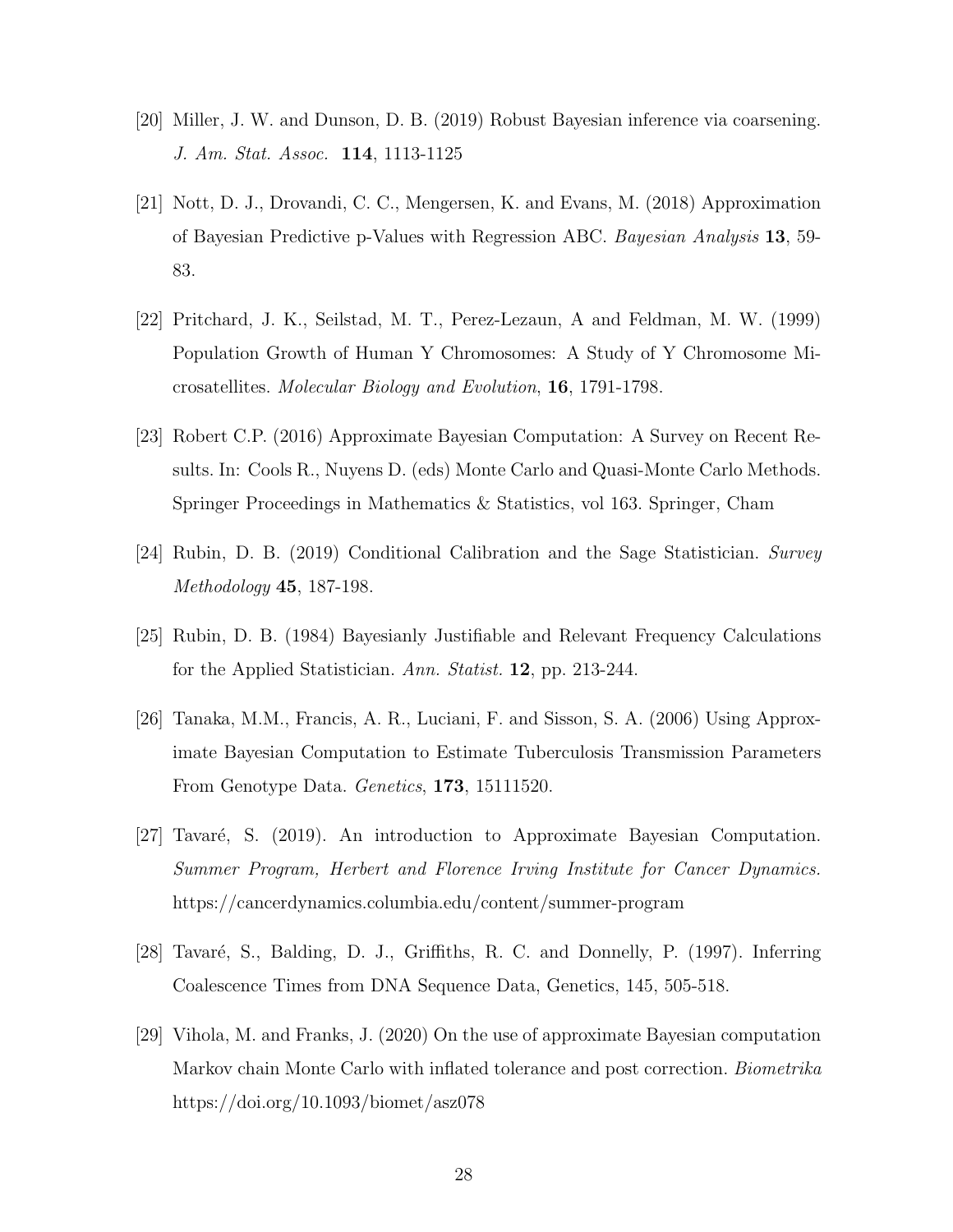[30] Yatracos, Y. G. (2020) Matching Estimation for Data Generating Experiments. Preprint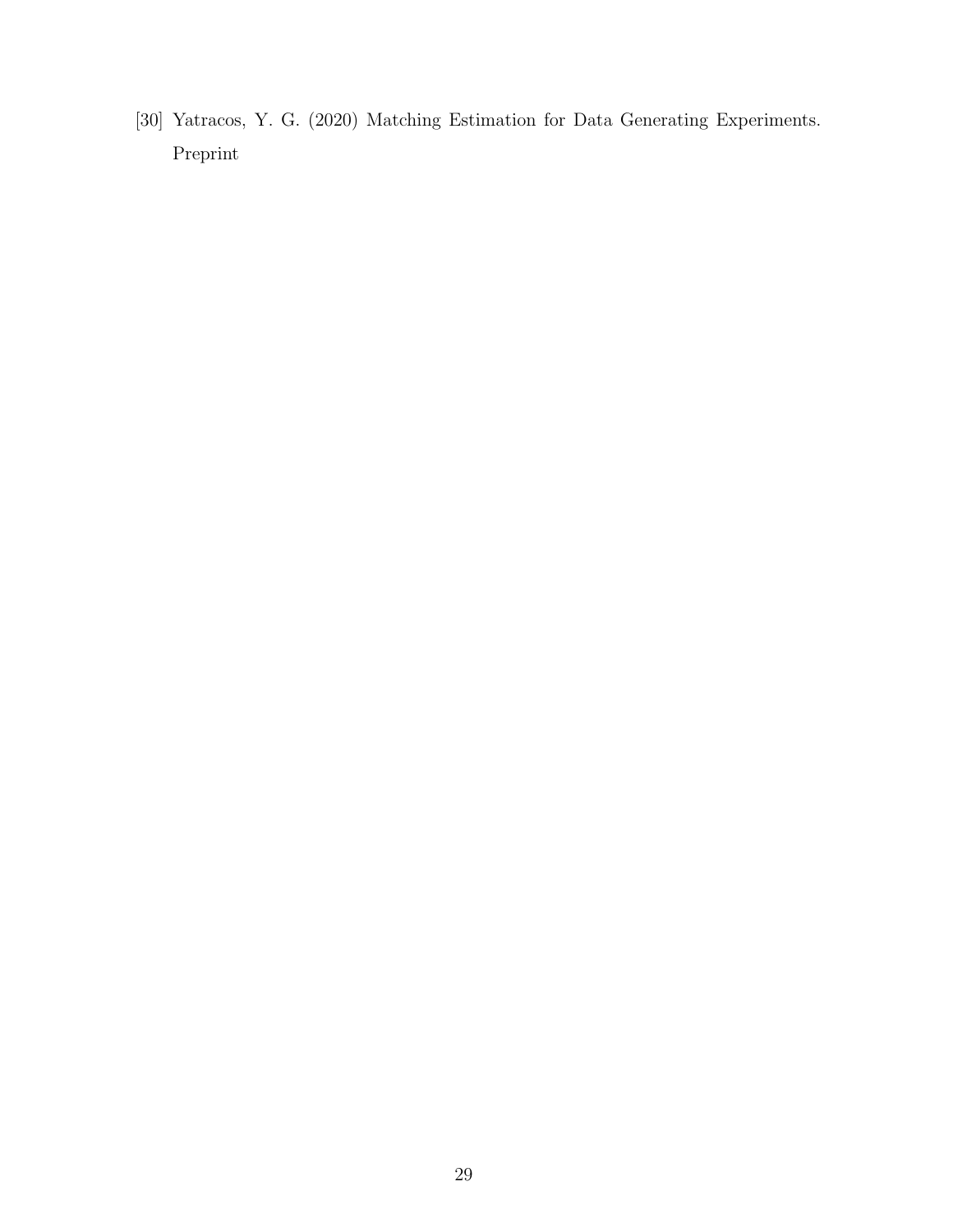

Figure 1: Approximate posterior densities for various tolerance levels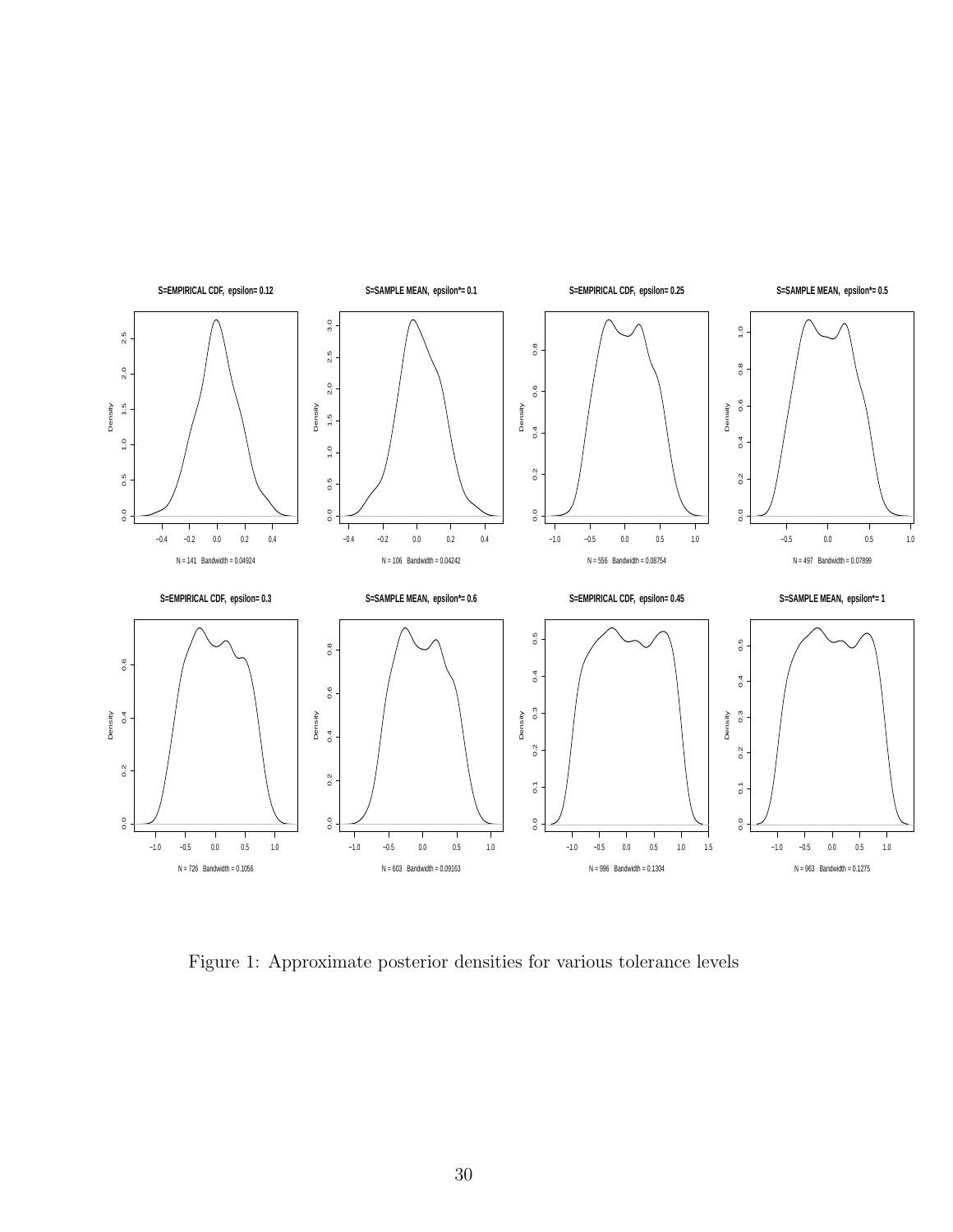

Figure 2: Approximate posterior densities and histograms for ABC and F-ABC  $\#$  1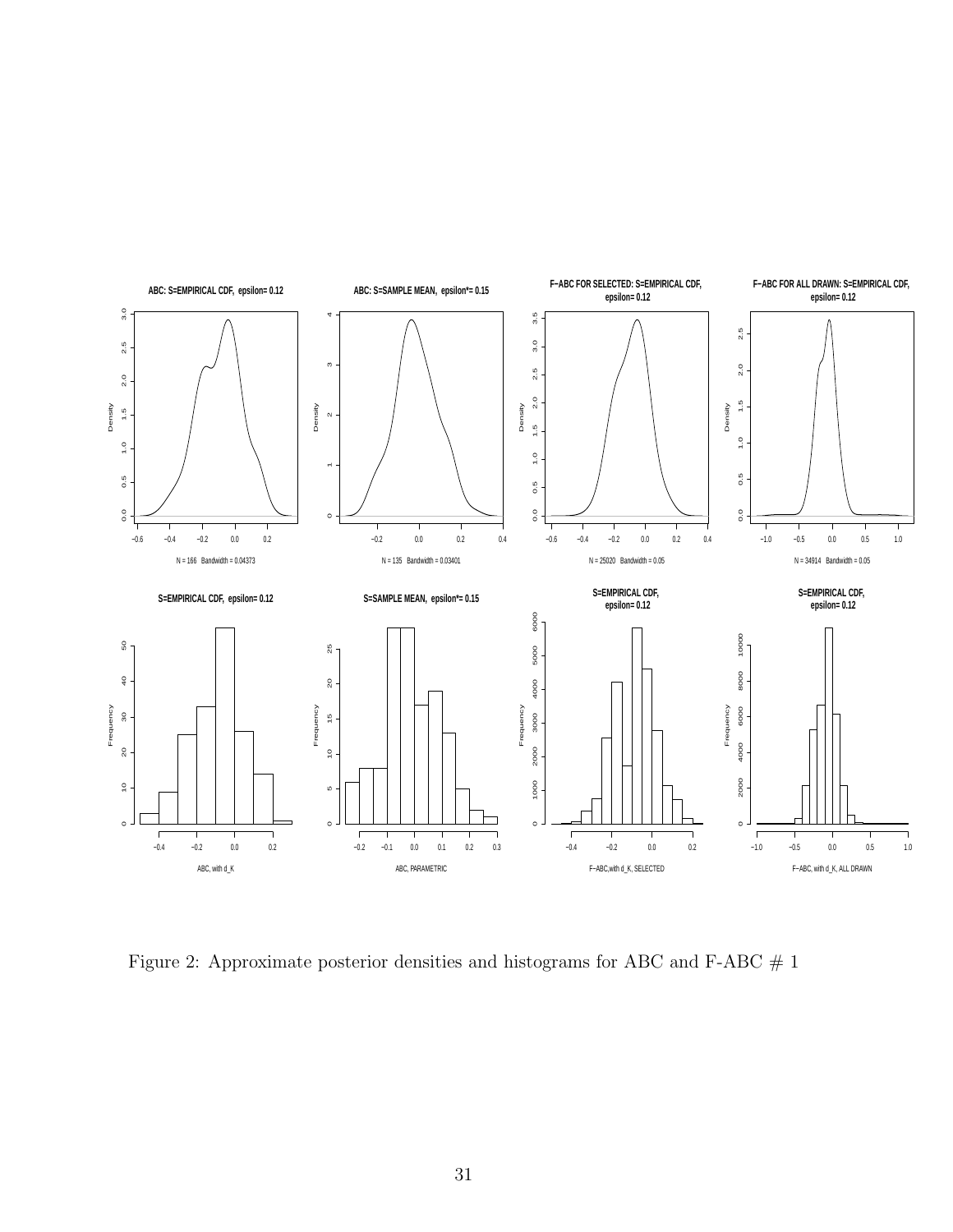

Figure 3: Approximate posterior densities and histograms for ABC and F-ABC  $\#$  2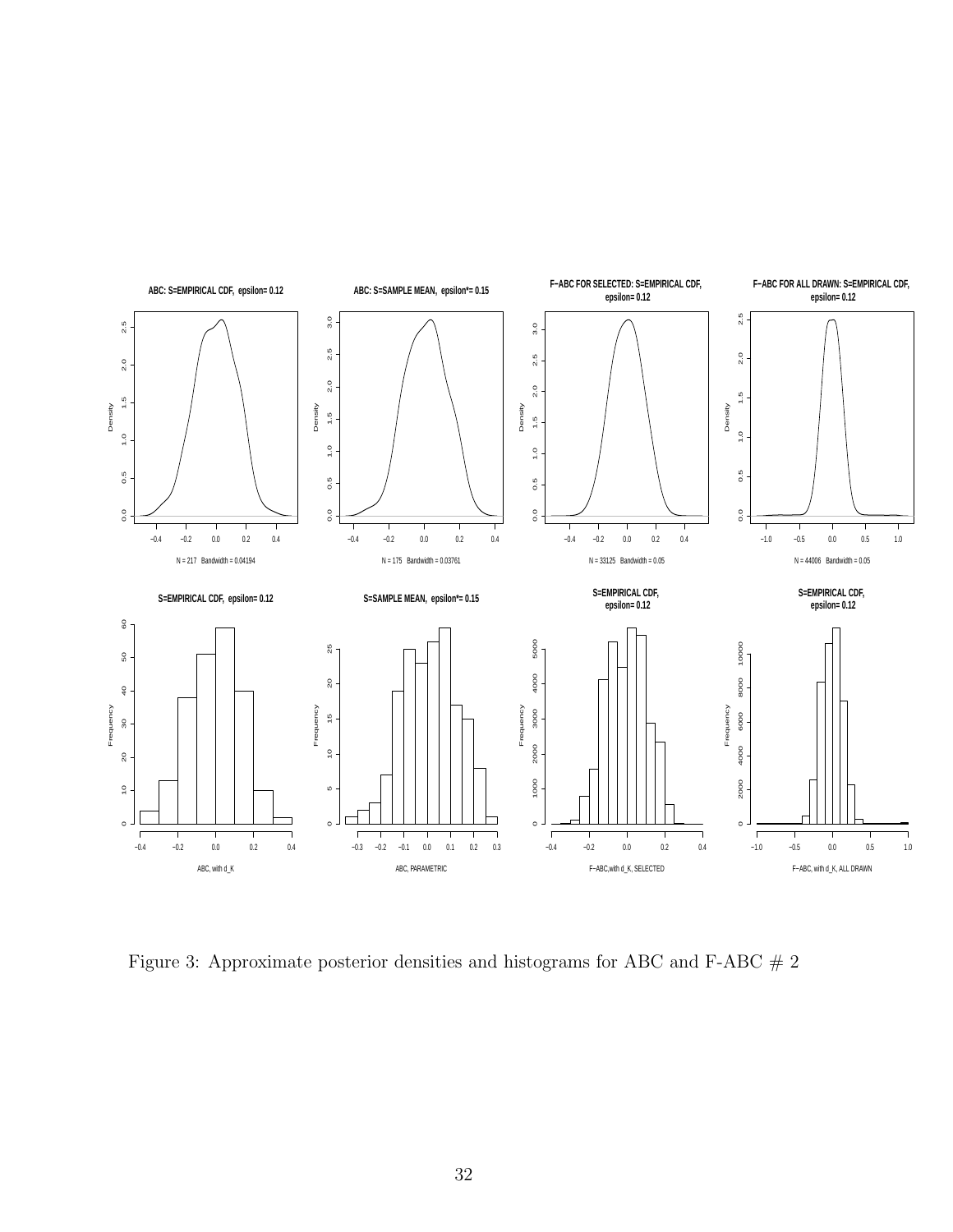

**NUMBER OF MSE IMPROVEMENTS OF F-ABC OVER ABC**

Figure 4: F-ABC improves the MSE of ABC more than 90% of the time.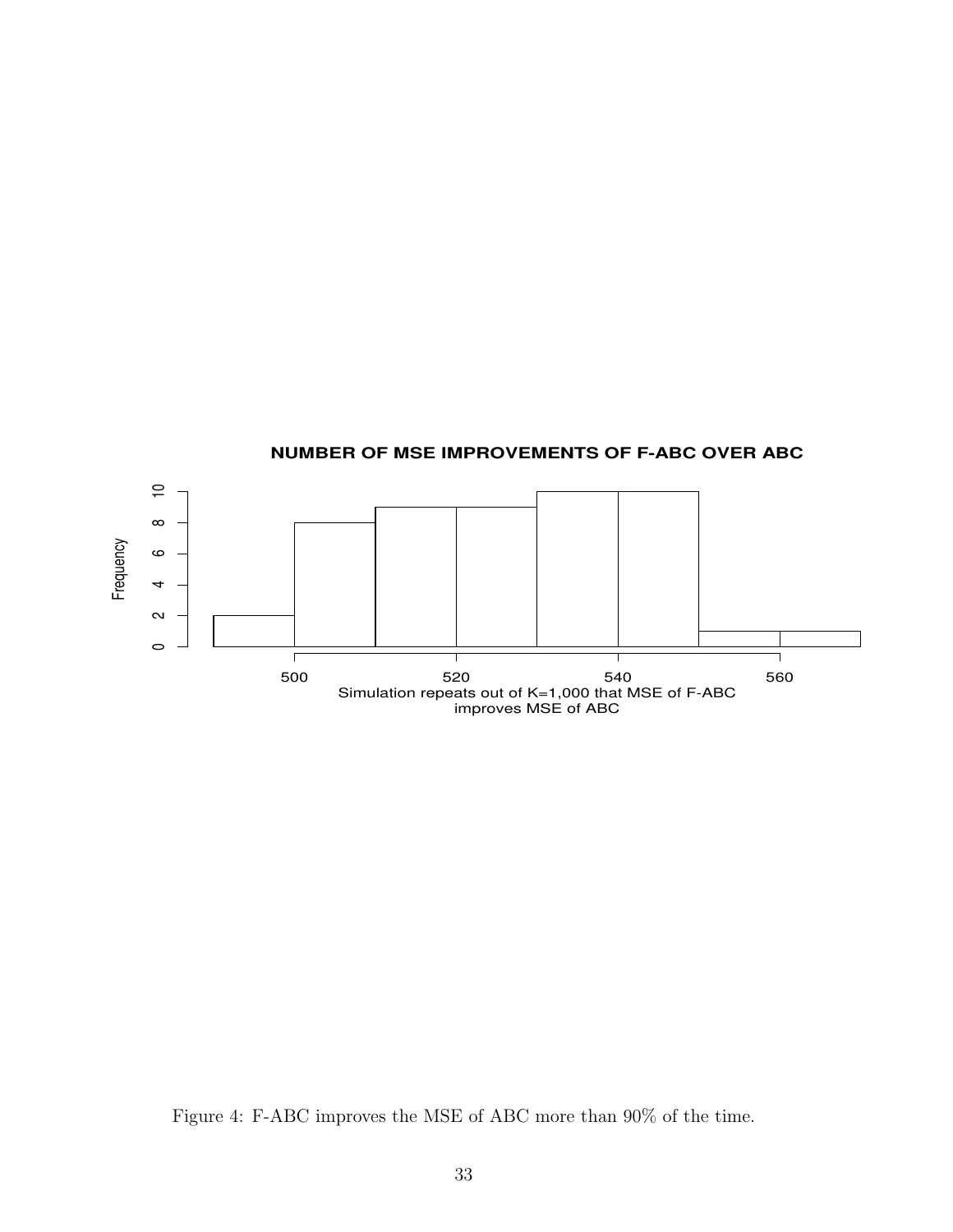**ABC IN R^2**



Figure 5:  $d_K$  on discretized half-spaces for ABC and F-ABC for all. ABC: weights from default kernel in  $R$ . F-ABC for all: weights from repeated samples. K=50 NS=15 M=200 34